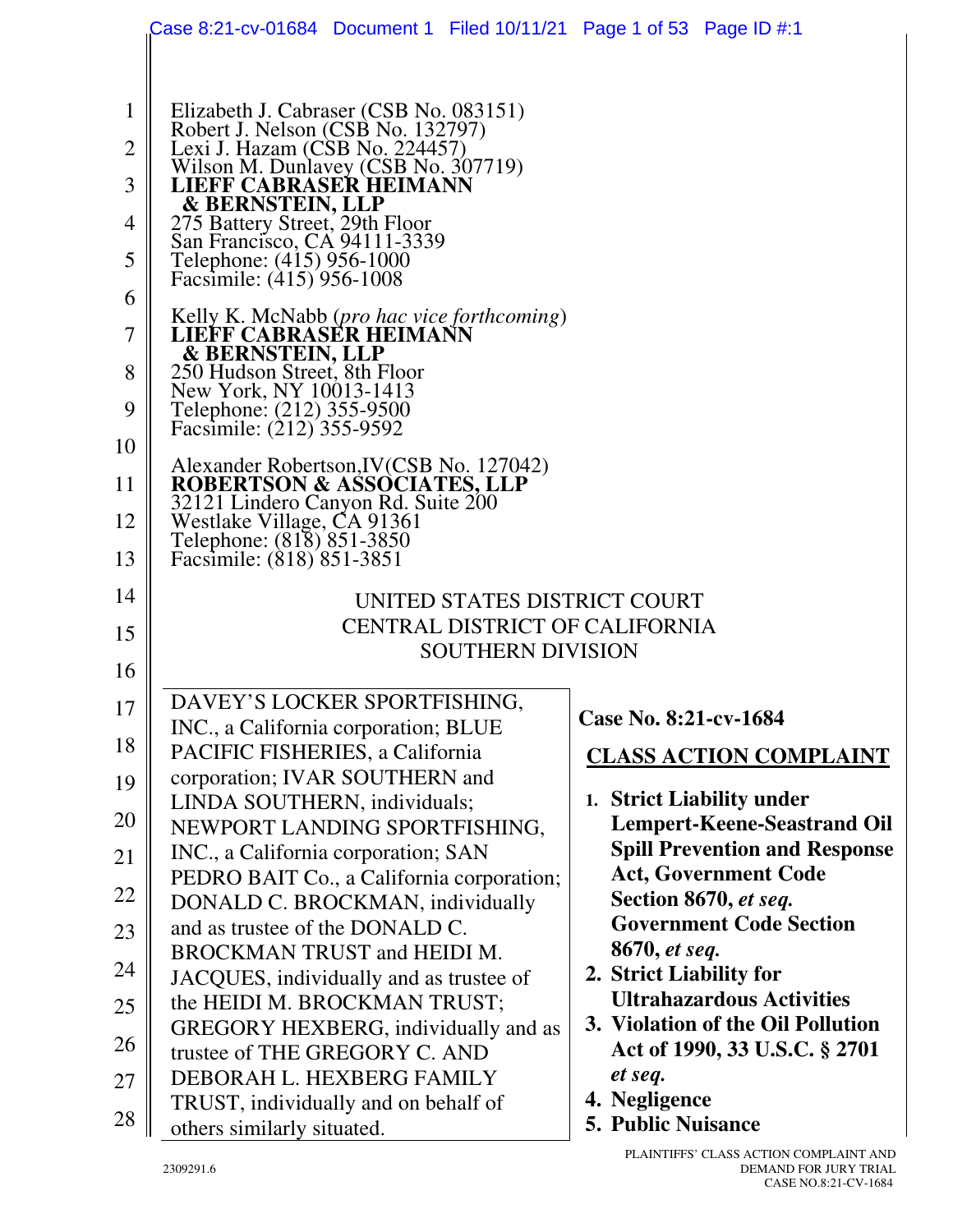|                                | Case 8:21-cv-01684 Document 1 Filed 10/11/21 Page 2 of 53 Page ID #:2                                 |                                                               |
|--------------------------------|-------------------------------------------------------------------------------------------------------|---------------------------------------------------------------|
|                                |                                                                                                       |                                                               |
| $\mathbf{1}$<br>$\overline{2}$ | Plaintiffs,                                                                                           | 6. Negligent Interference With<br><b>Prospective Economic</b> |
| 3                              | V.                                                                                                    | <b>Advantage</b><br>7. Trespass                               |
| $\overline{4}$                 | AMPLIFY ENERGY CORPORATION, a                                                                         | 8. Continuing Private Nuisance                                |
| 5                              | Delaware corporation, BETA OPERATING                                                                  | <b>DEMAND FOR JURY TRIAL</b>                                  |
| 6                              | COMPANY, LLC, a Delaware corporation,<br>SAN PEDRO BAY PIPELINE<br>COMPANY, a California corporation, |                                                               |
| 7                              | Defendants.                                                                                           |                                                               |
| 8                              |                                                                                                       |                                                               |
| 9                              |                                                                                                       |                                                               |
| 10                             |                                                                                                       |                                                               |
| 11                             |                                                                                                       |                                                               |
| 12                             |                                                                                                       |                                                               |
| 13                             |                                                                                                       |                                                               |
| 14                             |                                                                                                       |                                                               |
| 15                             |                                                                                                       |                                                               |
| 16                             |                                                                                                       |                                                               |
| 17                             |                                                                                                       |                                                               |
| 18<br>19                       |                                                                                                       |                                                               |
| 20                             |                                                                                                       |                                                               |
| 21                             |                                                                                                       |                                                               |
| 22                             |                                                                                                       |                                                               |
| 23                             |                                                                                                       |                                                               |
| 24                             |                                                                                                       |                                                               |
| 25                             |                                                                                                       |                                                               |
| 26                             |                                                                                                       |                                                               |
| 27                             |                                                                                                       |                                                               |
| 28                             |                                                                                                       |                                                               |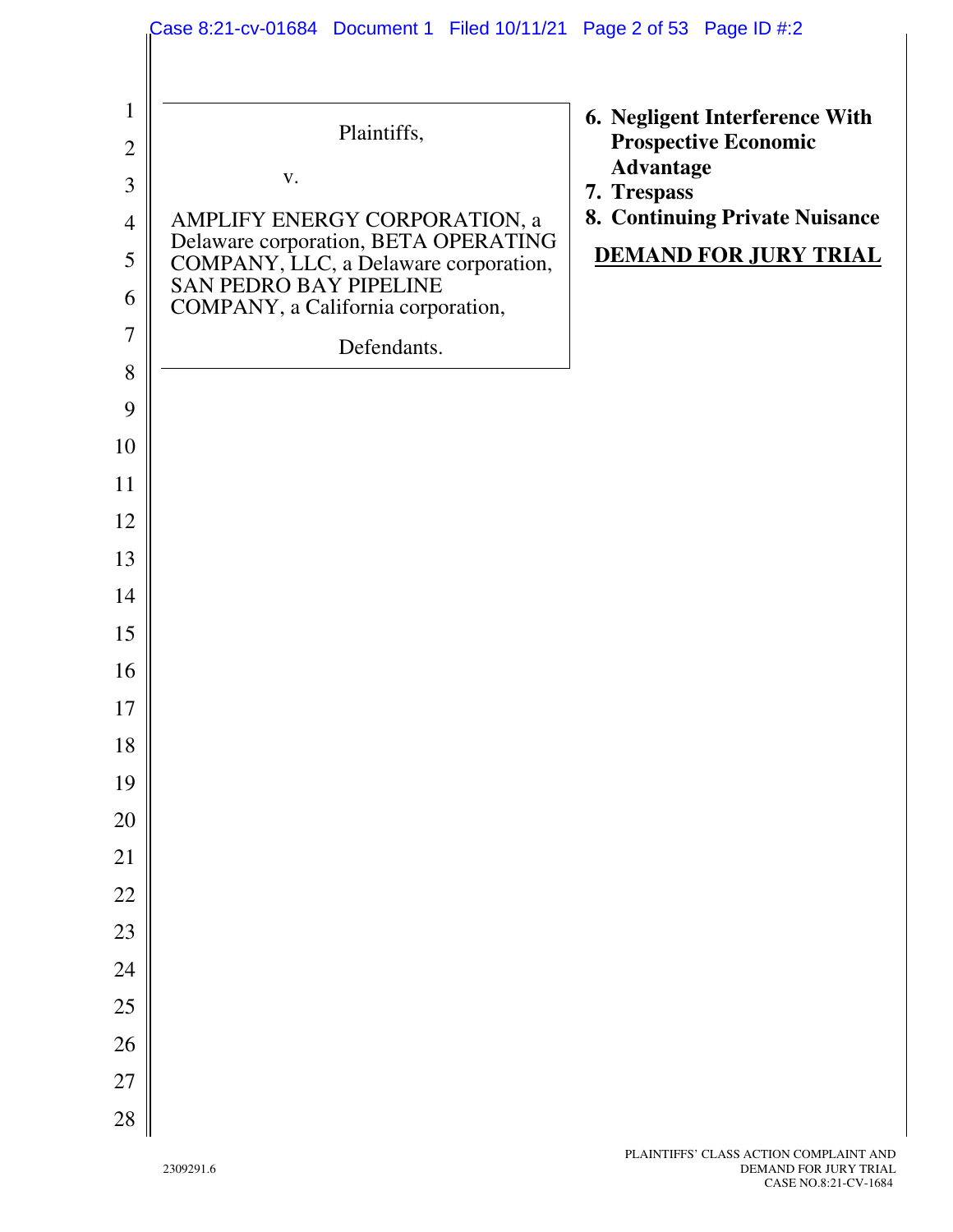|                |           | Case 8:21-cv-01684 Document 1 Filed 10/11/21 Page 3 of 53 Page ID #:3                                                                   |
|----------------|-----------|-----------------------------------------------------------------------------------------------------------------------------------------|
|                |           |                                                                                                                                         |
| 1              |           | <b>TABLE OF CONTENTS</b>                                                                                                                |
| 2              |           | Page                                                                                                                                    |
| 3              | I.        |                                                                                                                                         |
| $\overline{4}$ | Π.        |                                                                                                                                         |
| 5              | Ш.        |                                                                                                                                         |
| 6              | IV.       |                                                                                                                                         |
| 7              | V.        |                                                                                                                                         |
| 8              |           | A.                                                                                                                                      |
| 9              |           | <b>B.</b>                                                                                                                               |
| 10             |           | C.<br>The Catastrophic Consequences of Defendants' Failure to Detect Their                                                              |
| 11             |           | D.                                                                                                                                      |
| 12             |           | Defendants have a long history of safety violations24<br>E.                                                                             |
| 13             | VI.       |                                                                                                                                         |
| 14             |           | A.                                                                                                                                      |
| 15             |           | <b>B.</b>                                                                                                                               |
| 16             |           | C.                                                                                                                                      |
| 17             |           | D.                                                                                                                                      |
| 18             |           | Ε.                                                                                                                                      |
| 19             |           | F.<br>Plaintiffs Donald C. Brockman, individually and as trustee of the                                                                 |
| <b>20</b>      |           |                                                                                                                                         |
| 21             |           | Plaintiff Gregory Hexberg, individually and as trustee of the Gregory<br>G.                                                             |
| 22             |           |                                                                                                                                         |
| 23             | VII.      |                                                                                                                                         |
| 24             |           |                                                                                                                                         |
| 25<br>26       |           | First Claim for Relief Strict Liability under Lempert-Keene-Seastrand<br>Oil Spill Prevention and Response Act, Government Code Section |
| 27             |           | Second Claim for Relief Strict Liability for Ultrahazardous Activities 37                                                               |
| 28             |           | Third Claim for Relief Violation of the Oil Pollution Act of 1990, 33                                                                   |
|                | 2309291.6 | $-i -$<br>DEMAND FOR JURY TRIAL                                                                                                         |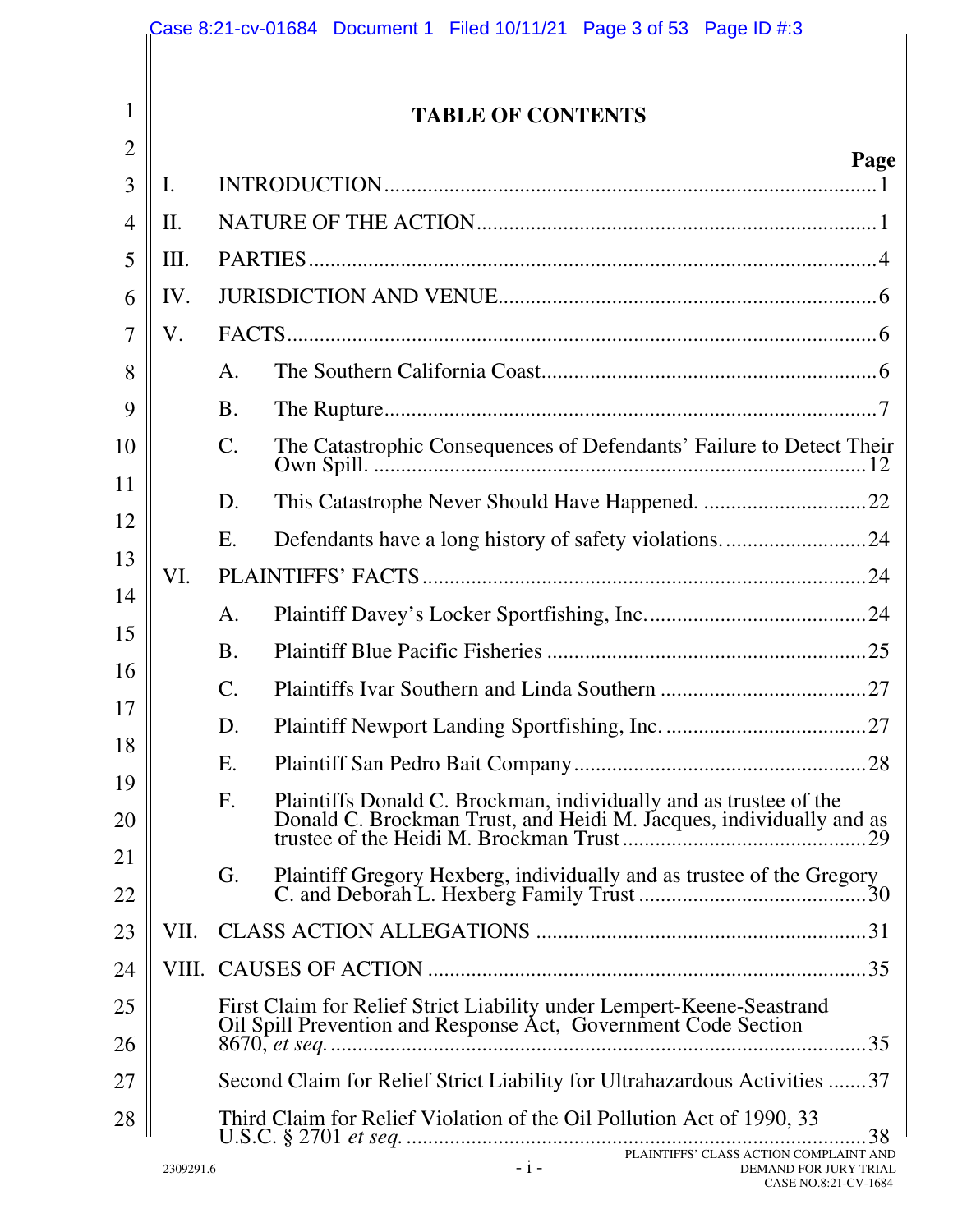|                                |     | Case 8:21-cv-01684 Document 1 Filed 10/11/21 Page 4 of 53 Page ID #:4 |
|--------------------------------|-----|-----------------------------------------------------------------------|
| $\mathbf{1}$<br>$\overline{2}$ |     | <b>TABLE OF CONTENTS</b><br>(continued)                               |
| 3                              |     | Page                                                                  |
| 4                              |     |                                                                       |
| 5                              |     | Sixth Claim for Relief Negligent Interference With Prospective        |
| 6                              |     |                                                                       |
| 7                              |     |                                                                       |
| 8                              |     |                                                                       |
| 9                              | IX. |                                                                       |
| 10                             | Χ.  |                                                                       |
| 11                             |     |                                                                       |
| 12                             |     |                                                                       |
| 13                             |     |                                                                       |
| 14                             |     |                                                                       |
| 15                             |     |                                                                       |
| 16                             |     |                                                                       |
| 17                             |     |                                                                       |
| 18                             |     |                                                                       |
| 19                             |     |                                                                       |
| 20                             |     |                                                                       |
| 21                             |     |                                                                       |
| 22                             |     |                                                                       |
| 23                             |     |                                                                       |
| 24                             |     |                                                                       |
| 25                             |     |                                                                       |
| 26                             |     |                                                                       |
| 27                             |     |                                                                       |
| 28                             |     |                                                                       |
|                                |     |                                                                       |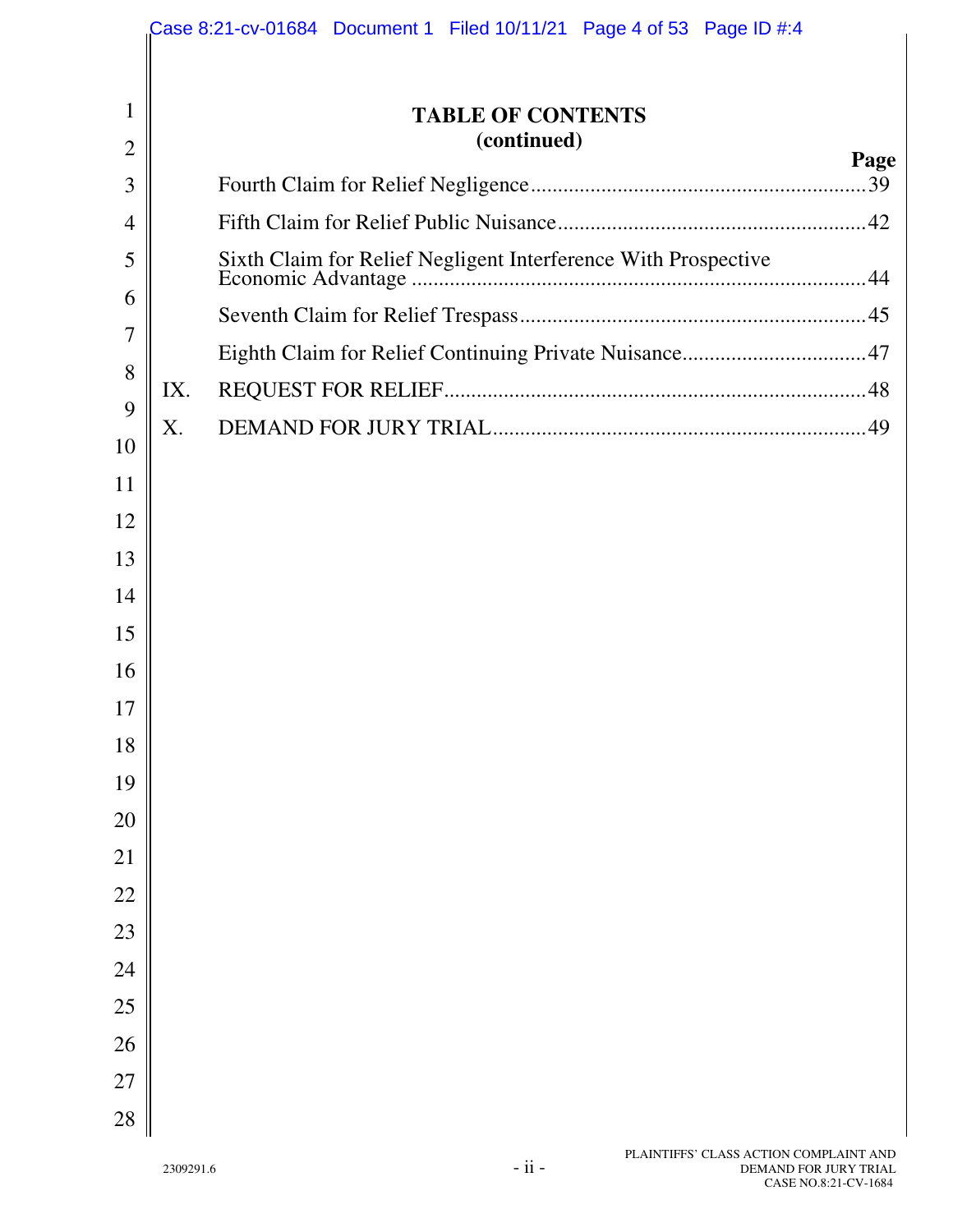# **I. INTRODUCTION**

2 3 4 5 6 7 8 9 10 11 12 13 14 15 16 17 18 Plaintiffs Davey's Locker Sportfishing, Inc.; Blue Pacific Fisheries; Ivar Southern and Linda Southern; Newport Landing Sportfishing, Inc.; San Pedro Bait Company; Donald C. Brockman, individually and as trustee of the Donald C. Brockman Trust, and Heidi M. Jacques, individually and as trustee of the Heidi M. Brockman Trust; and Gregory Hexberg, individually and as trustee of The Gregory C. and Deborah L. Hexberg Family Trust (collectively "Plaintiffs"), individually and on behalf of all others similarly situated, allege the following against Amplify Energy Corporation, Beta Operating Company, LLC, and San Pedro Bay Pipeline Company ("Defendants"), based where applicable on personal knowledge, information and belief, and the investigation and research of counsel. **II. NATURE OF THE ACTION**  1. On the evening of Friday, October 1, 2021, an offshore pipeline, owned and operated by Defendants, ruptured.<sup>1</sup> For Defendants, a major oil spill was only a matter of time: federal agencies have cited Defendants for over 125 safety and maintenance violations since 1980, including an oil spill. Of these violations, 72 were so severe that drilling had to be stopped and the problem fixed before operations could be resumed.<sup>2</sup> The most recent safety warning was issued on

19 20

1

21 22

 $\overline{a}$ 

23 24 1 Anita Chabria, Richard Winton, Rosanna Xia, Connor Sheets, *Officials knew about oil off O.C. coast Friday, sparking new questions about response*, LA Times (Oct. 4, 2021 9:04 P.M.), https://www.latimes.com/california/story/2021-10-04/oilspill-amplify-energy-notification-pipeline?\_amp=true.

25 2 Associated Press, *Pipeline owner suspected in Orange County oil spill had been cited for violations 72 times*, KTLA5 (Oct. 4, 2021 8:43 P.M.),

September 29, 2021, just days before the spill.<sup>3</sup>

<sup>26</sup>  https://ktla.com/news/local-news/oil-platform-owner-in-orange-county-spillpreviously-faced-bankruptcy-history-of-regulatory-problems/.

<sup>27</sup>  3 Casey Tolan, *Operator of leaking oil infrastructure has record of violations*, CNN (Oct. 4, 2021 3:14 P.M.), https://www.cnn.com/2021/10/04/us/beta-operating-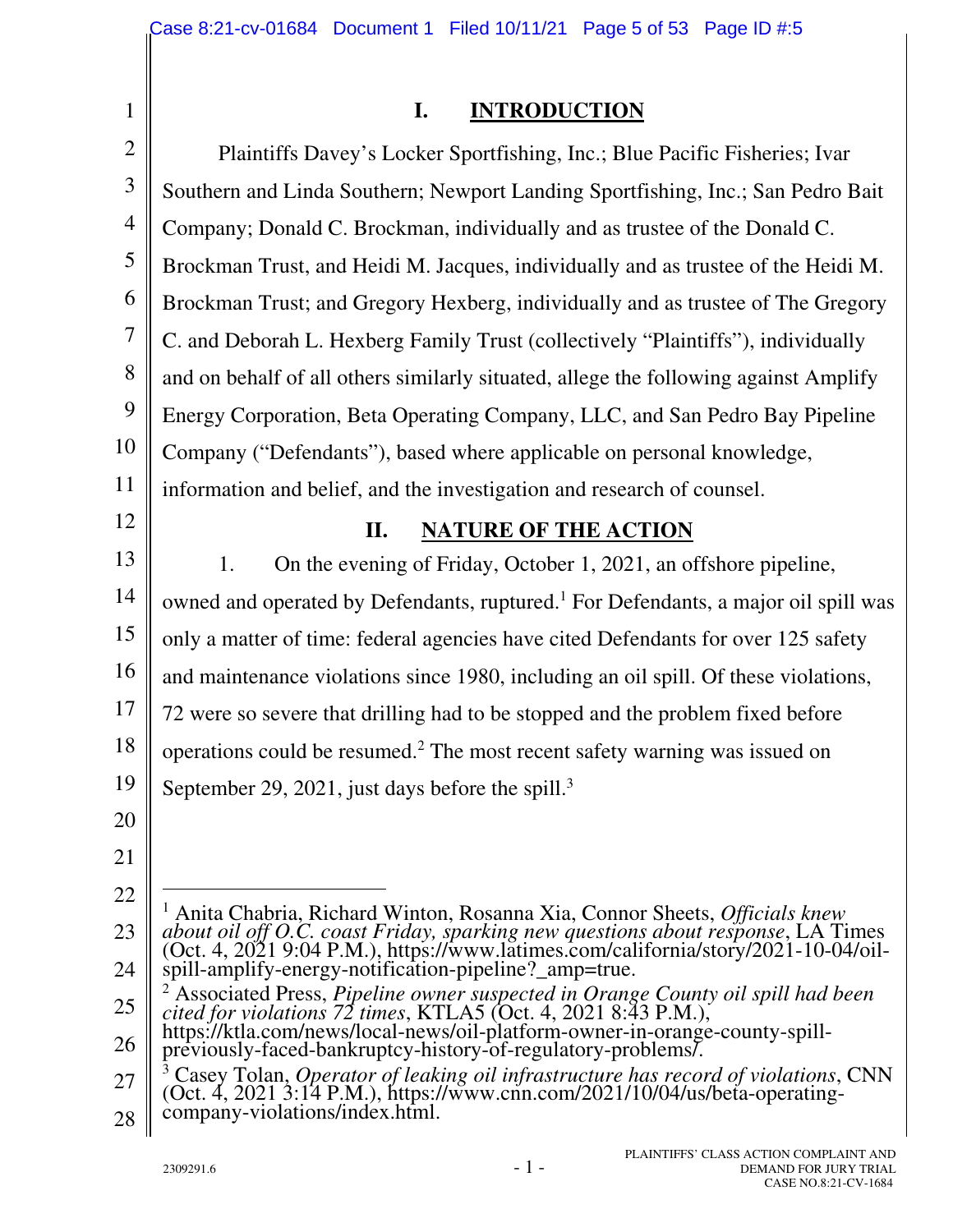| $\mathbf{1}$   | What makes Defendants' failure so egregious is that their pipeline runs<br>2.                                                                                        |
|----------------|----------------------------------------------------------------------------------------------------------------------------------------------------------------------|
| $\overline{2}$ | under the Pacific Ocean through a precious maritime ecosystem and near heavily                                                                                       |
| 3              | populated Orange County. The spill sent highly toxic crude oil into the ocean and                                                                                    |
| $\overline{4}$ | onto land, killing fish and wildlife, forcing the closure of fisheries and harbors, and                                                                              |
| 5              | soiling world-famous Southern California beaches and beachfront communities.                                                                                         |
| 6              | 3.<br>By the time Defendants managed to shut down their offshore pipeline,                                                                                           |
| 7              | it had discharged as much as 131,000 gallons of crude oil. <sup>4</sup> As of October 7, 2021,                                                                       |
| 8              | 23 miles of formerly pristine California coastline, from Huntington Beach to Dana                                                                                    |
| 9              | Point, were restricted to the public as the oil spill overran beaches and protected                                                                                  |
| 10             | wetlands, and threatened to engulf harbors. <sup>5</sup> As of Friday, October 8, 2021, there                                                                        |
| 11             | were reports that San Diego County may declare a state of emergency as a result of                                                                                   |
| 12             | tar balls likely related to the spill washing up on its beaches. <sup>6</sup>                                                                                        |
| 13             | Cleanup efforts stretch from Sunset Beach in Huntington Beach to San<br>4.                                                                                           |
| 14             | Diego County. <sup>7</sup> As of Sunday, October 10, 2021, those efforts included more than                                                                          |
| 15             | 1,600 workers, who have recovered 5,544 total gallons of crude oil by vessel, 13.6                                                                                   |
| 16             | barrels of tar balls, and approximately 250,000 pounds of oily debris from the                                                                                       |
| 17             | shorelines. In addition, 11,400 feet of containment boom had been deployed. <sup>8</sup>                                                                             |
| 18             |                                                                                                                                                                      |
| 19             | Hannah Fry, et al. Oil spill off Orange County coast is smaller than estimated,<br>Coast Guard says, Los Angeles Times (Oct. 8, 2021),                               |
| 20             | https://www.latimes.com/california/story/2021-10-08/coast-guard-downgrades-<br>total-amount-california-oil-spill.                                                    |
| 21             | <sup>5</sup> CBSLA Staff, <i>Enormous Huntington Beach Oil Spill Closes Dana Point Harbor Indefinitely</i> , CBS Los Angeles (Oct. 5, 2021 10:31 A.M.),              |
| 22             | https://losangeles.cbslocal.com/2021/10/05/enormous-huntington-beach-oil-spill-<br>closes-dana-point-harbor-indefinitely/.                                           |
| 23             | Dakin Andonne, Tar Balls possibly linked to California oil spill are appearing on<br>San Diego beaches amid fears environmental impact is spreading, CNN, October 8, |
| 24             | 2021 9:55 A.M.) https://www.cnn.com/2021/10/08/us/california-oil-spill-<br>friday/index.html?utm_source=feedburner&utm_medium=feed&utm_campaign=Fe                   |
| 25             | ed%3A+rss%2Fcnn_topstories+%28RSS%3A+CNN+-+Top+Stories%29                                                                                                            |
| 26             | Hannah Fry, et al. Oil spill off Orange County coast is smaller than estimated,<br>Coast Guard says, Los Angeles Times (Oct. 8, 2021),                               |
| 27             | https://www.latimes.com/california/story/2021-10-08/coast-guard-downgrades-<br>total-amount-california-oil-spill.                                                    |
| 28             | CBSLA Staff, City And State Beaches In Huntington Beach Reopen Monday,                                                                                               |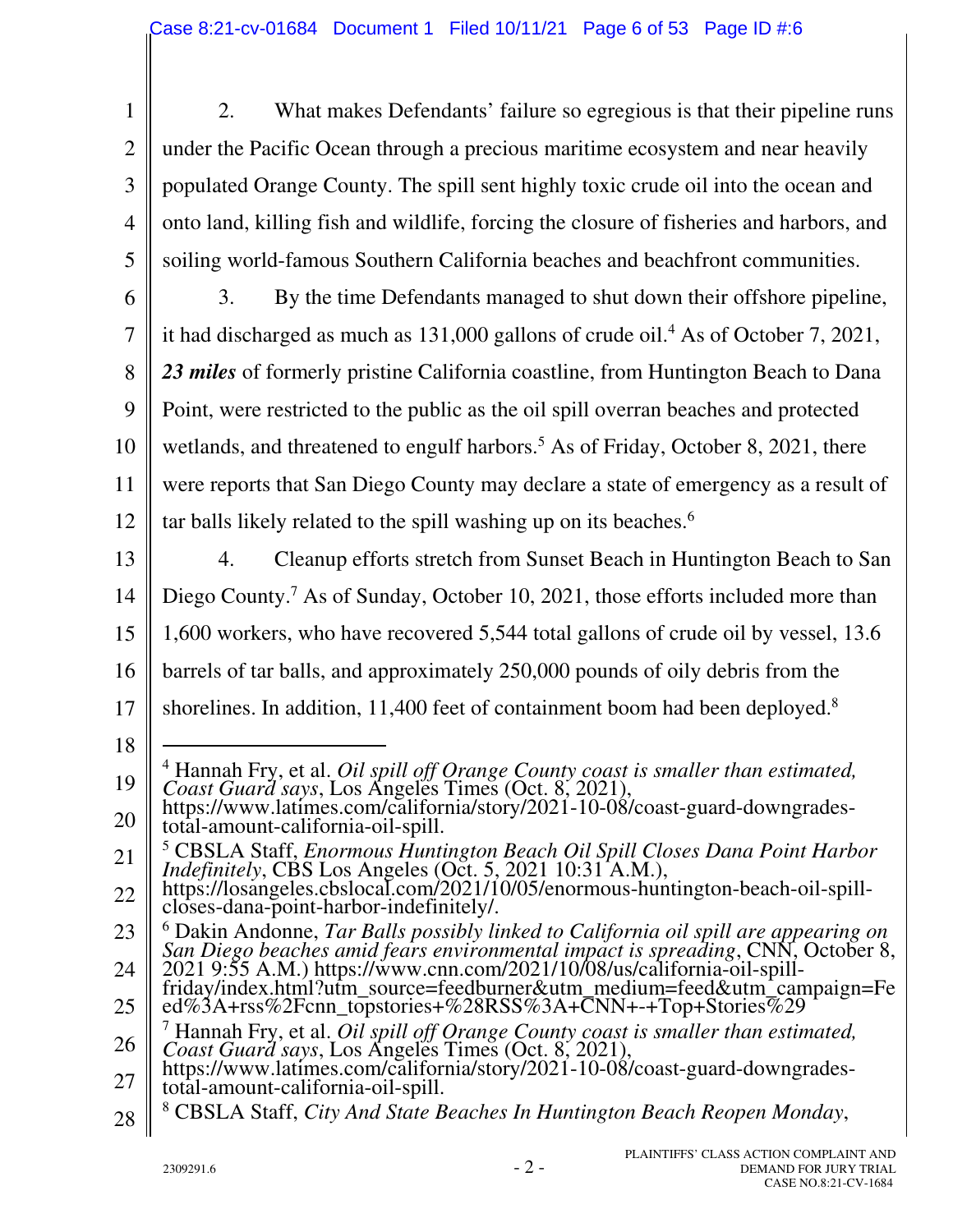1 2 3 4 5 6 7 8 9 5. These formerly pristine waters are home to hundreds of sensitive animal species, including whales and sea turtles, as well as bountiful schools of commercial fish and shellfish that serve as the backbone for the local commercial fishing industry, sports fishing, and whale watching industries. These industries rely on the healthy aquatic life of this delicate offshore ecosystem. Defendants' catastrophic spill has upended that delicate equilibrium. Its effects will affect the livelihoods of these formerly vibrant local communities for years to come. As of Sunday, October 11, 2021, 58 different species of birds and fish had reportedly been impacted by the spill.<sup>9</sup>

10 11 12 13 14 15 16 17 18 6. The wildlife and the commercial industries that rely on wildlife were not the only victims of this disaster. Property owners and lessees along the coast pay a premium to enjoy the benefits of beachfront living. The thousands of gallons of toxic crude oil that washed onto their beaches fouled their properties, the water that they swim in, and the sand and beach activities they enjoy. Like the commercial and sport fishing industries, coastal real property owners and lessees will suffers harms for a considerable period to come, as the toxic oil damages the local ecosystem and their properties, and tarnishes the reputation of Southern California's beaches.

19 20 21 22 7. Defendants could have averted this disaster. Their failure to maintain and monitor the pipeline led to its rupture. Moreover, their cataclysmic failure to discover their own leak for many hours turned what could have been a containable problem into an unmitigated environmental disaster.

- 23 24 25 8. Defendants either lacked or ignored the basic industry-standard safety equipment that would have recognized the telltale signs of a spill: a decrease in the pressure of the pipeline and a change in the flow rate of oil. As recently as 2016,
- 26

 $\overline{a}$ KCAL9 CBS Los Angeles (Oct. 11, 2021),

27 28 https://losangeles.cbslocal.com/2021/10/11/city-and-state-beaches-in-huntingtonbeach-to-open-monday-morning/. 9 *Id.*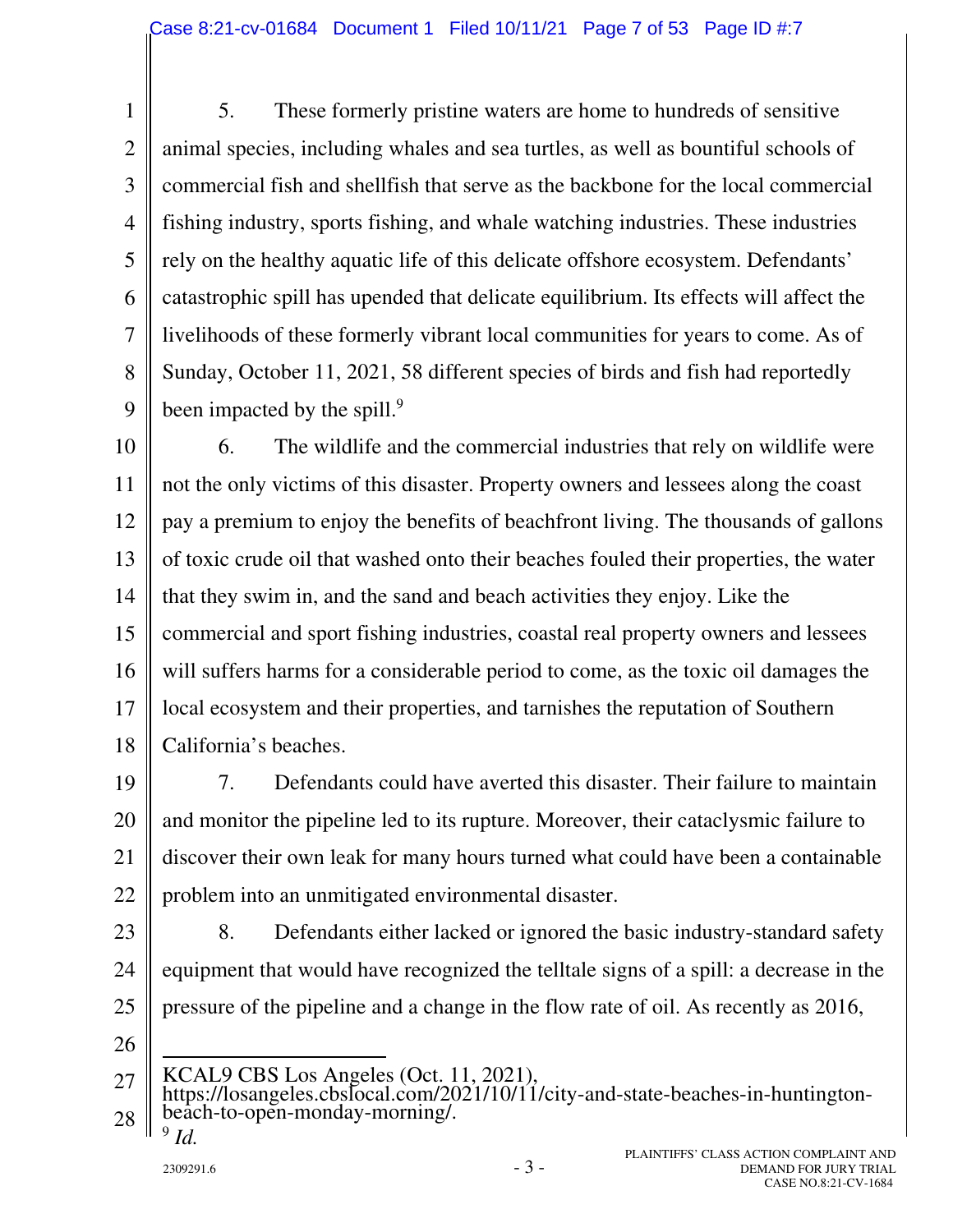1 2 3 4 Defendants claimed that their safety system would detect a spill of this magnitude in a matter of minutes. Instead, local residents, fishermen, and other entities were the first to learn of the spill and notify authorities after smelling toxic oil and seeing a massive oil sheen on the water.

5 6 7 8 9 10 11 12 9. Because Defendants failed to detect the spill, they also failed to stop pumping copious amounts of oil through the ruptured pipeline, and failed to close valves that could have prevented oil from escaping. Defendants did not notify the authorities until over *15 hours* after the spill began—and only after consulting the company's risk management firm $10$ —impeding clean-up efforts and violating Defendants' own policies. In short, because of Defendants' incompetence and callous disregard of industry-standard safety measures, the disaster engulfing Southern California continues to unfold.

13 14 15 16 10. Plaintiffs brings this action pursuant to Federal Rule of Civil Procedure 23 on their own behalf and as a representatives of others similarly situated to recover significant losses they have incurred and will continue to incur because of Defendants' oil spill.

## **III. PARTIES**

18 19 11. Plaintiff Davey's Locker Sportfishing, Inc. is a California corporation doing business in Newport Beach, Orange County, California.

12. Plaintiff Blue Pacific Fisheries is a California corporation doing

21 business as a commercial fisher in Newport Beach, Orange County, California.

22 23 24 13. Plaintiffs Ivar Southern and Linda Southern are residents and citizens of Orange County, California doing business as commercial fishers in Orange County.

25

17

20

26

 $\overline{a}$ 

<sup>27</sup>  <sup>10</sup> Anita Chabria, et al., *Pipeline company evades questions over a 15-hour gap before reporting oil spill*, Los Angeles Times (Oct. 9, 2021),

<sup>28</sup>  https://www.latimes.com/california/story/2021-10-09/oil-spill-timeline-questionscontradictions.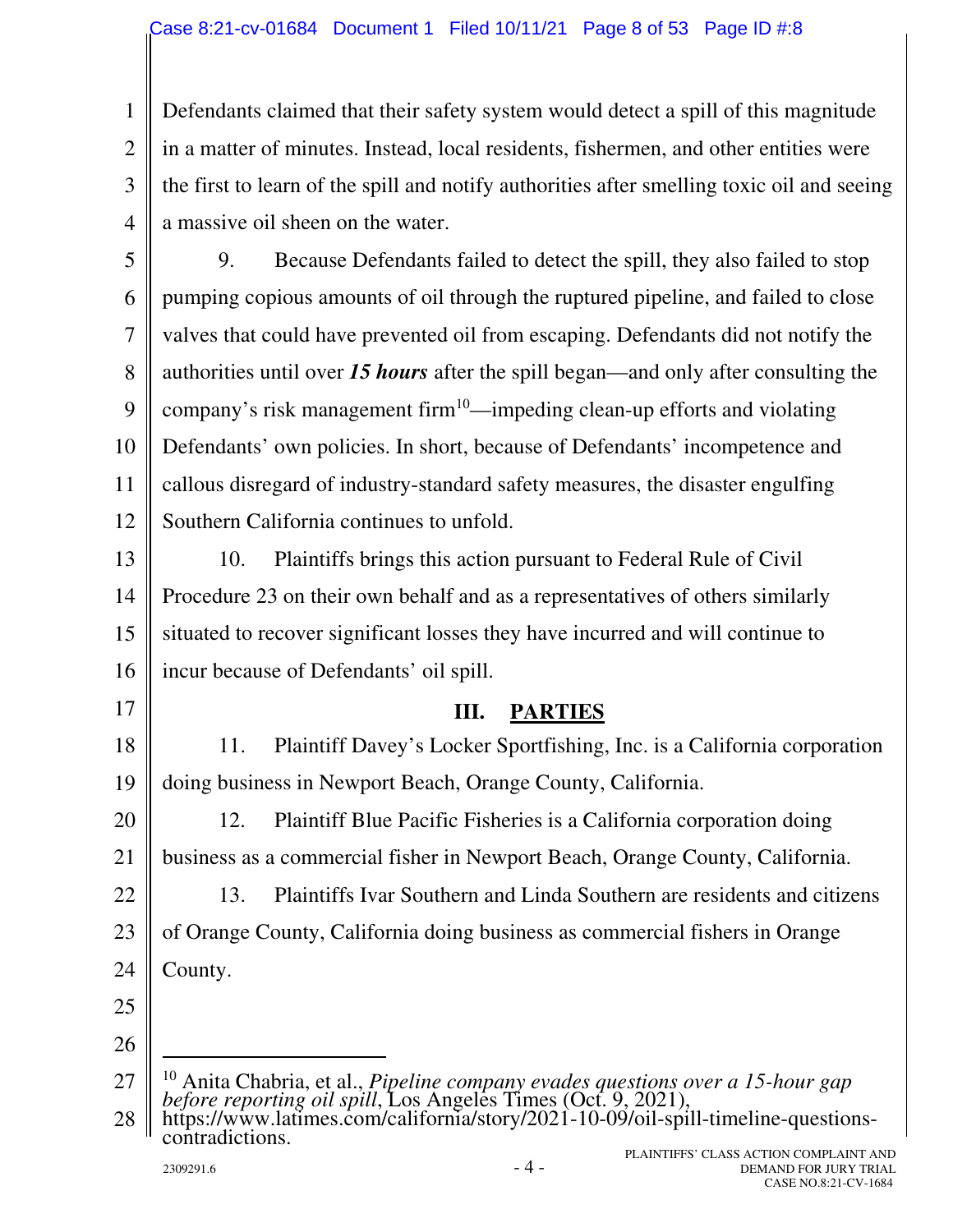14. Plaintiff Newport Landing Sportfishing, Inc. is a California corporation doing business in Newport Beach, Orange County, California.

15. Plaintiff San Pedro Bait Company is a California corporation doing business as a commercial fisher in Newport Beach, Orange County, California.

5 6 7 8 16. Plaintiffs Donald C. Brockman and Heidi M. Jacques are residents and citizens of Orange County, California doing business as commercial fishers in Orange County. Mr. Brockman is the trustee of the Donald C. Brockman Trust and Ms. Jacques is the trustee of the Heidi M. Brockman Trust.

9 10 11 17. Plaintiff Gregory Hexberg is a resident and citizen of Laguna Beach, Orange County, California. He is the trustee of The Gregory C. and Deborah L. Hexberg Family Trust.

12 13 14 18. Defendant Amplify Energy Corp. ("Amplify") is a corporation formed in Delaware with its headquarters and principal place of business in Houston, Texas.

15 16 17 18 19. Defendant Beta Operating Company, LLC, doing business as Beta Offshore, is a limited liability corporation formed in Delaware with its headquarters and principal place of business in Long Beach, California. Defendant Beta Operative Company, LLC, is a subsidiary of Defendant Amplify Energy Corp.

19 20 21 22 20. Defendant San Pedro Bay Pipeline Company is a corporation formed in California with its headquarters and principal place of business in Long Beach, California. Defendant San Pedro Bay Pipeline Company is a subsidiary of Defendant Amplify Energy Corp.

23

1

2

3

4

24 25 26 27 28 21. Defendants are private businesses, engaged in the business of transporting oil to private entities for commercial purposes. Defendants own and operate three offshore oil platforms and a 17.5-mile pipeline off the coast of Southern California. Defendant Beta Offshore owns and operates the three oil platforms, known as Elly, Ellen, and Eureka. Defendant San Pedro Bay Pipeline Company owns and operates the 17.5 miles pipeline that transports crude oil from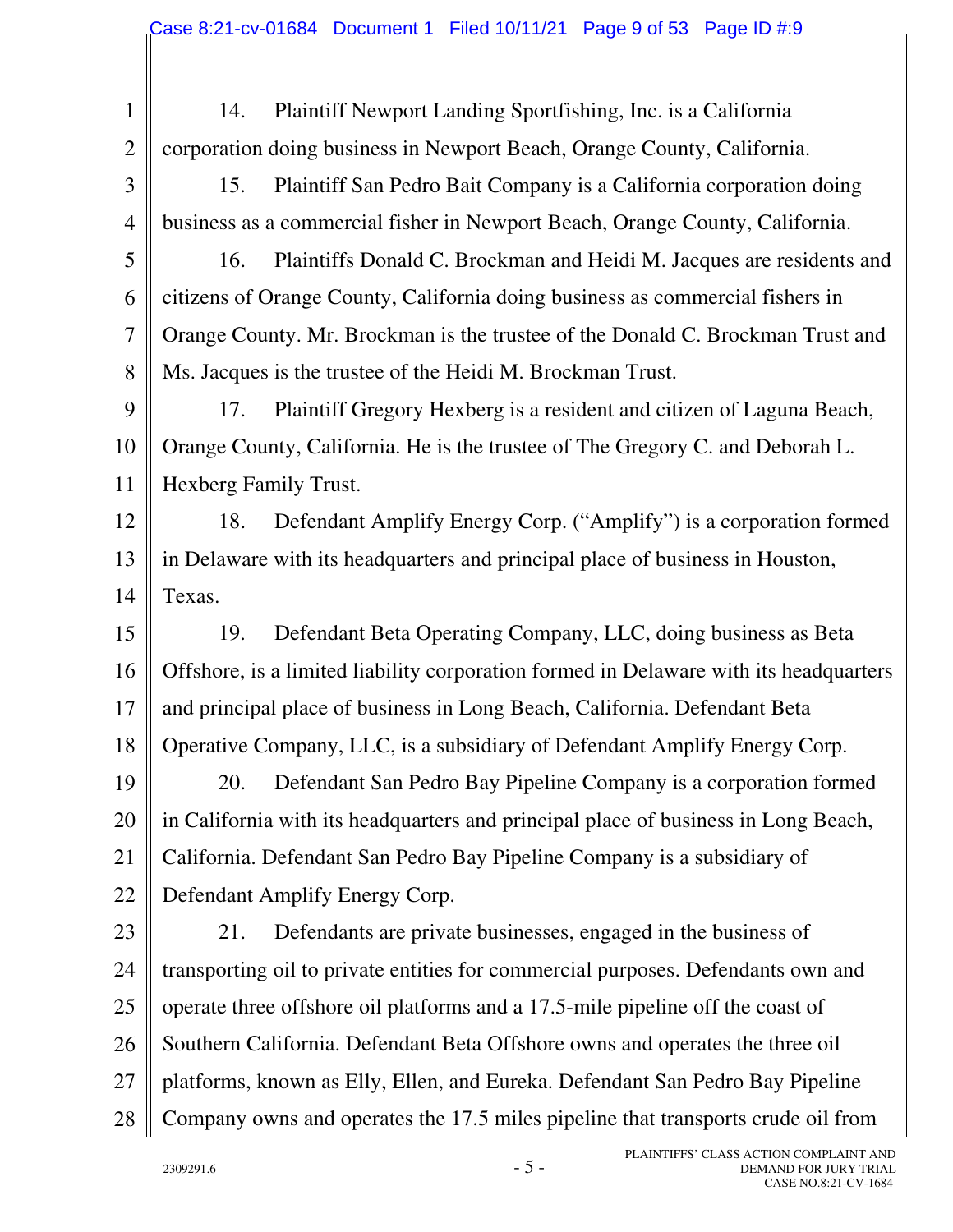1 2 the Elly platform to the Port of Long Beach. Defendant Amplify is the parent company of both San Pedro Pipeline Company and Beta Offshore.

3

5

6

7

8

## **IV. JURISDICTION AND VENUE**

4 22. This Court has jurisdiction over this action pursuant to Class Action Fairness Act (CAFA), 28 U.S.C. § 1332(d), because at least one class member is of diverse citizenship from one defendant; there are more than 100 class members; and the aggregate amount in controversy exceeds \$5 million, exclusive of interest and costs.

9 10 11 23. This Court also has jurisdiction over this action pursuant to 28 U.S.C. § 1331 because it arises under the laws of the United States, in particular the Oil Pollution Act, 33 U.S.C. § 2717(b).

12 13 14 24. This Court has personal jurisdiction over Defendants because they are registered to conduct business in California, and have sufficient minimum contacts with California.

15 16 17 18 25. Venue is proper in this District under 28 U.S.C. § 1391(b) because a substantial part of the events or omissions giving rise to the claims occurred and/or emanated from this District, and because Defendants have caused harm to Class members residing in this District.

19

20

## **V. FACTS**

# **A. The Southern California Coast**

21 22 23 24 26. The blue waters and beautiful coastline of Southern California are world famous. They are home to an abundance of sea life, including sea turtles, dolphins, migrating whales, and a myriad of fish that sustain thriving commercial fishing, sports fishing, and whale watching industries.

25 26 27 28 27. Because of its natural bounty and beauty, homeowners seek out the desirable Southern California Coast. Today, the economic life in this region revolves around its waters and postcard beaches. Thousands of people in Orange County depend on the ocean and beaches for their jobs, including fishing, tourism,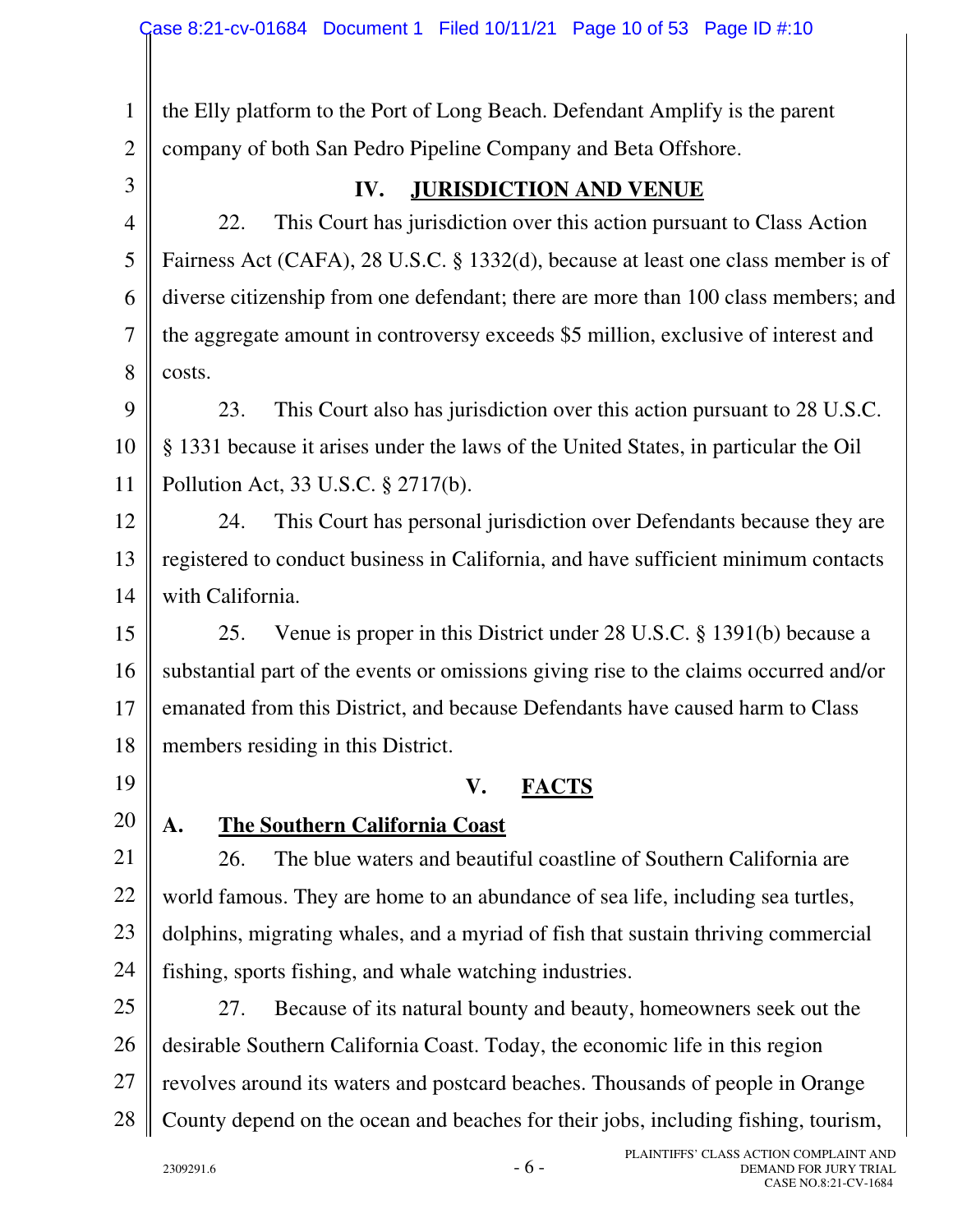1 2 3 and recreation. Beachfront property owners enjoy direct access to blue waters, a magnificent coastline and the amenities that oceanfront living provides: clean air, turquoise ocean, pristine sand, and spectacular sunsets.

4

## **B. The Rupture**

5 6 7 8 9 10 11 12 13 14 15 16 17 18 19 20 21 22 23 24 25 26 27 28 28. Defendants own and operate at least three offshore platforms off the coast of Southern California—the Eureka the Elly, and the Ellen. Defendants' pipeline transports oil from these offshore platforms to Long Beach, where the oil is distributed to market. The Eureka and Ellen platforms pull oil from under the ocean floor and pump this oil to the Elly, a processing platform, by means of an underground pipeline. From Elly, the oil is transported to shore through a 17.5-mile pipeline that is 80 to 100 feet below the ocean's surface. The pipeline traverses a High Consequence Area (HCA) as defined in 49 C.F.R. § 195.450, and an ecologically unusually sensitive area as defined in § 195.6. Operators of pipelines in an HCA must take special precautions to prevent a spill and mitigate its impacts.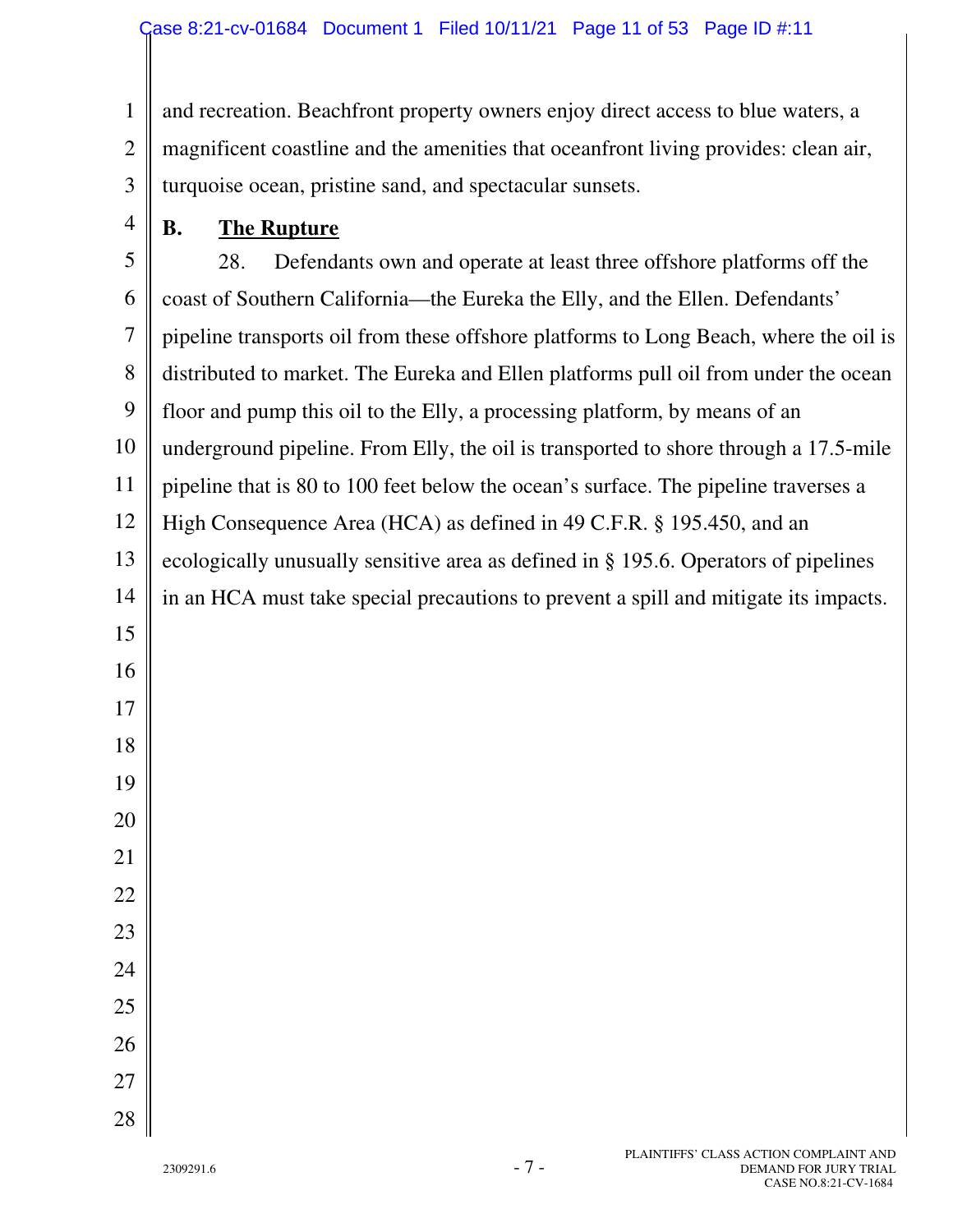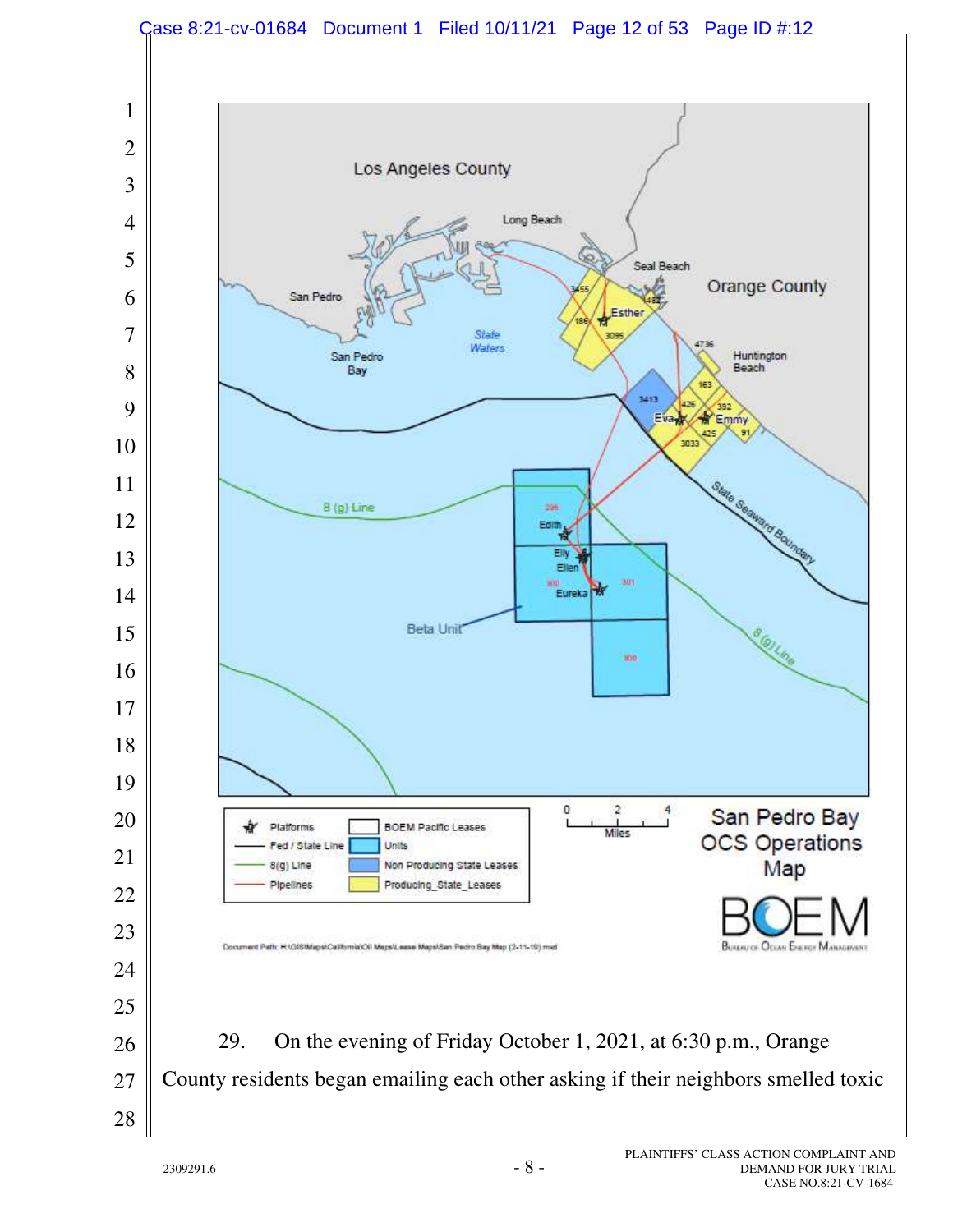| 1              | oil in the air. <sup>11</sup> Residents also reported an oil sheen on the water to the Coast                                                                                                                                         |
|----------------|--------------------------------------------------------------------------------------------------------------------------------------------------------------------------------------------------------------------------------------|
| $\overline{2}$ | Guard. <sup>12</sup> By 7:00 p.m., satellite imagery suggested a spill. At around 7:30 p.m. the                                                                                                                                      |
| 3              | Newport Police Department informed residents not to call 911 for a gas smell                                                                                                                                                         |
| $\overline{4}$ | throughout the city, because the calls were overwhelming the switchboard. Satellite                                                                                                                                                  |
| 5              | imagery confirmed an oil slick forming around 10:58 p.m. that night. <sup>13</sup>                                                                                                                                                   |
| 6              | By 2:00 a.m. Saturday, October 2, 2021, the National Oceanic and<br>30.                                                                                                                                                              |
| $\overline{7}$ | Atmospheric Administration ("NOAA") reported or received confirmation of a                                                                                                                                                           |
| 8              | likely spill. Approximately 30 minutes later—a full six hours after residents                                                                                                                                                        |
| 9              | smelled noxious odors in the air—a low-pressure alarm went off at Beta Offshore's                                                                                                                                                    |
| 10             | control room. <sup>14</sup> A low-pressure alarm is a telltale sign of a rupture. According to 10                                                                                                                                    |
| 11             | former and current employees of Defendants and Defendants' internal spill                                                                                                                                                            |
| 12             | response plan, the alarm should have triggered rapid phone calls to managers,                                                                                                                                                        |
| 13             | regulators, and the U.S. Coast Guard, and swiftly set in motion steps to shut down                                                                                                                                                   |
| 14             | the pipeline and the platforms that feed it. <sup>15</sup> Instead, Defendants continued to pump                                                                                                                                     |
| 15             | oil through the pipeline unabated for hours thereafter.                                                                                                                                                                              |
| 16             |                                                                                                                                                                                                                                      |
| 17             |                                                                                                                                                                                                                                      |
| 18             | $^{11}$ Associated Press, <i>Pipeline owner suspected in Orange County oil spill had been cited for violations 72 times, KTLA5 (Oct. 4, 2021 8:43 P.M.), https://ktla.com/news/local-news/oil-platform-owner-in-orange-county-sp</i> |
| 19             | Associated Press, OC oil spill: Underwater pipeline was split open, moved more<br>than 100 feet, officials say, ABC 7 (Oct. 5, 2021 10:13 A.M.), https://abc7.com/oc-                                                                |
| 20             | oil-spill-pipeline-was-split-open-and-displaced-officials-say/11085759/.                                                                                                                                                             |
| 21             | <sup>13</sup> Robert Tuttle and John Gittelsohn, <i>Global Supply Chain Nightmare May Be</i><br>Behind California Oil Spill, Bloomberg (Oct. 7, 2021 9:05 A.M.),                                                                     |
| 22             | https://www.bloomberg.com/news/articles/2021-10-06/california-oil-spill-cause-<br>may-have-been-ship-anchor-crowded-port.                                                                                                            |
| 23             | <sup>14</sup> Carolina Lumetta, <i>Investigation finds oil pipeline leaked for hours</i> , World Digital<br>(Oct. 6, 2021), https://wng.org/sift/investigation-finds-delays-in-calif-oil-spill-                                      |
| 24             | response-1633560518; Eric Levenson, A timeline of the California oil spill, from<br>the first report to the clean-up, CNN (Oct. 6, 2021 3:59 P.M.),                                                                                  |
| 25             | https://www.cnn.com/2021/10/06/us/huntington-beach-california-oil-spill-                                                                                                                                                             |
|                | timeline/index.html; Jessica Resnick-ault and Nichola Groom, Despite preparation,                                                                                                                                                    |
| 26             | California pipeline operator may have taken hours to stop leak, Reuters (October 8,<br>2021 7:41 A.M.), https://www.reuters.com/business/energy/despite-preparation-                                                                 |
| 27             | california-pipeline-operator-may-have-taken-hours-stop-leak-2021-10-08/.<br><sup>15</sup> Jessica Resnick-ault and Nichola Groom, Despite preparation, California                                                                    |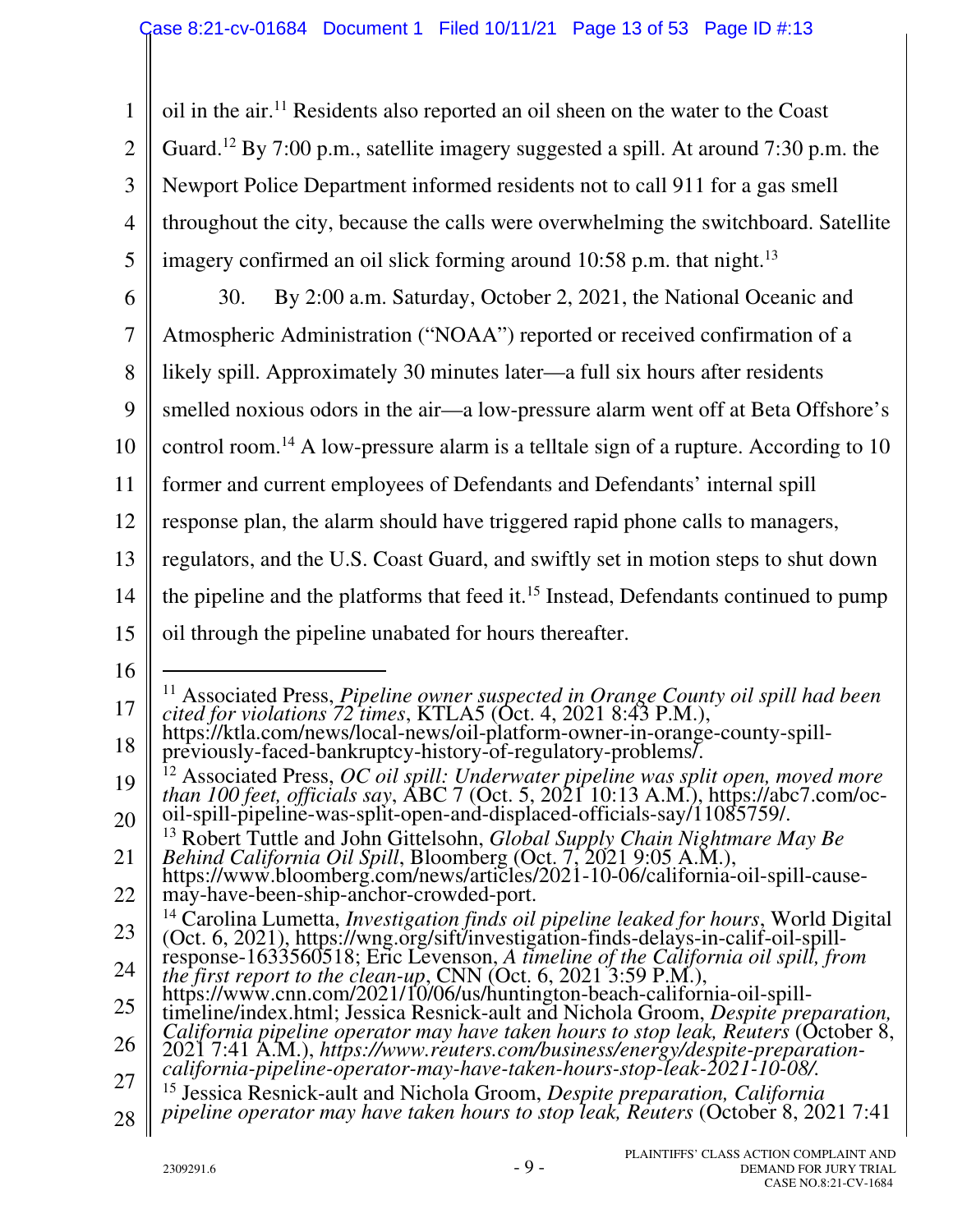| $\mathbf{1}$   | 31.<br>In the aftermath of the rupture, Amplify's CEO claimed that the                                                                                                                                                                    |
|----------------|-------------------------------------------------------------------------------------------------------------------------------------------------------------------------------------------------------------------------------------------|
| $\mathfrak{2}$ | company shut down the pipeline at 6 a.m. on Saturday, October 2, 2021, over 12                                                                                                                                                            |
| 3              | hours after residents smelled oil. Defendants have not confirmed when they closed                                                                                                                                                         |
| $\overline{4}$ | valves in the pipeline, which would have prevented any oil left in the pipeline from                                                                                                                                                      |
| 5              | spilling out into the ocean. Two hours later, at 8 a.m., Defendants allegedly                                                                                                                                                             |
| 6              | determined what was obvious to residents, fishers, and NOAA—that there was an                                                                                                                                                             |
| $\overline{7}$ | oil spill. The company then waited <i>another hour</i> before reporting the spill to the                                                                                                                                                  |
| 8              | National Response Center. <sup>16</sup>                                                                                                                                                                                                   |
| 9              | It is now known that the pipeline had a thirteen-inch crack from which<br>32.                                                                                                                                                             |
| 10             | oil was released, and that over 4,000 feet of the pipeline was not where it was                                                                                                                                                           |
| 11             | supposed to be. Investigators believe the pipeline could have been displaced for                                                                                                                                                          |
| 12             | months to a year prior to the rupture, possibly from contact with a ship's anchor. <sup>17</sup>                                                                                                                                          |
| 13             | As Orange County Supervisor Katrina Foley demanded to know on Saturday,                                                                                                                                                                   |
| 14             | October 9, 2021, "Why didn't the oil company know their pipeline was damaged?                                                                                                                                                             |
| 15             | Why didn't they fix it or at least turn off the valve?" <sup>18</sup>                                                                                                                                                                     |
| 16             | 33.<br>The below photos show the crack in the pipeline: <sup>19</sup>                                                                                                                                                                     |
| 17             |                                                                                                                                                                                                                                           |
| 18             |                                                                                                                                                                                                                                           |
| 19             |                                                                                                                                                                                                                                           |
| 20             | A.M.), https://www.reuters.com/business/energy/despite-preparation-california-<br>pipeline-opera-have-taken-hours-stop-leak-2021-10-08/.                                                                                                  |
| 21             | <sup>16</sup> Carolina Lumetta, <i>Investigation finds oil pipeline leaked for hours</i> , World Digital                                                                                                                                  |
| 22             | (Oct. 6, 2021), https://wng.org/sift/investigation-finds-delays-in-calif-oil-spill-<br>response-1633560518; Press Release, Southern California Oil Spill, Amplify<br>Energy Corp. (Oct. 4, 2021), https://www.amplifyenergy.com/investor- |
| 23             | relations/press-releases/press-refease-details/2021/Southern-California-Oil-<br>Spill/default.aspx.                                                                                                                                       |
| 24             | Dakin Andone, Pipeline crack in California oil spill may have occurred up to a                                                                                                                                                            |
| 25             | year ago, investigators say, CNN (Oct. 8, 2021),<br>https://www.cnn.com/2021/10/08/us/california-oil-spill-friday/index.html.                                                                                                             |
| 26             | <sup>18</sup> Supervisor Katrina Foley, Oct. 9, 2021 Tweet,<br>https://twitter.com/SupervisorFoley/status/1447015401922052097?s=20.                                                                                                       |
| 27             | $19$ US Coast Guard via Reuters, U.S. Coast Guard probes whether ship struck<br>California oil pipeline, Reuters (Oct. 7, 2021),                                                                                                          |
| 28             | https://www.reuters.com/news/picture/us-coast-guard-probes-whether-ship-struc-<br>idÜSRTXI885B.                                                                                                                                           |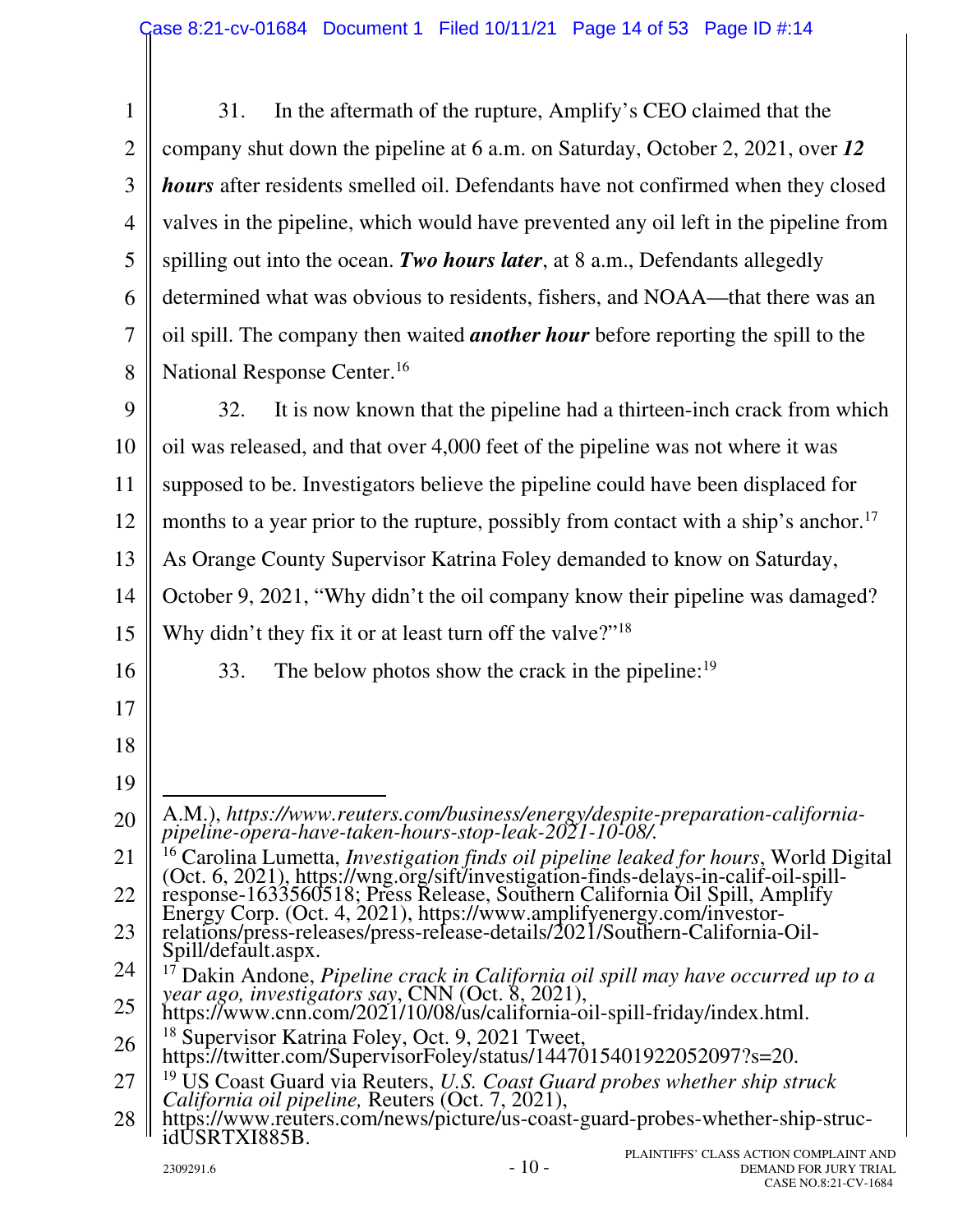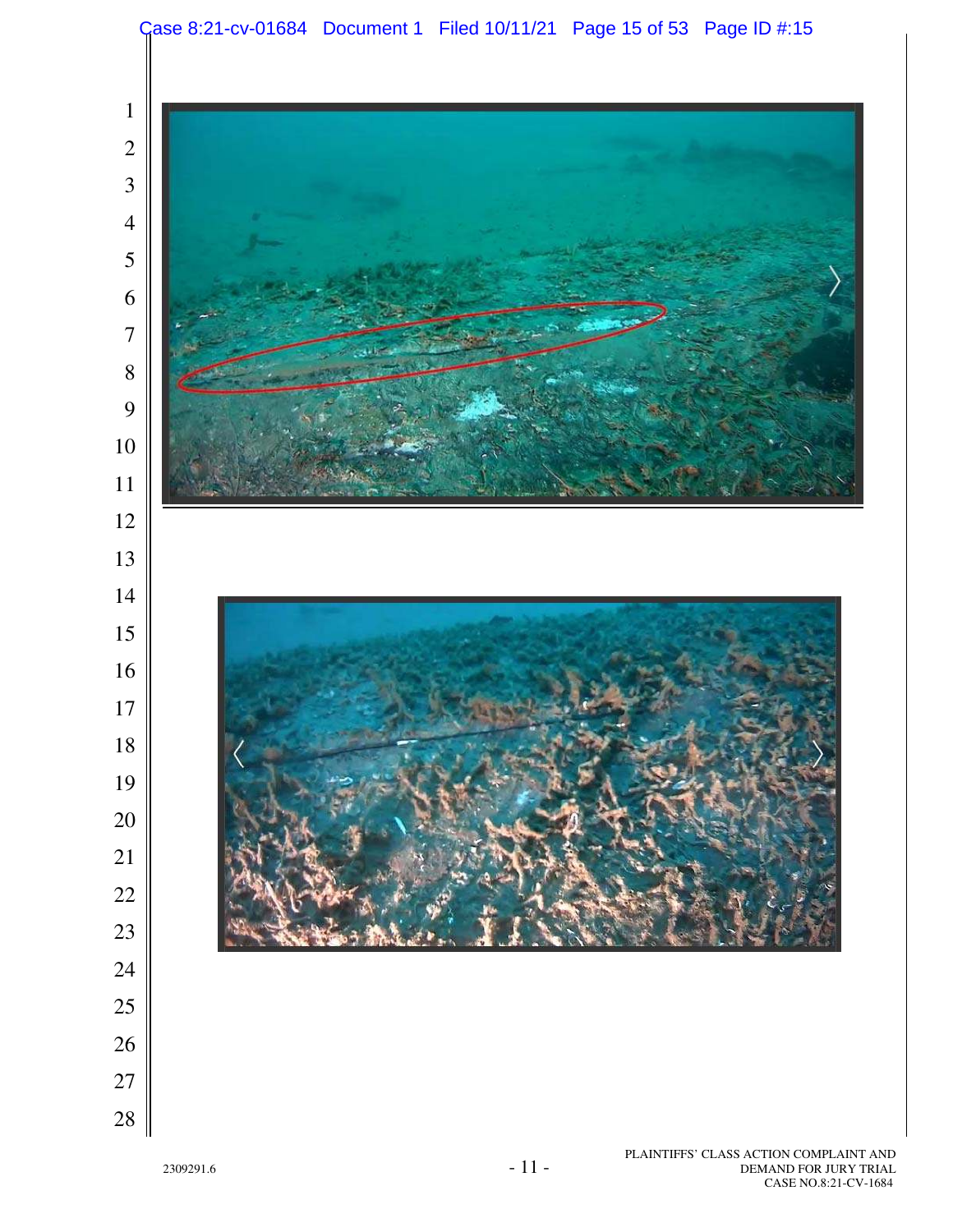# 1 2

## **C. The Catastrophic Consequences of Defendants' Failure to Detect Their Own Spill.**

3 4 5 6 7 8 9 10 11 12 13 14 15 16 17 18 19 20 21 22 23 24 25 26 27 28 34. Because Defendants did not shut down the pipeline, reduce the flow of oil, or close crucial valves for hours, the spill grew to disastrous proportions, now estimated at as much as 131,000 gallons of toxic crude oil. This unconscionable delay was fed in part by attempts at internal damage control.<sup>20</sup> 35. The disastrous impact of the spill is rapidly coming into view. On the morning of Saturday, October 2<sup>nd</sup>, 2021, fishing boats and yacht charters experienced the ongoing spill firsthand. Surrounded by oil, they were forced to return to local marinas because their hulls were covered in toxic sludge.<sup>21</sup> The oil spill created a slick that stretched for dozens of miles. For example, oil from the spill has washed up on Huntington Beach and the Talbert March wetlands, an area home to vibrant bird life such as great blue herons, pelicans, and endangered California lease terns, which migrate up the Pacific Coast. The below photos are but a few examples of the damage to these precious habitats:<sup>22</sup>  $\overline{a}$ <sup>20</sup> Anita Chabria, et al., *Pipeline company evades questions over a 15-hour gap before reporting oil spill*, Los Angeles Times (Oct. 9, 2021), https://www.latimes.com/california/story/2021-10-09/oil-spill-timeline-questionscontradictions. <sup>21</sup> Associated Press, *Pipeline owner suspected in Orange County oil spill had been cited for violations 72 times*, KTLA5 (Oct. 4, 2021 8:43 P.M.), https://ktla.com/news/local-news/oil-platform-owner-in-orange-county-spillpreviously-faced-bankruptcy-history-of-regulatory-problems/. <sup>22</sup> US Coast Guard via Reuters, *U.S. Coast Guard probes whether ship struck California oil pipeline,* Reuters (Oct. 7, 2021), https://www.reuters.com/news/picture/us-coast-guard-probes-whether-ship-strucidUSRTXI885B.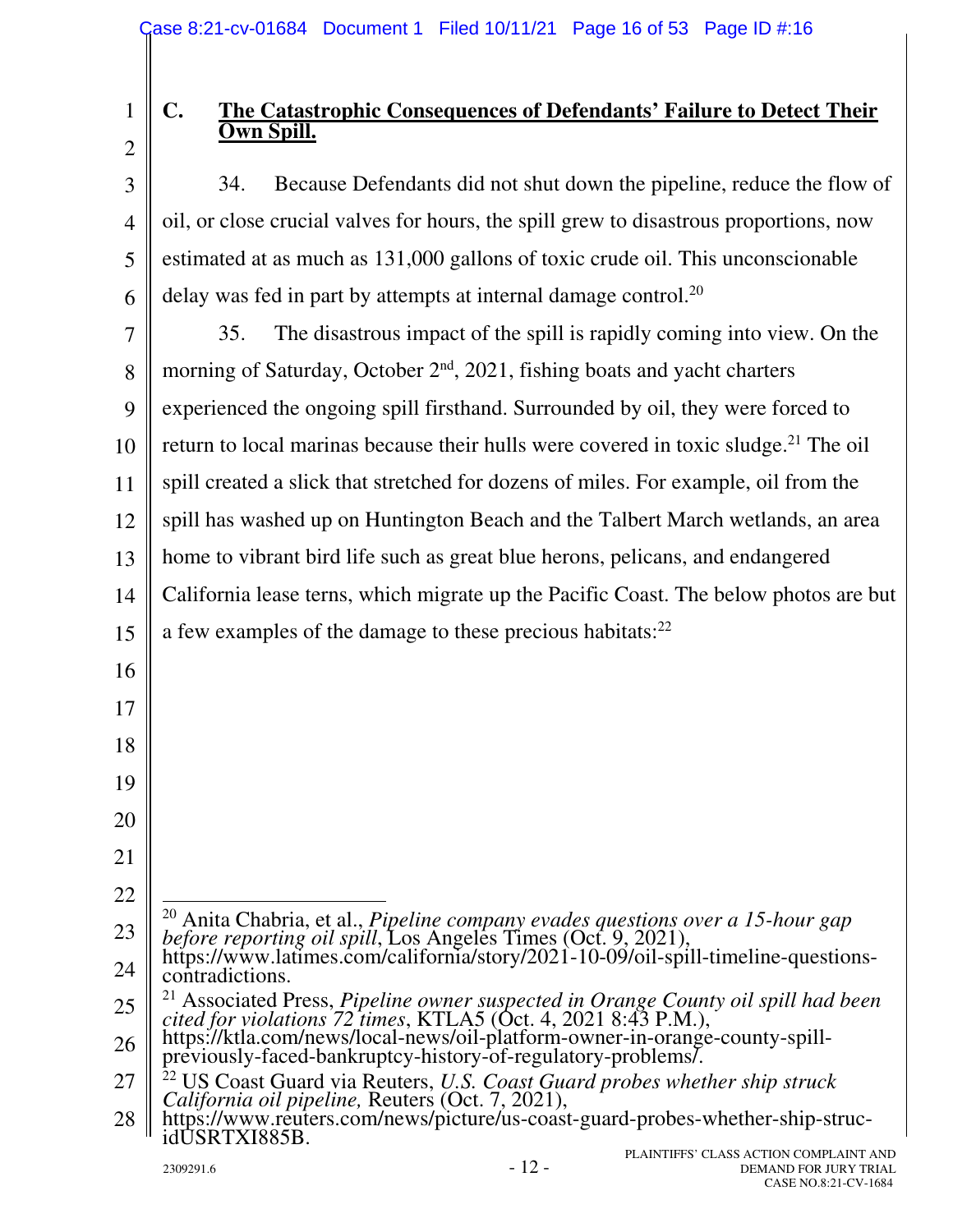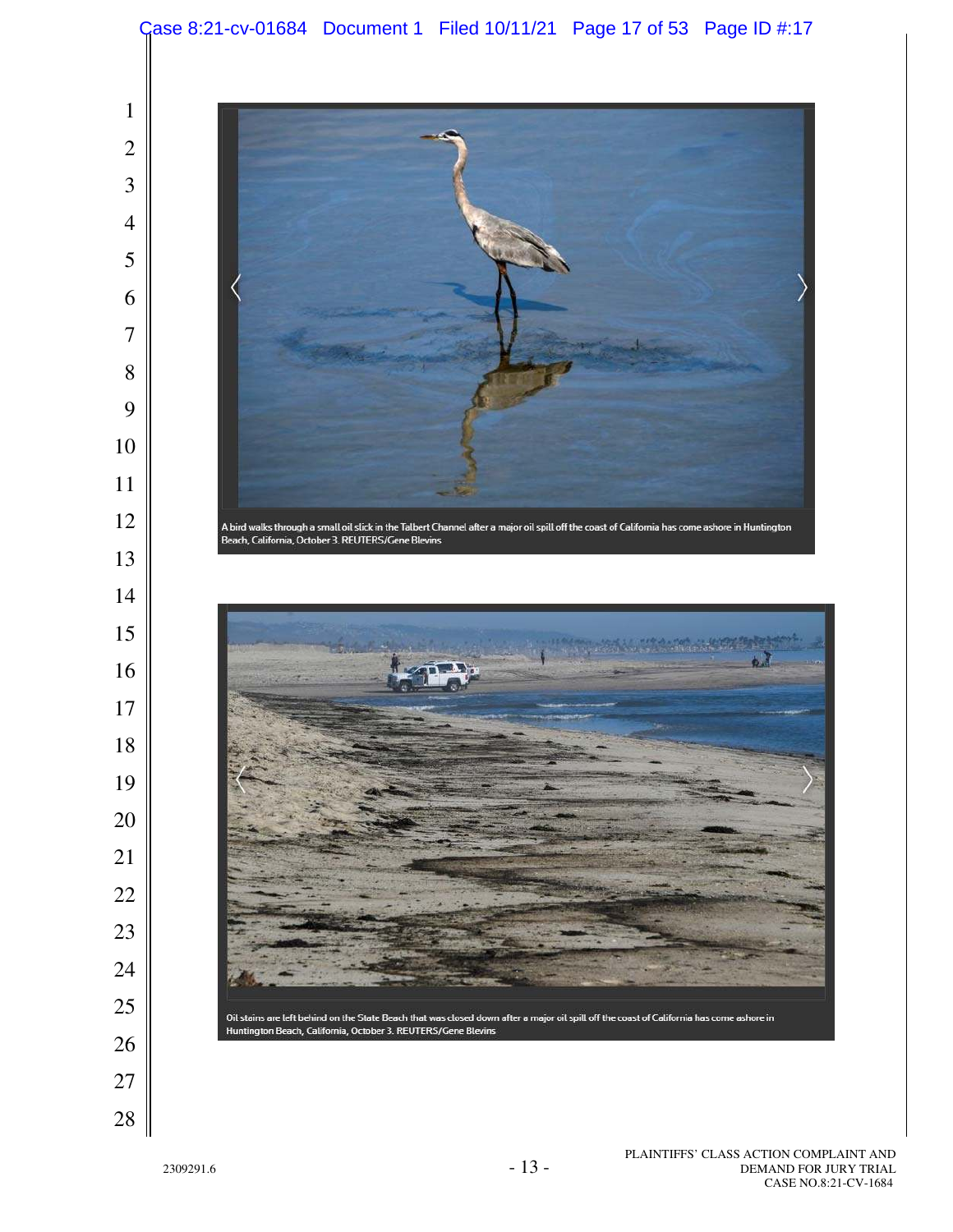| $\mathbf{1}$   | The coast is also home to sea turtles, dolphins, and whales, in addition<br>36.                                                                                                                                                              |
|----------------|----------------------------------------------------------------------------------------------------------------------------------------------------------------------------------------------------------------------------------------------|
| $\overline{2}$ | to commercial fish and shellfish such as squid, tuna, sea bass, and lobsters. <sup>23</sup>                                                                                                                                                  |
| 3              | Dolphins were seen swimming through the toxic oil, dead fished washed up onto                                                                                                                                                                |
| $\overline{4}$ | beaches, and residents were encouraged not to approach "oiled wildlife." <sup>24</sup> In the                                                                                                                                                |
| 5              | words of State Director of Environment California Laura Deehan, "[t]his spill                                                                                                                                                                |
| 6              | threatens all of them."25                                                                                                                                                                                                                    |
| $\overline{7}$ | As the toxic oil slick spreads via ocean currents, other birds and<br>37.                                                                                                                                                                    |
| 8              | marine life will continue to die, including in important marine nesting areas. Photos                                                                                                                                                        |
| 9              | of this all-too-familiar and preventable tragedy show how the spill has immediately                                                                                                                                                          |
| 10             | affected the marine ecosystem: <sup>26</sup>                                                                                                                                                                                                 |
| 11             |                                                                                                                                                                                                                                              |
| 12             |                                                                                                                                                                                                                                              |
| 13             |                                                                                                                                                                                                                                              |
| 14             |                                                                                                                                                                                                                                              |
| 15             |                                                                                                                                                                                                                                              |
| 16             |                                                                                                                                                                                                                                              |
| 17             |                                                                                                                                                                                                                                              |
| 18             |                                                                                                                                                                                                                                              |
| 19             |                                                                                                                                                                                                                                              |
| 20             | $^{23}$ Joe Hernandez, A massive oil spill in the Pacific Ocean has reached the Southern                                                                                                                                                     |
| 21             | California coast, NPR (Oct. 3, 20211:31 P.M.),<br>https://www.npr.org/2021/10/03/1042846846/a-massive-oil-spill-in-the-pacific-<br>ocean-has-reached-the-southern-california-coa.                                                            |
| 22             | $^{24}$ <i>Id.</i>                                                                                                                                                                                                                           |
| 23             | $^{25}$ <i>Id.</i><br>26                                                                                                                                                                                                                     |
| 24             | Benji Jones, Why the Huntington Beach oil spill is so harmful to wildlife, Vox<br>(Oct. 6, 2021 9:00 A.M.), https://www.vox.com/down-to-earth/22708654/oil-<br>spills-wildlife-huntington-beach-california; US Coast Guard via Reuters, U.S. |
| 25             | Coast Guard probes whether ship struck California oil pipeline, Reuters (Oct. 7,                                                                                                                                                             |
| 26             | 2021), https://www.reuters.com/news/picture/us-coast-guard-probes-whether-ship-<br>struc-idUSRTXI885B; Fox11 Los Angeles, <i>OC oil spill: Over 2 dozen oiled birds</i><br>recovered; wildlife greatly impacted (Oct. 7, 2021),              |
| 27             | https://www.foxla.com/news/oc-oil-spill-oiled-birds-recovered-wildlife-greatly-                                                                                                                                                              |
| 28             | impacted; Caleigh Wells, <i>Birds struggle to survive after OC oil spill</i> , KCRW (Oct.<br>7, 2021), https://www.kcrw.com/news/shows/greater-la/oil-spill-the-sidewalk-                                                                    |
|                | project-forest-lawn-museum/birds-wildlife-rescue-oc.<br>PLAINTIFFS' CLASS ACTION COMPLAINT AND<br>- 14 -<br>2309291.6<br>DEMAND FOR JURY TRIAL                                                                                               |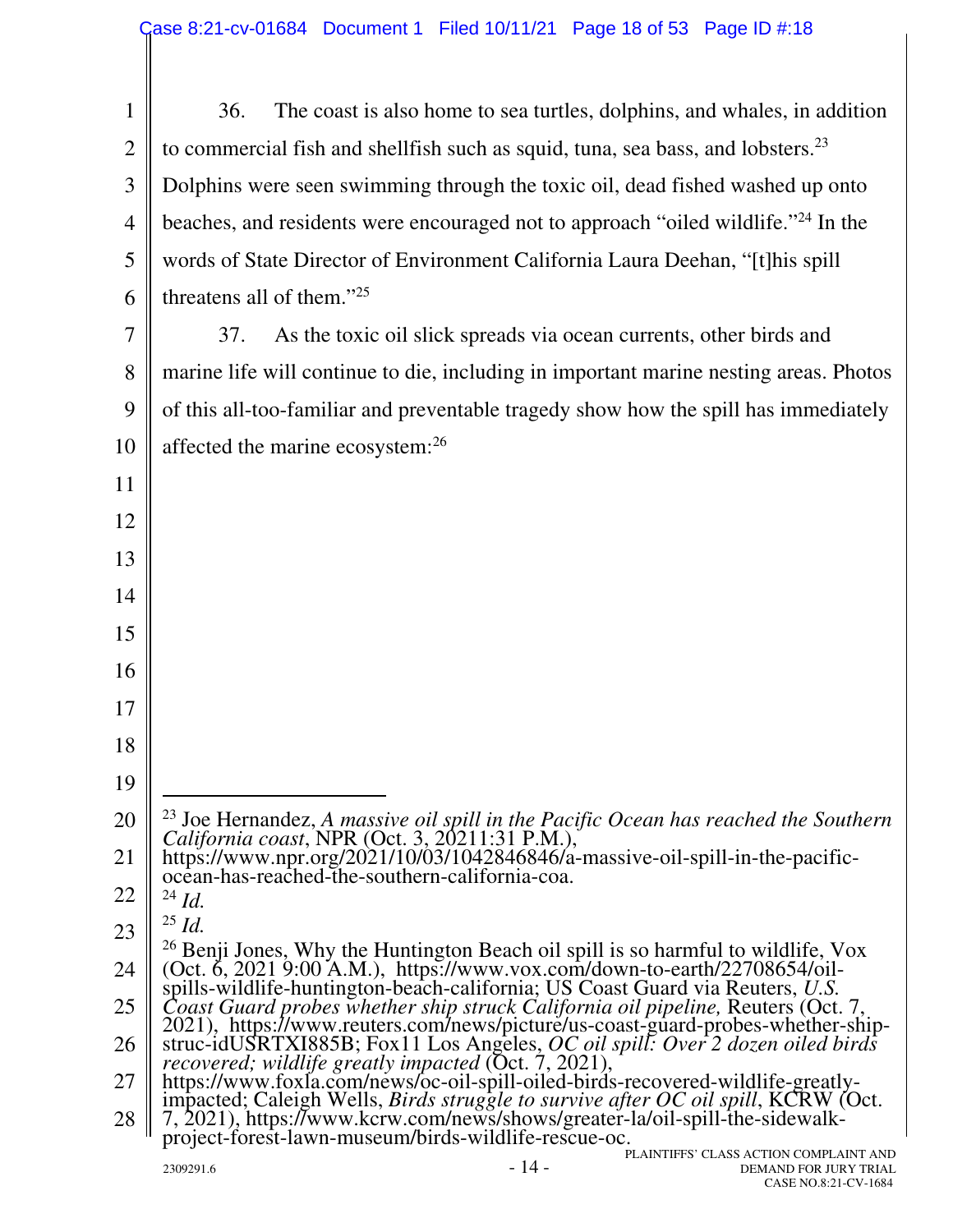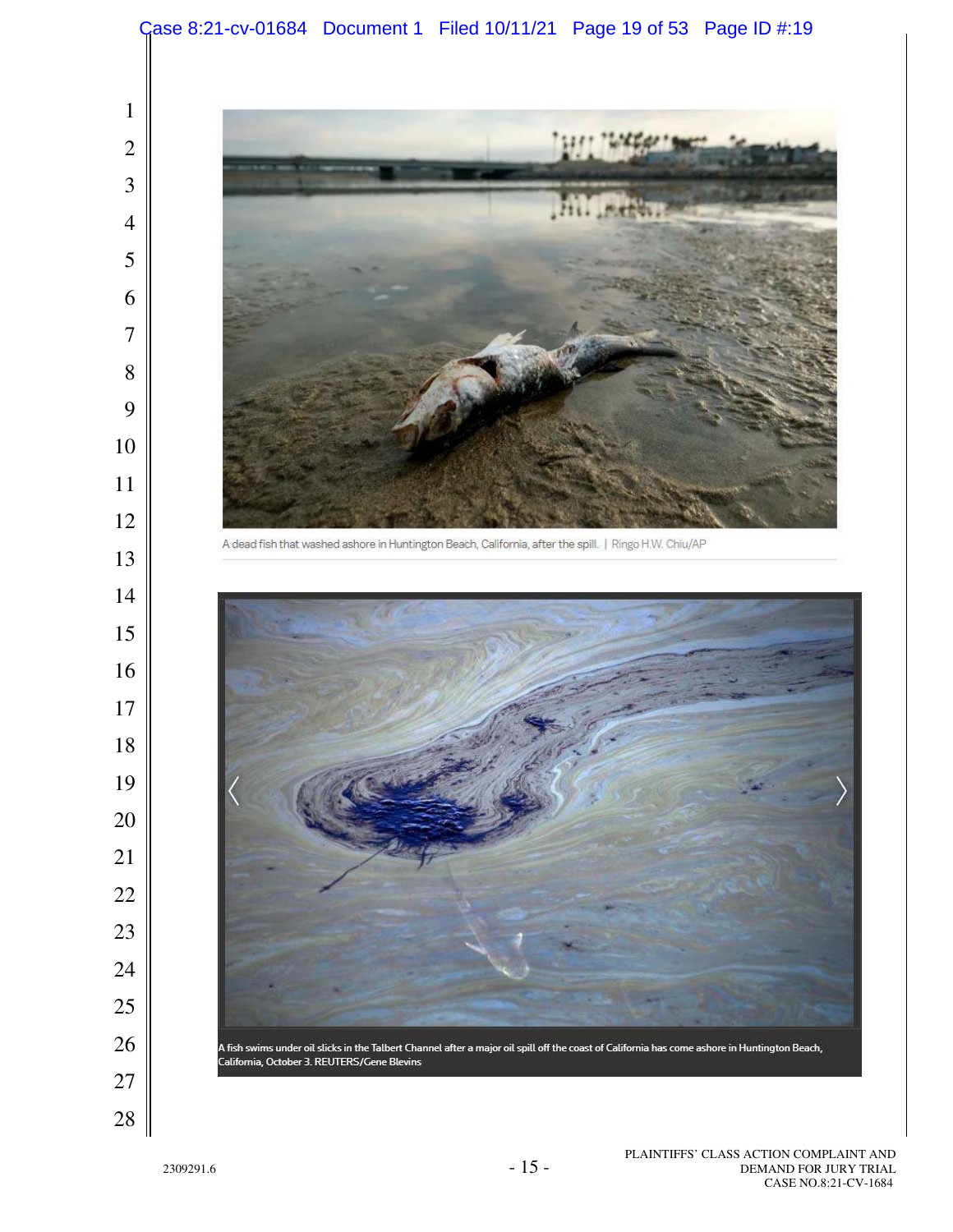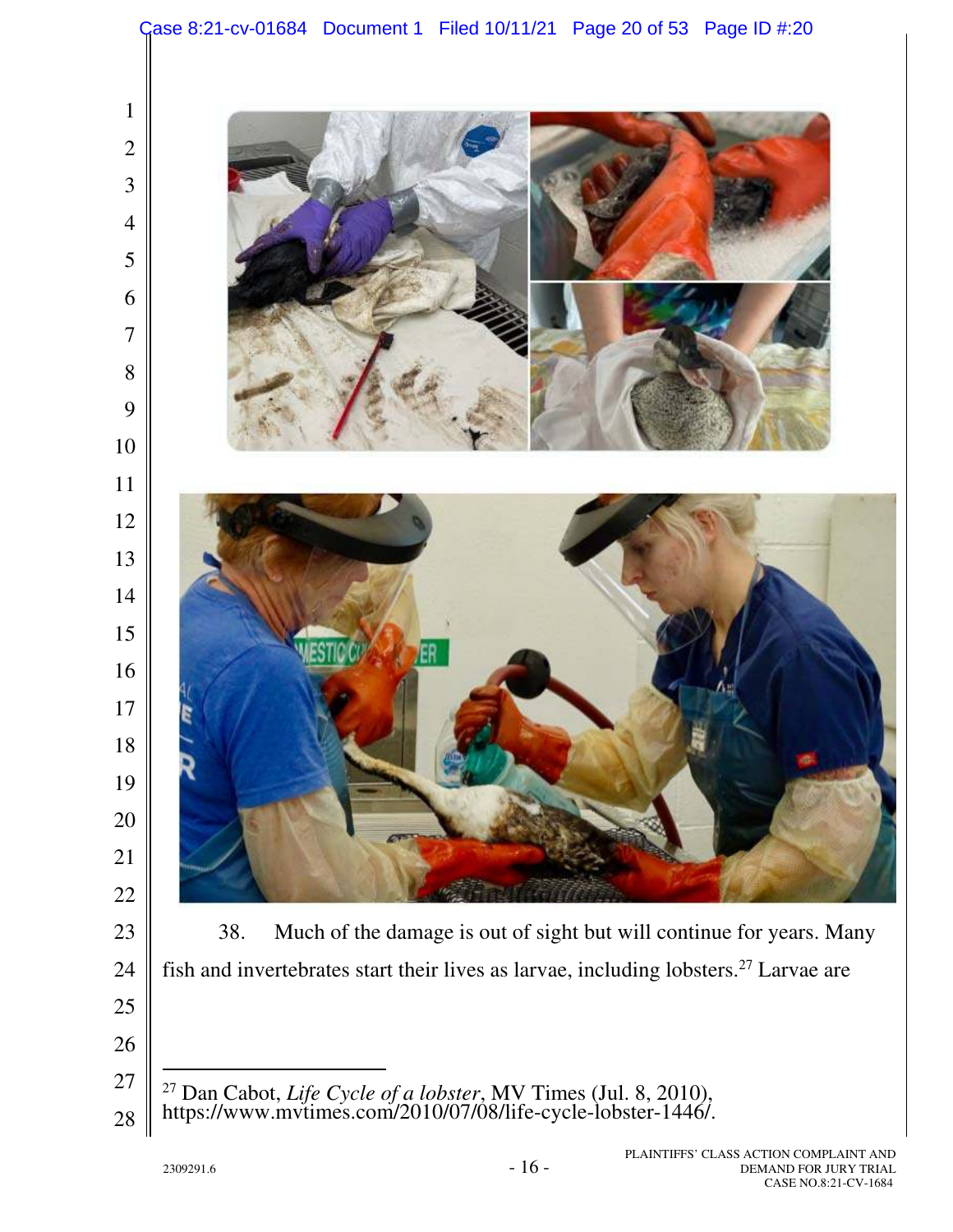1 2 highly vulnerable to the effects of oil. Accordingly, their populations can be expected to fall in the years ahead.<sup>28</sup>

3 4 5 6 39. Crude oil can also kill a vast amount of phytoplankton. Phytoplankton feeds countless smaller creatures that are microscopic, but are the base of the food chain. Spills also damage plants, which have similar ramifications for the broader ecosystem.<sup>29</sup>

7 8 9 10 11 12 13 14 40. Additionally, the spill will affect the health, migrations, and movements of whales, dolphins, and sea turtles, negatively impacting the local whale watching industry. Marine mammals like whales and dolphins have to surface to breathe, and if they come up for air through an oil slick, they can suck the toxic substance into their lungs. When they surface in an area even nearby an oil spill, they – like humans – can inhale the toxic chemicals evaporating from the surface of the oil. Additionally, oil spills can kill smaller animals, such as krill, that are eaten by whales and the fish that dolphins eat. $30$ 

15 16 17 18 19 20 21 41. Sea turtles, including Green Turtles, Loggerheads, Olive Ridley, and Leatherback, inhabit the waters of Southern California. It is here that they feed and grow, foraging on invertebrates, seaweed, and sea grasses from the San Diego Bay up to the San Gabriel River in Long Beach. They forage in the open water by day and move into protected bays, lagoons, and estuaries at night. The spill has polluted their food supply and the coastal areas where they rest. Additionally, because of the spill, booms and other protective equipment will prevent these species from

- 22
- 23
- 24

 $\overline{a}$ 

<sup>25</sup>  26 <sup>28</sup> Benji Jones, *Why the Huntington Beach oil spill is so harmful to wildlife*, Vox (Oct. 6, 2021 9:00 A.M.), https://www.vox.com/down-to-earth/22708654/oil-spillswildlife-huntington-beach-california.  $^{29}$  *Id.* 

<sup>27</sup>  28 <sup>30</sup> WDC, https://us.whales.org/our-4-goals/create-healthy-seas/ocean-pollution/ (last visited Oct. 7, 2021).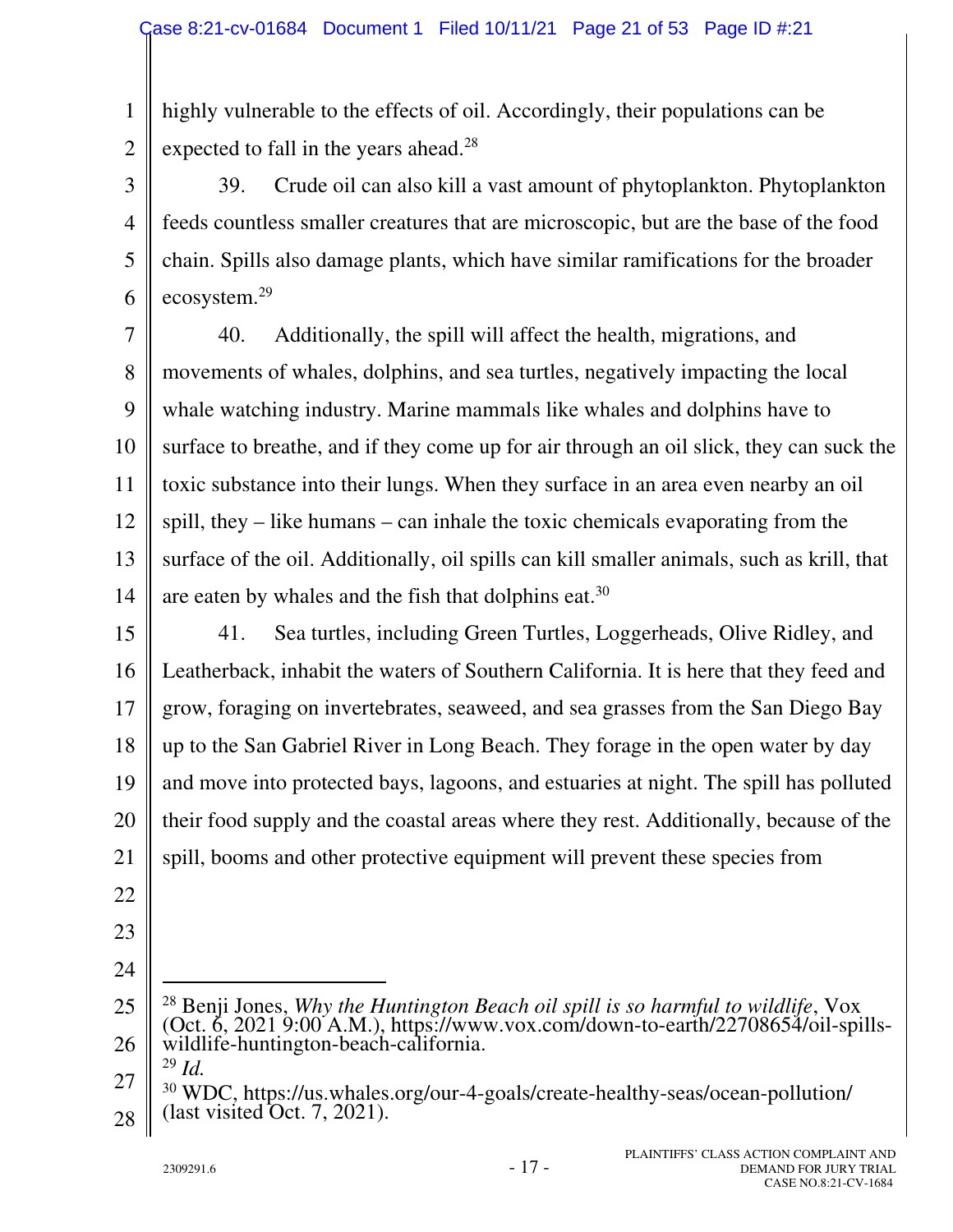1  $\mathcal{D}_{\mathcal{L}}$ moving, trapping them in oiled waters and disrupting their feeding and resting patterns.<sup>31</sup>

3 4 5 42. In short, the impacts of the spill are disastrous and ongoing. The effects of the spill will continue to wreak havoc on this delicate marine ecosystem, killing fish, shellfish, their larvae, and the food necessary for their survival.

 $2309291.6$  - 18 - PLAINTIFFS' CLASS ACTION COMPLAINT AND DEMAND FOR JURY TRIAL 6 7 8 9 10 11 12 13 14 15 16 17 18 19 20 21 22 23 24 25 26 27 28 43. As a result of the spill and Defendants' failure to contain it, the California Department of Fish and Wildlife has been forced to close previously lucrative offshore fisheries due to the public health threat caused by the oil spill into marine waters. To date, 11 formerly lucrative fishing blocks have now been closed in whole or in part as a result of the spill, as shown below.<sup>32</sup> Oil may continue to spread, contaminating additional fishing blocks and destroying the delicate ecosystem that supports the commercial fishing, sportfishing, and whale watching industries.  $\overline{a}$ <sup>31</sup> Sports Fishing Association of California, https://www.californiasportfishing.org/single-post/2016/06/30/southern-californiasea-turtles (last visited Oct. 7,  $20\tilde{2}1$ ). <sup>32</sup> California Department of Fish and Wildlife, *Amended Declaration Of Fisheries Closure Due To A Public Health Threat Caused By An Oil Spill Into Marine Water*  (Oct. 8, 2021)*,* https://socalspillresponse-com-jtti.s3.us-west-2.amazonaws.com/wp-content/uploads/2021/10/07174741/CDFW-Declaration-Amendment\_2\_10.07.21.pdf.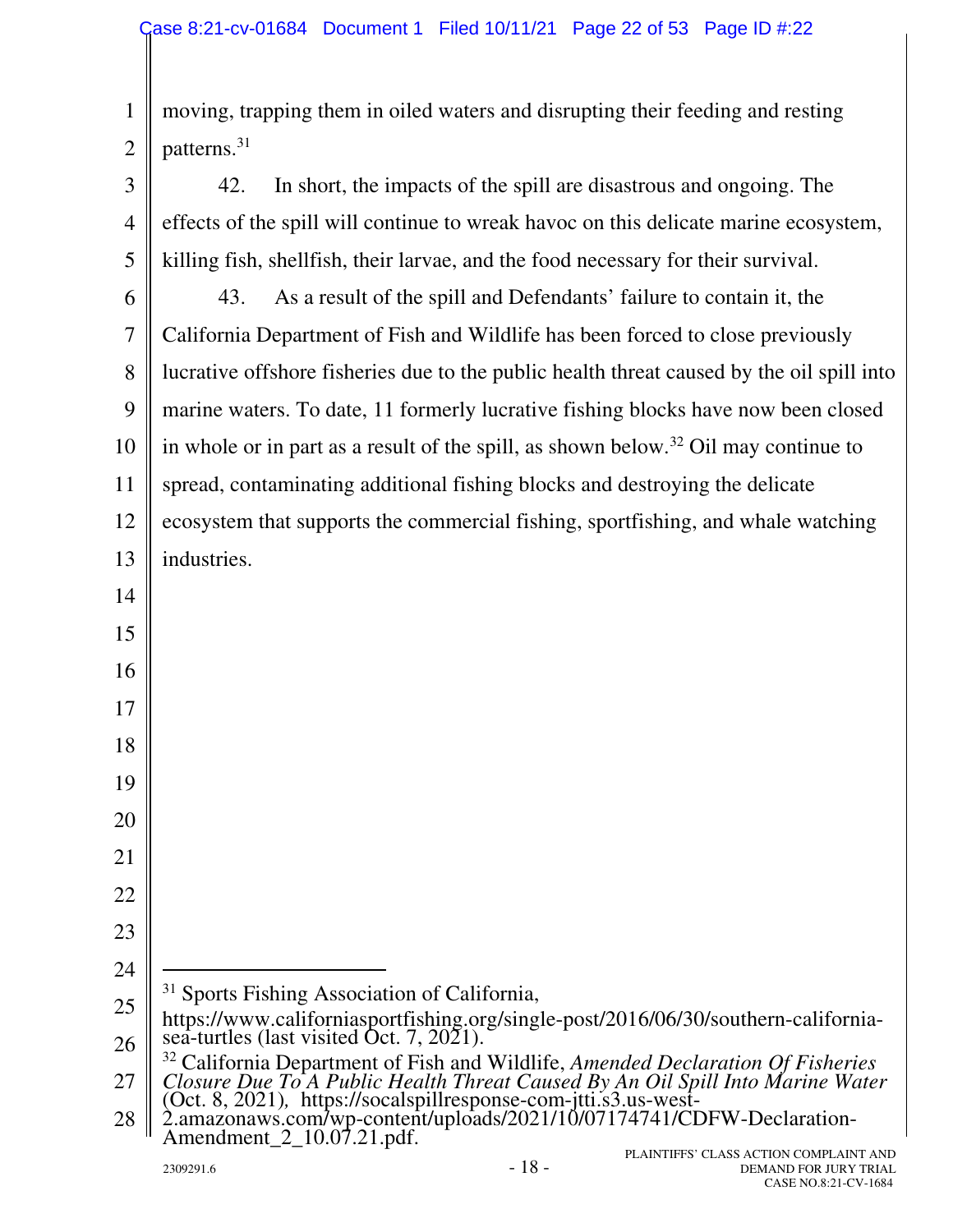

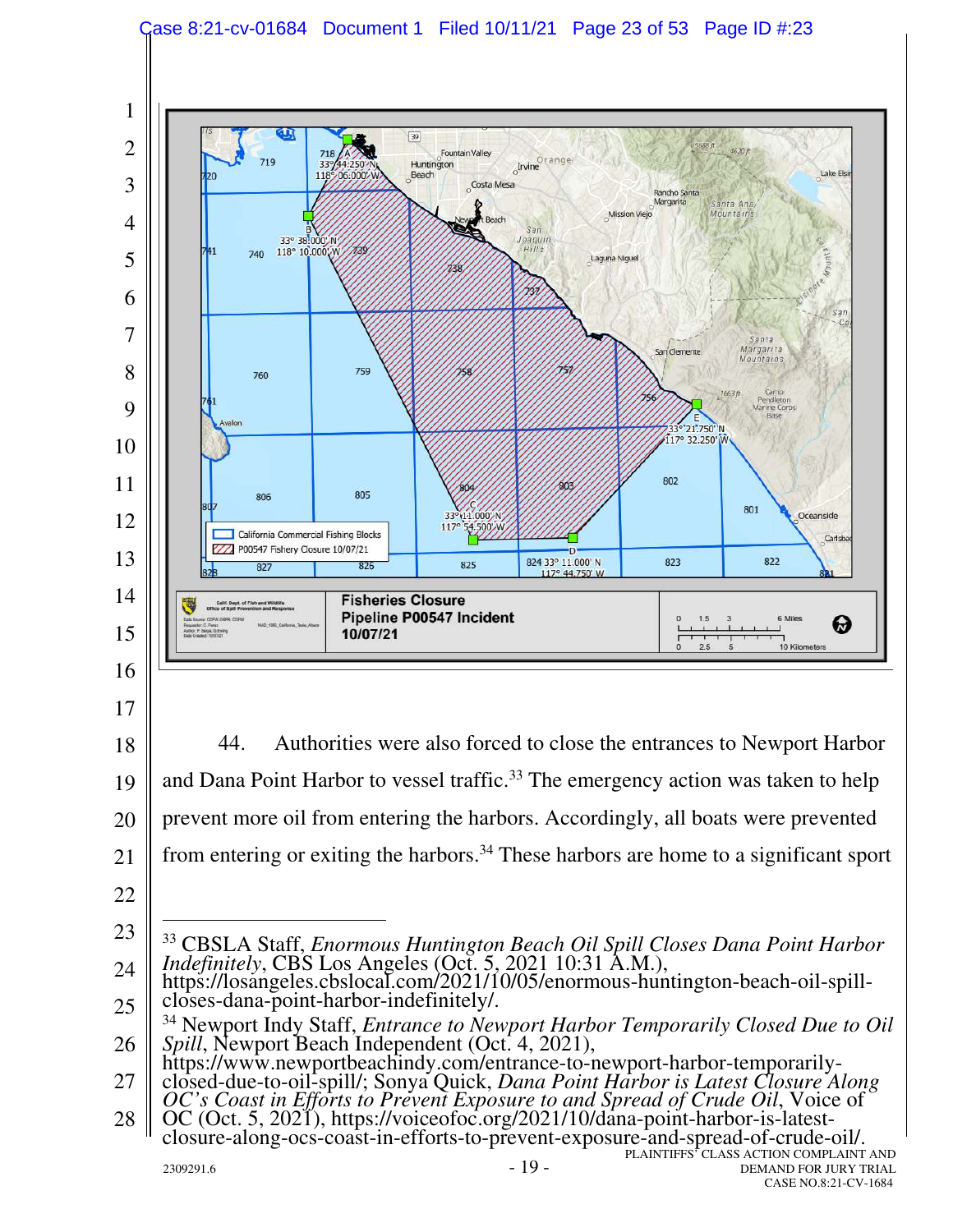1 2 fishing and whale watching industry. This industry has been uniformly shut down as a result of the spill.

3 4 5 6 7 8 9 10 11 12 13 14 15 16 17 18 19 20 21 22 23 24 25 26 27 28 45. The spill's impacts extend beyond industries that rely on a healthy aquatic ecosystem. On October 3, 2021, the OC Health Care Agency issued a health advisory for residents exposed to oil contaminants, warning that the "effects of oil spills on humans may be direct and indirect," and requested that residents "refrain from participating in recreational activities on the coastline such as swimming, surfing, biking, walking, exercising, gathering, etc."<sup>35</sup> The Agency advised that spilled oil, which can contain toxic chemicals, poses health threats via skin contact or inhalation. Symptoms of "excessive exposure to oil or dispersants commonly include the following: skin, eye, nose and throat irritation; headache; dizziness; upset stomach; vomiting; cough or shortness of breath."<sup>36</sup> 46. In Huntington Beach, California, known as "Surf City USA," the entire shoreline was closed between the Santa Ana River Jetty and Seaport Street. All city and county beaches in Laguna Beach, including Aliso Beach, Laguna Royale, Tablerock Beach, Thousand Steps Beach, and West Street Beach were closed. The map below indicates the many miles of formerly pristine coastal beaches that were closed because of the spill, along with water advisories extending up from Seaport Street all the way north to Seal Beach.<sup>37</sup>  $\overline{a}$ <sup>35</sup> Press Release, OC Health Care Agency Issues Health Advisory For Residents Exposed To Oil Contaminants, OC Health Care Agency (Oct. 3, 2021), https://mailchi.mp/ochca/hca-health-advisory-re-oil-spill-10114934. <sup>36</sup> *Id.* <sup>37</sup> Tess Sheets, *Planning a Southern California beach trip? These beaches are closed by the oil spill*, East Bay Times (Oct. 5, 2021 7:35 A.M.), https://www.eastbaytimes.com/2021/10/05/heres-what-beaches-are-off-limits-asofficials-work-to-contain-massive-oil-spill/.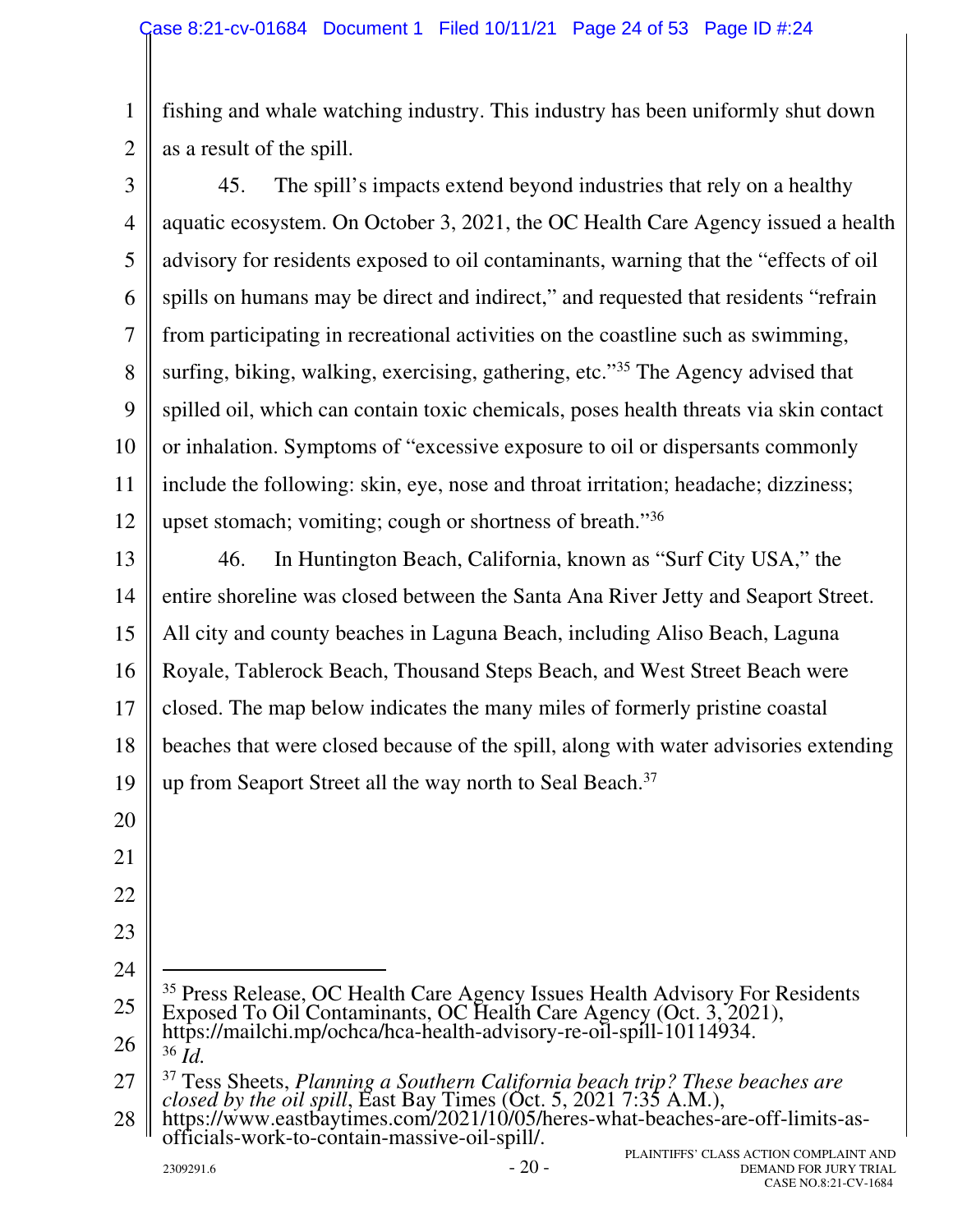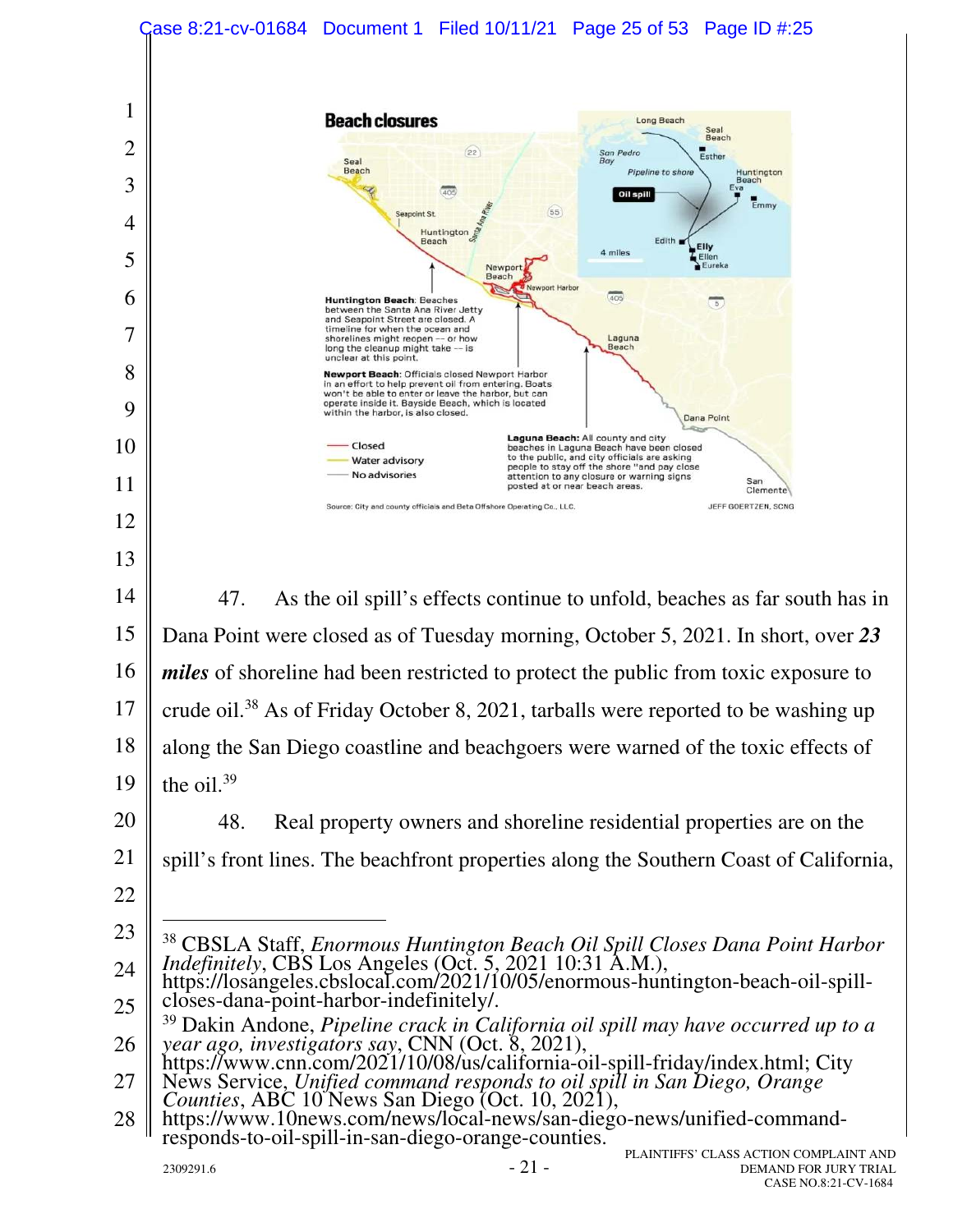1 2 3 4 5 6 7 like coastal properties throughout the state, are highly valuable. The property owners and tenants enjoy the unspoiled sand and water, and direct access to fishing, surfing, kayaking, and other activities. As a result of the spill – its toxic stench, the fouling of the ocean, and oil that has washed up onto beaches and properties – occupants of beachfront real property along miles of formerly pristine beaches have lost the use of key features of their properties. These homeowners may also be forced to remediate the damage to their properties by themselves

8 9 10 11 12 13 14 15 49. On October 4, 2021, Governor Gavin Newsom called for a state of emergency, finding the conditions caused by the oil spill, by reason of its magnitude, to be beyond the control of local government, and sought to utilize all available resources to support the response, cleanup, and mitigation of the oil spill.<sup>40</sup> Governor Newsom stated the "oil release has impacted and continues to threaten the environment and marine life in the area, including marine mammals, birds, and fish," as well as "reached the Huntington Beach shoreline and threatens numerous jurisdictions long the coast, resulting in beach closures."

16

#### **D. This Catastrophe Never Should Have Happened.**

17 18 19 20 21 22 23 24 50. Defendants could have averted this spill had they properly maintained and monitored their pipeline. Defendants should have automatically shut down the pipeline immediately following the rupture, before residents noticed an oil sheen. Defendants should have been the first to notice the spill and alert authorities. Indeed, if the pipeline contained industry-standard safety alarms properly set to measure a drop in pressure and/or a change in the flow rate of oil, the pipeline should have shut down soon after the rupture.<sup>41</sup> Additionally, valves would have shut, preventing the approximately seventeen-mile pipeline from releasing all of its

25

 $\overline{a}$ 

<sup>26</sup>  27 <sup>40</sup> Executive Department State of California, *Proclamation of a State of Emergency*, (Oct. 4, 2021), https://www.gov.ca.gov/wp-content/uploads/2021/10/10.4.2021-Oil-Spill-SOE-signed.pdf.

oil-spill-pipeline-was-split-open-and-displaced-officials-say/11085759/.<br><sup>PLAINTIFFS'</sup> CLASS ACTION COMPLAINT AND</sup><br>DEMAND FOR JURY TRIAL 28 <sup>41</sup> Associated Press, *OC oil spill: Underwater pipeline was split open, moved more than 100 feet, officials say*, ABC7 (Oct. 5, 2021 10:13 P.M.), https://abc7.com/oc-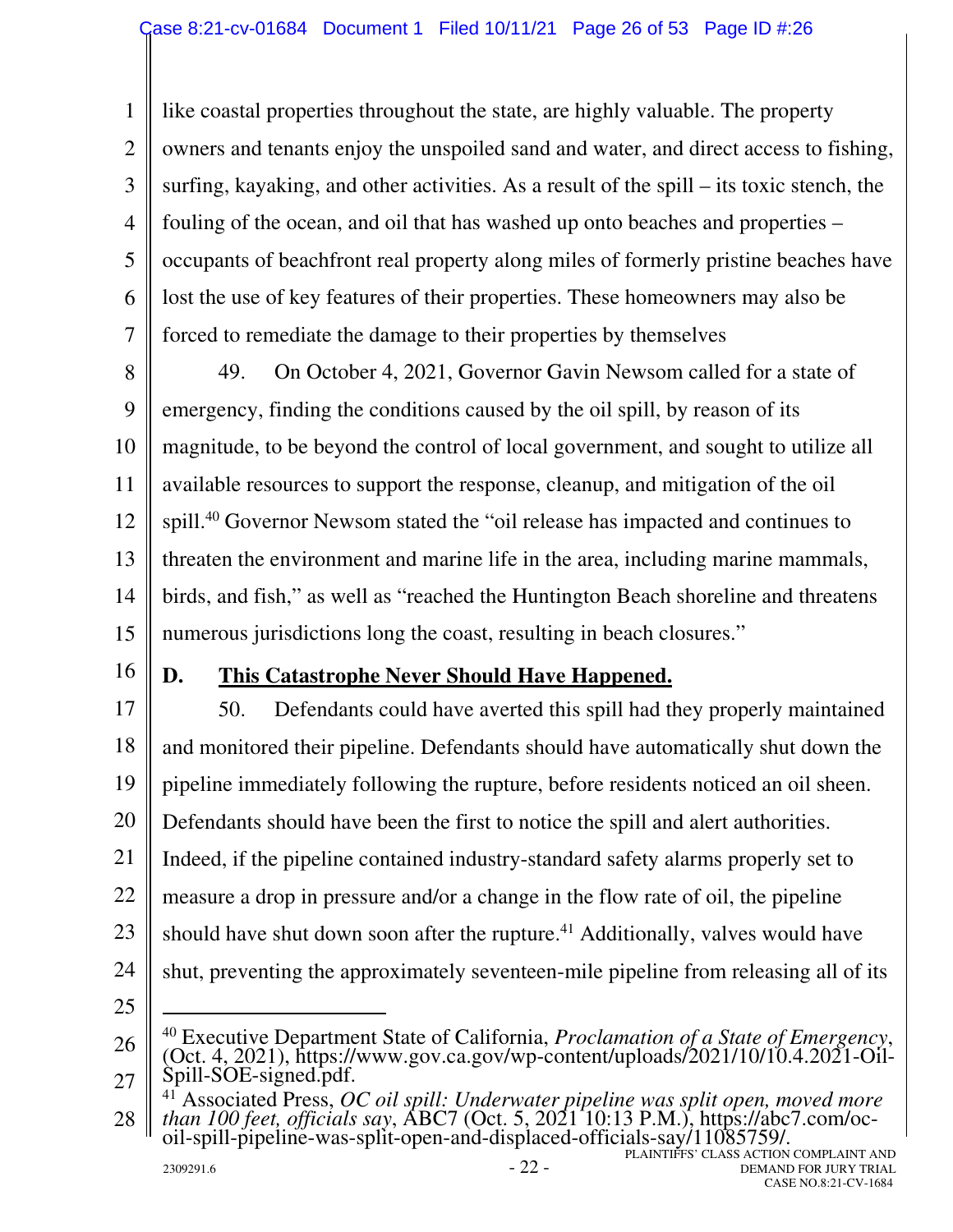1 2 oil into the water. As is now evident, Defendants lacked or ignored this industrystandard safety alarms and equipment.

3

4 5 6 7 8 9 10 11 51. Defendants also violated their own integrity management plan. According to Defendants, the pipeline was monitored by an automatic leak detection system that reported problems to a control room in Houston staffed around-the-clock. According to Defendants, the system was designed to trigger an alarm when a change in oil flow occurred. That did not happen. For a spill of this size, with 10% or more of the oil flowing through the pipeline, the Defendants' integrity management plan pegged the detection time at 5 minutes.<sup>42</sup> Defendants did not detect the spill until long after five minutes, in violation of their own integrity management plan.

12 13 14 15 16 17 52. Defendants violated their integrity management plan in other ways as well. For example, Defendants' integrity management plan stated that for smaller levels amounting to less than 10% of the oil flowing through their pipeline, Defendants' system was designed to detect the spill in 50 minutes or less. As is now clear, Defendants did not detect the spill in 50 minutes or less, or for quite some time thereafter.

18 19 20 21 22 23 53. Additionally, Defendants' spill response plan from 2016 stated that they would immediately notify federal officials when more than one barrel was released into the water. When more than five barrels were released into the water, or a release threatens state waters or the shoreline, as this spill clearly did, Defendants were required to notify the state fire marshal and California wildlife officials immediately.<sup>43</sup>

24 25 54. Defendants, however, were not the first to notify authorities. After the public noticed the spill, two calls came into the National Response Center staffed

- 26
- 27  $\overline{a}$ <sup>42</sup> *Id.*
- 28 <sup>43</sup> *Id.*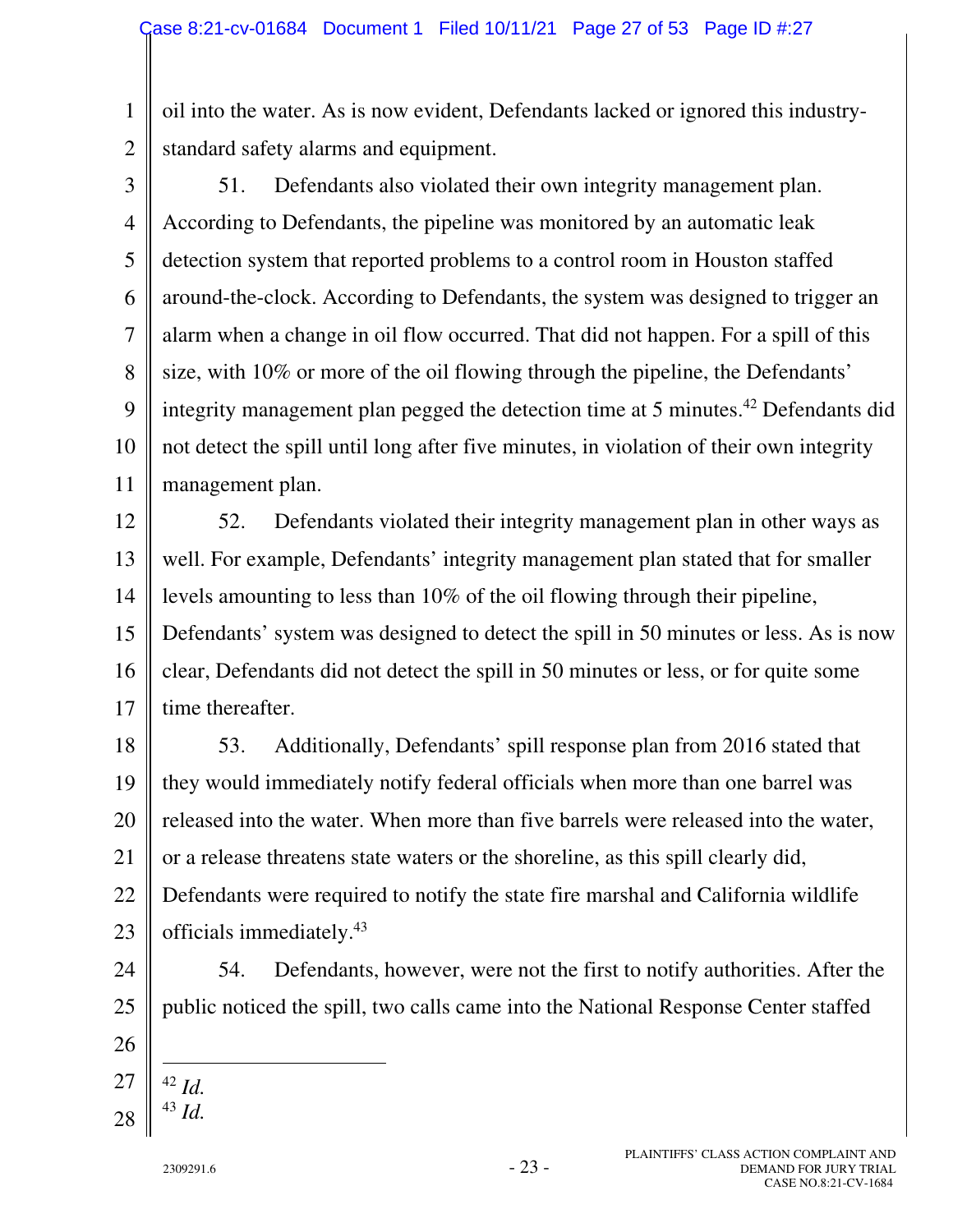1 2 3 4 5 6 by the Coast Guard. The first call, from an anchored ship, reported a sheen on the water. The second call came six hours later from a federal agency that said that satellite imagery showed an oil slick.<sup>44</sup> It took Defendants hours from the times of these calls to notify officials of the oil spill. Indeed, as described above, Defendants waited **an hour** to notify the authorities even after they finally recognized that they had caused a spill.

7 8 9 55. This lawsuit seeks to compensate the victims of the spill and to ensure that Defendants are prevented from causing additional damage to the regional economy and environment in the future.

10

#### **E. Defendants have a long history of safety violations.**

11 12 56. Defendants are not strangers to oil spills and negligently operating their pipeline systems.

13 14 15 16 17 57. The Bureau of Safety and Environmental Enforcement, a federal agency that oversees the offshore drilling industry, has documented 125 instances of non-compliance; 53 of these instances were warmings, 71 were component shutin violations, and one was a facility shut-in violation. Shut-in violations require the operators to pause operations and correct the problem before resuming.

18 19 20 21 58. According to Bureau records, Beta Offshore was fined a total of \$85,000 in 2013 and 2014 for three incidents, including one that involved the release of oil. Beta Offshore received its last violation on September 29, 2021, just days before the spill.<sup>45</sup>

22

## **VI. PLAINTIFFS' FACTS**

23

# **A. Plaintiff Davey's Locker Sportfishing, Inc.**

24 25 59. Plaintiff Davey's Locker Sportfishing, Inc. is a California corporation doing business at 400 Main Street, Newport Beach, in Orange County, California.

- 26
- 27  $\overline{a}$ <sup>44</sup> *Id.*

<sup>28</sup>  <sup>45</sup> Casey Tolan, *Operator of leaking oil infrastructure has record of violations*, CNN (Oct. 4, 2021 3:14 P.M.), https://www.cnn.com/2021/10/04/us/betaoperating-company-violations/index.html.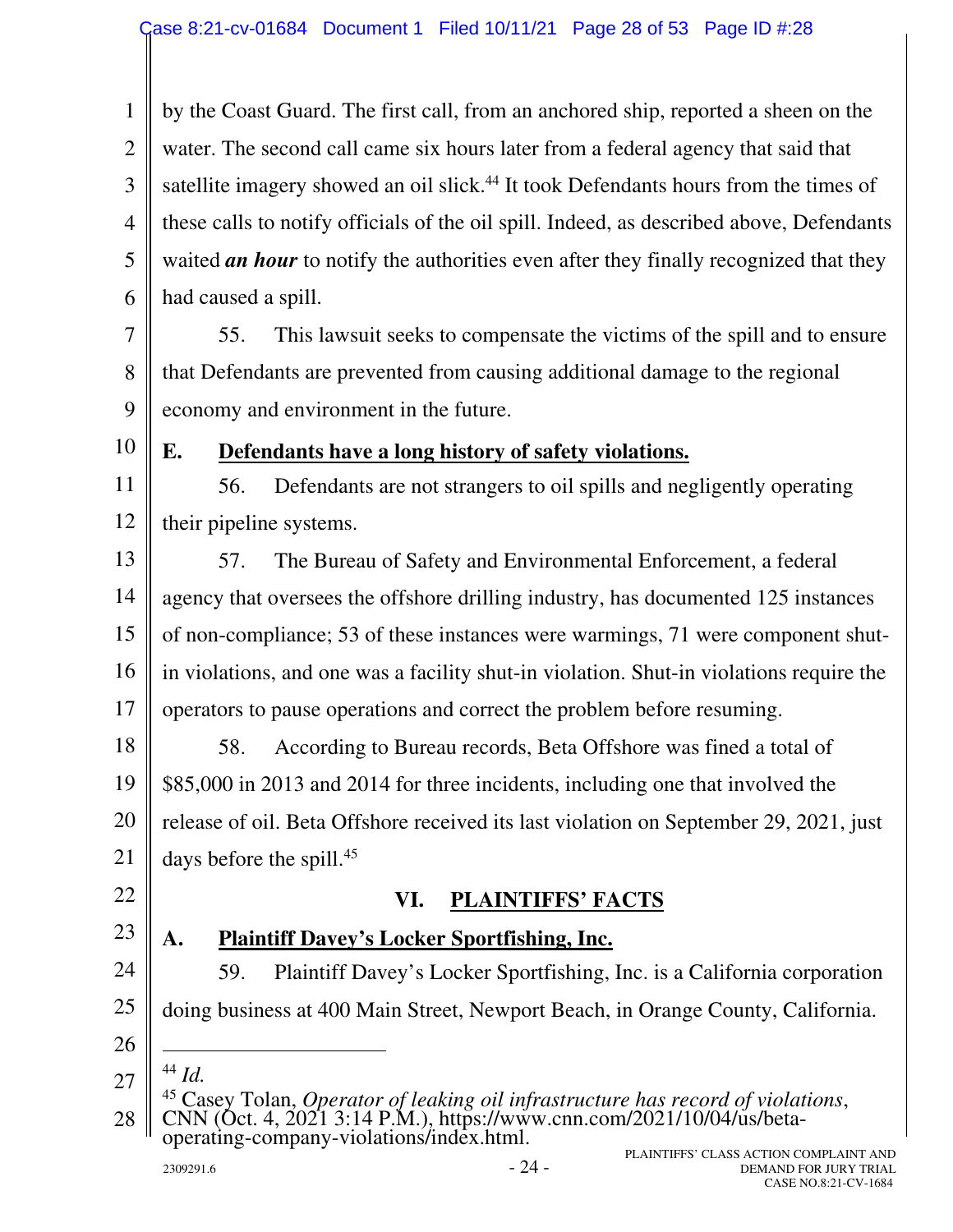1  $\mathcal{L}$ 3 60. Since 1958, Davey's Locker has offered deep sea fishing and whale and dolphin watching excursions, as well as charter fishing boats and private boat rentals, to its customers out of Newport Harbor.

4

5

6

7

61. The oil spill closed Newport Harbor and closed fisheries between Sunset Beach to San Clemente out six nautical miles from the coast, preventing Davey's Locker's boats from leaving the harbor and from running its business offering excursions and rentals.

8 9 10 11 12 62. Davey's Locker believes the negative consequences of Defendants' oil spill will continue to depress the business for the remainder of the year and possibly for years to come. Defendants' acts and omissions have therefore caused present injury to Davey's Locker, as well as the concrete risk of imminent, additional injury.

13 14 63. Plaintiff Davey's Locker is a member of and seeks to represent the Marine Charter Class, as defined and proposed below.

15

## **B. Plaintiff Blue Pacific Fisheries**

16 17 64. Plaintiff Blue Pacific Fisheries is a California corporation owned and operated by Brian Blair.

18 19 20 21 65. Blue Pacific Fisheries' boat is a 45-foot Millenium Marine named Ultra Pacific. It has a crew size between one and three fishermen. Blue Pacific Fisheries has multiple commercial fishing licenses, including for squid, rock crab, and groundfish.

22 23 24 25 26 27 28 66. On Saturday morning, October 2, 2021, Mr. Blair was in his boat, anchored in the ocean watching the Pacific Airshow with his young son. While he and his son were swimming, they began to smell oil in the water around them. They immediately exited the water. They discovered oil residue covering the boat hull. Mr. Blair attempted to return to Newport Harbor, but could not access the harbor because it had been closed as a result of the spill. He was forced to dock in Avalon Bay on Catalina Island until able to return to Newport Harbor. The photo below of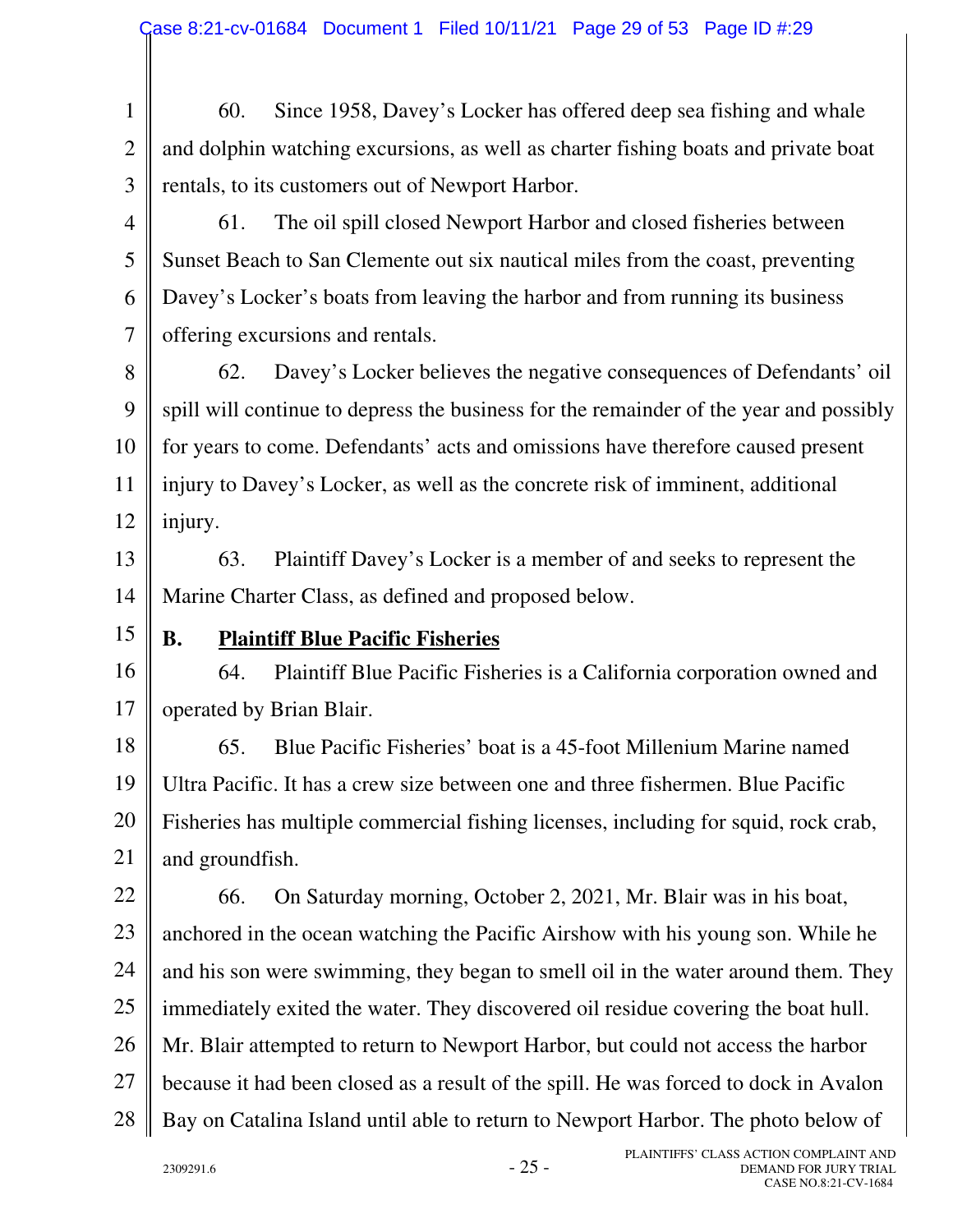1 2 oil fouling the water was taken by Mr. Blair from his boat while anchored off Newport Harbor watching the Pacific Air Show.



16 17 18 19 20 67. But for the spill, Mr. Blair would have been fishing for squid and groundfish, which he sells to wholesalers in Newport Harbor. He cannot fish because the fishing blocks where he fishes are closed as a result of the spill, he cannot sell in Newport Harbor because the harbor is closed as a result of the spill, and the wholesalers are closed as a result of the spill.

21 22 23 24 25 68. Plaintiff Blue Pacific Fisheries believes the negative consequences of Defendants' oil spill will continue to depress the business for the remainder of the year and possibly for years to come. Defendants' acts and omissions have therefore caused present injury to Plaintiff Blue Pacific Fisheries, as well as the concrete risk of imminent, additional injury.

26 27 69. Plaintiff Blue Pacific Fisheries is a member of and seeks to represent the Commercial Fishing Class, as defined and proposed below.

28

3

4

5

6

7

8

9

10

11

12

13

14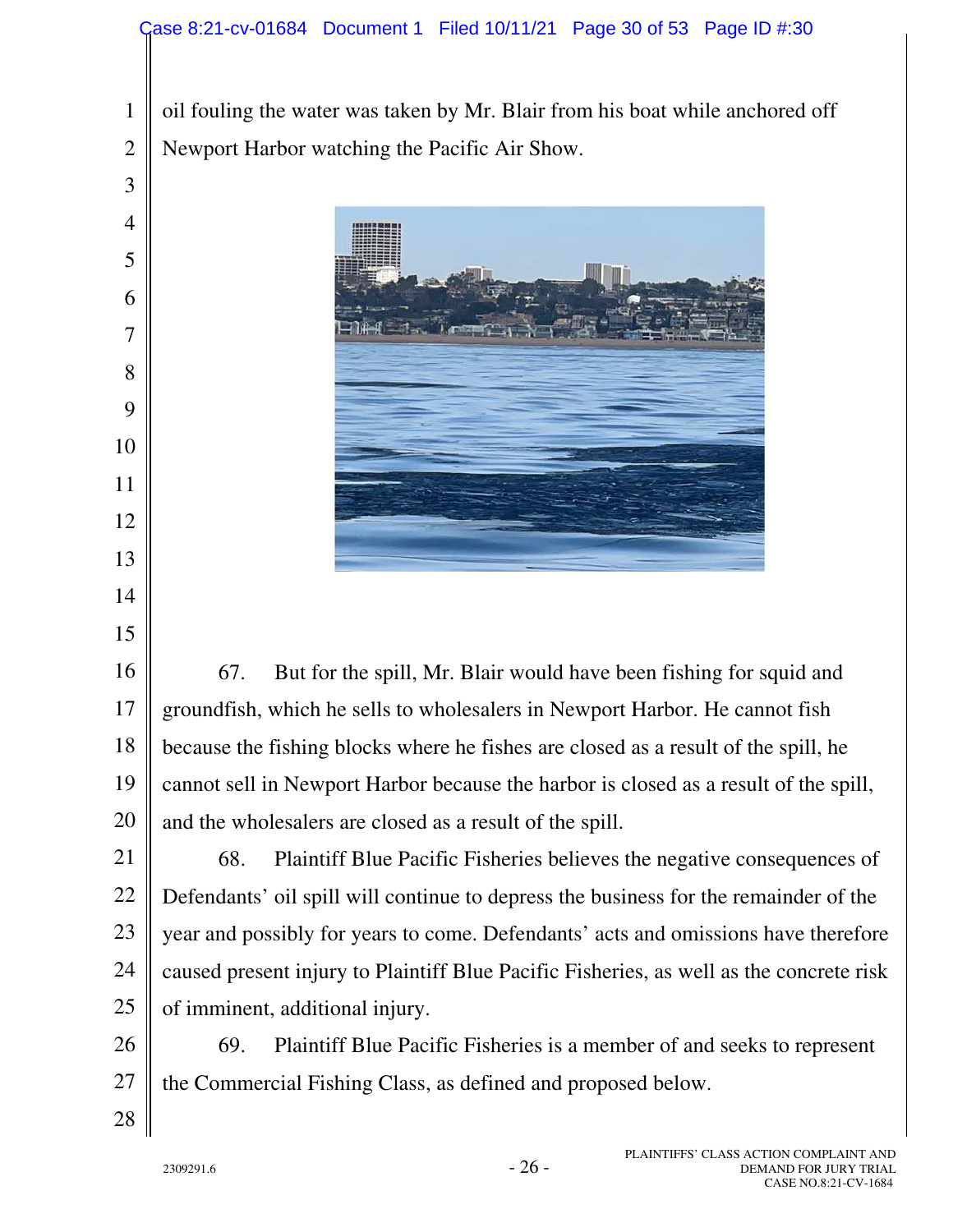1 2

## **C. Plaintiffs Ivar Southern and Linda Southern**

3 70. Plaintiffs Ivar Southern and Linda Southern are residents and citizens of Orange County, California.

4 5 6 71. Plaintiff Ivar Southern and his mother Plaintiff Linda Southern are commercial fishers with a 24 foot boat named Linda Faye and have been fishing lobster out of Newport Harbor since 1991.

7 8 9 10 11 72. Lobster season this year began on October 2, 2021 at 6:00 a.m. and runs to March 16, 2022. Plaintiffs currently have 297 lobster traps sitting in fishing blocks 718, 739 and 738, which were dropped prior to the season opening. Due to the oil spill, Plaintiffs were not able to bait their traps, or even remove their traps, which are still out in the ocean.

12 13 14 15 73. Plaintiffs fish for lobsters almost exclusively in the waters that were closed because of Defendants' oil spill and are uncertain when they will be able to fish lobster again. As a result, Plaintiffs face serious and potentially long-lasting harms because of Defendants' oil spill.

16 17 18 19 20 74. Plaintiffs Ivar Southern and Linda Southern believe the negative consequences of Defendants' oil spill will continue to depress their commercial lobster fishing business for the remainder of the year and possibly for years to come. Defendants' acts and omissions have therefore caused present injury to Plaintiff Jones, as well as the concrete risk of imminent, additional injury.

21 22 75. Plaintiff s Ivar Southern and Linda Southern are members of and seek to represent the Commercial Fishing Class, as defined and proposed below.

- 23
- **D. Plaintiff Newport Landing Sportfishing, Inc.**

24 25 76. Plaintiff Newport Landing Sportfishing, Inc. is a California corporation doing business in Newport Beach, Orange County, California.

26 27 77. Newport Landing Sportfishing, Inc. offers fishing trips and private charters to its sportfishing customers.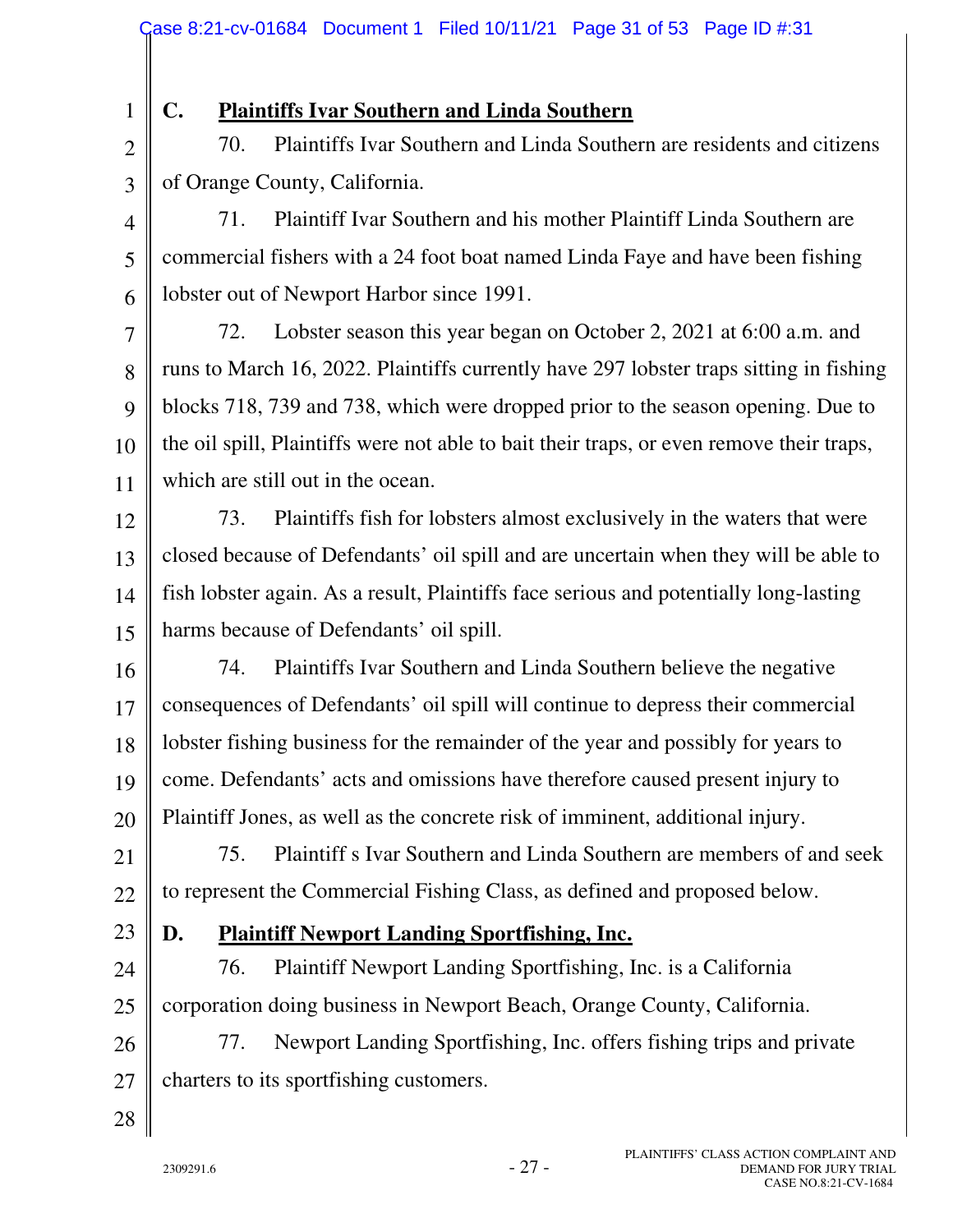1 2 3 4 78. The oil spill closed Newport Harbor and closed fisheries between Sunset Beach to San Clemente out six nautical miles from the coast, preventing its boats from leaving Newport Harbor and preventing Newport Landing Sportfishing from running its fishing trips.

5

6

7

8

9

79. Newport Landing Sportfishing believes the negative consequences of Defendants' oil spill will continue to depress the business for the remainder of the year and possibly for years to come. Defendants' acts and omissions have therefore caused present injury to Newport Landing Sportfishing, as well as the concrete risk of imminent, additional injury.

10 11 80. Plaintiff Newport Landing Sportfishing is a member of and seeks to represent the Marine Charter Class, as defined and proposed below.

12

## **E. Plaintiff San Pedro Bait Company**

13 14 81. Plaintiff San Pedro Bait Company is a California corporation owned and operated by Mark J. Pisano.

15 16 17 18 82. San Pedro Bait owns and operates two bait barges. One is located in Newport Harbor and the other is located in the Port of Los Angeles. San Pedro Bait Company provides live bait for the local sportfishing fleet and private boaters in the areas.

19 20 83. San Pedro Bait also owns and operates two commercial fishing boats, the St. Catherine (56 feet) and the Bounty (40 feet).

21 22 23 24 84. The oil spill closed Newport Harbor and closed fisheries between Sunset Beach to San Clemente out six nautical miles from the coast, preventing its boats from leaving Newport Harbor and preventing San Pedro Bait from running its commercial fishing business and providing bait to local fishers.

25 26 27 28 85. San Pedro Bait believes the negative consequences of Defendants' oil spill will continue to depress the business for the remainder of the year and possibly for years to come. Defendants' acts and omissions have therefore caused present injury to San Pedro Bait, as well as the concrete risk of imminent, additional injury.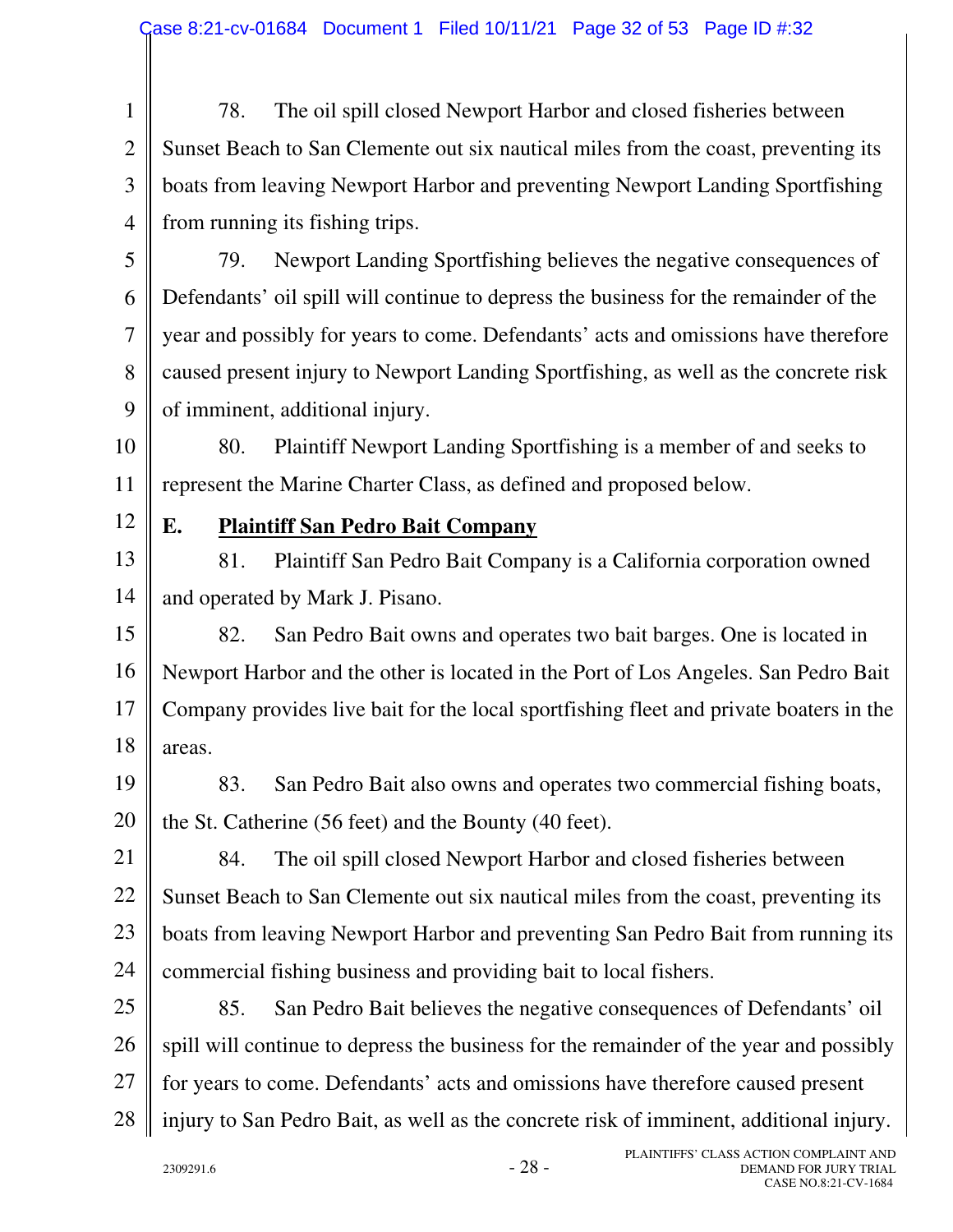1 2 3 86. Plaintiff San Pedro Bait is a member of and seeks to represent the Commercial Fishing Class and the Marine Charter Class, as defined and proposed below.

**F. Plaintiffs Donald C. Brockman, individually and as trustee of the Donald C. Brockman Trust, and Heidi M. Jacques, individually and as trustee of the Heidi M. Brockman Trust** 

6 7 8 9 10 11 12 13 87. Plaintiffs Donald C. Brockman and Heidi M. Jacques are residents and citizens of Orange County, California. Dr. Brockman is the trustee of the Donald C. Brockman Trust and Ms. Jacques in the trustee of the Heidi M. Brockman Trust. 88. The Donald C. Brockman Trust and Heidi M. Brockman Trust jointly own three commercial fishing boats: the Little Viking, a 31 ½ foot boat presently docked in Los Angeles with a crew of two; the Donz Rig, a 42 foot boat presently docked in Newport Harbor with a crew of two; and the Freelance, a 71 foot boat presently docked in Newport Harbor with a crew of five.

14 15 89. Plaintiffs regularly fish for squid in open access fisheries on the boats above.

16 17 18 19 90. The oil spill closed Newport Harbor and fisheries between Sunset Beach to San Clemente out six nautical miles from the coast, preventing Plaintiffs' boats from leaving Newport Harbor and preventing Plaintiffs from running their commercial fishing business.

20 21 22 23 91. Plaintiffs believe the negative consequences of Defendants' oil spill will continue to depress the business for the remainder of the year and possibly for years to come. Defendants' acts and omissions have therefore caused present injury to Plaintiffs, as well as the concrete risk of imminent, additional injury.

24 25 26 27 92. Plaintiffs Donald C. Brockman and Heidi M. Jacques, individually and as trustees of the Donald C. Brockman Trust and the Heidi M. Brockman Trust respectively, are members of and seek to represent the Commercial Fishing Class, as defined and proposed below.

28

4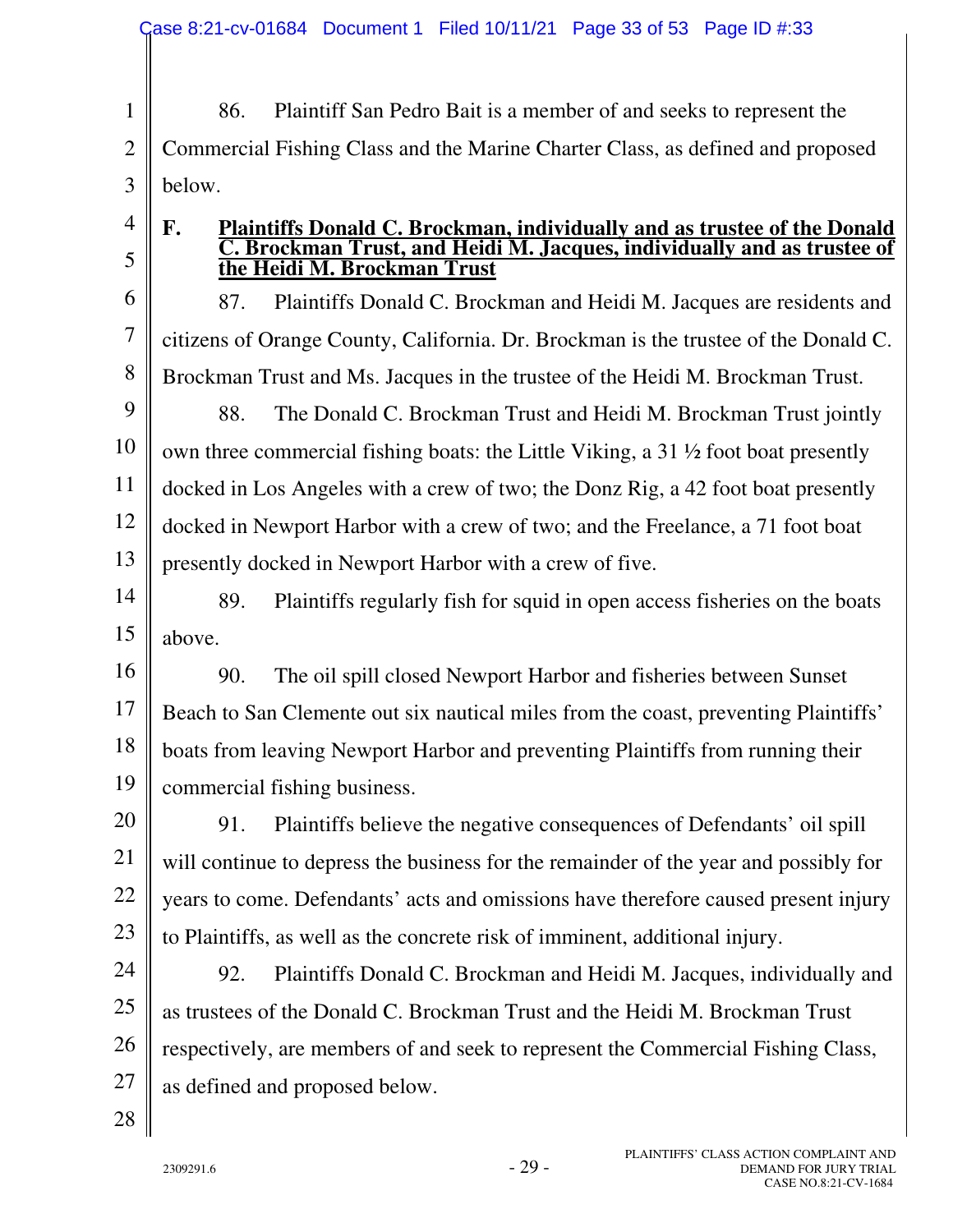1 2

#### **G. Plaintiff Gregory Hexberg, individually and as trustee of the Gregory C. and Deborah L. Hexberg Family Trust**

3 4 5 6 7 93. Gregory Hexberg is a citizen of Laguna Beach, Orange County, California and the trustee of The Gregory C. and Deborah L. Hexberg Family Trust, the owner of record of a single family home in the Emerald Bay Community Association. Mr. Hexberg is also a member of the Emerald Bay Community Association.

8 9 10 11 12 94. The Emerald Bay Community Association is a California non-profit mutual benefit corporation, which owns and maintains its Common Areas, including the private beach in Emerald Bay. Mr. Hexberg, along with the owners of the other 537 improved lots in the Emerald Bay Community Association, has the exclusive right of access to the private beach in Emerald Bay

13 14 15 95. The oil spill prevents Mr. Hexberg and his family from participating in recreational activities on the beach that they regularly enjoy, such as swimming, surfing, fishing, volleyball, biking, walking, exercising, gathering, etc.

16 17 18 96. Although the full extent of the Mr. Hexberg's damages is unknown at this time, he faces significant and potentially long-lasting harms because of Defendants' oil spill, including remediation costs.

19 20 21 22 97. Defendants' acts and omissions have therefore caused present injury to Plaintiff Hexberg individually and as trustee of The Gregory C. and Deborah L. Hexberg Family Trust, as well as the concrete risk of imminent, serious, and additional injury.

23 24 25 98. Plaintiff Gregory Hexberg, individual and as trustee of The Gregory C. and Deborah L. Hexberg Family Trust, is a member of and seeks to represent the Real Property Class, as defined and proposed below.

26

27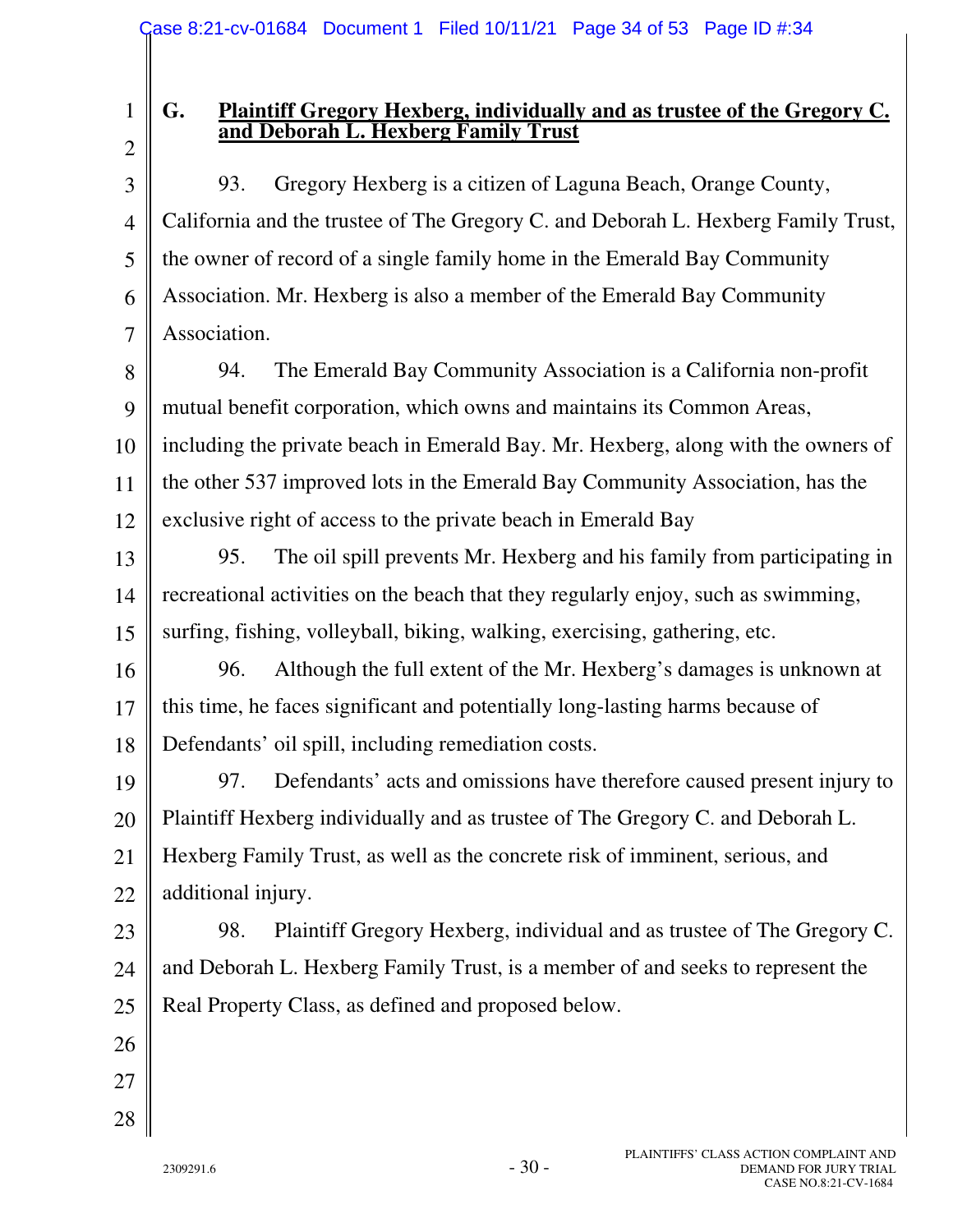|                | Case 8:21-cv-01684 Document 1 Filed 10/11/21 Page 35 of 53 Page ID #:35                |
|----------------|----------------------------------------------------------------------------------------|
|                |                                                                                        |
| 1              | VII. CLASS ACTION ALLEGATIONS                                                          |
| $\overline{2}$ | 99.<br>Plaintiffs bring claims pursuant to Federal Rule of Civil Procedure 23          |
| 3              | on behalf of classes of similarly situated persons. Plaintiffs initially propose three |
| $\overline{4}$ | classes, as defined below:                                                             |
| 5              | <b>Commercial Fishing Class</b>                                                        |
| 6              | Persons or entities who owned or worked on a                                           |
| 7              | commercial fishing vessel docked in Newport Harbor or                                  |
| 8              | Dana Point Harbor as of October 2, 2021, and/or who                                    |
| 9              | landed seafood within the California Department of Fish                                |
| 10             | & Wildlife fishing blocks 718, 737, 738, 739, 756, 757,                                |
| 11             | 758, 759, 802, 803, and 804 between October 2, 2011 and                                |
| 12             | October 2, 2021 and were in operation as of October 2,                                 |
| 13             | 2021, as well as those persons and businesses who                                      |
| 14             | purchased and resold commercial seafood so landed, at                                  |
| 15             | the retail or wholesale level, that were in operation as of                            |
| 16             | October 2, 2021.                                                                       |
| 17             | <b>Marine Charter Class</b>                                                            |
| 18             | Persons or entities who owned on worked on a vessel that                               |
| 19             | engaged in the chartering of boats for the purposes of                                 |
| 20             | sport fishing and sea life observation, including whale                                |
| 21             | watching, where the vessels docked in Newport Harbor or                                |
| 22             | Dana Point Harbor as of October 2, 2021, and/or regularly                              |
| 23             | operated within the California Department of Fish &                                    |
| 24             | Wildlife fishing blocks 718, 737, 738, 739, 756, 757, 758,                             |
| 25             | 759, 802, 803, and 804 between October 2, 2011 and                                     |
| 26             | October 2, 2021 and were in operation as of October 2,                                 |
| 27             | 2021.                                                                                  |
| 28             |                                                                                        |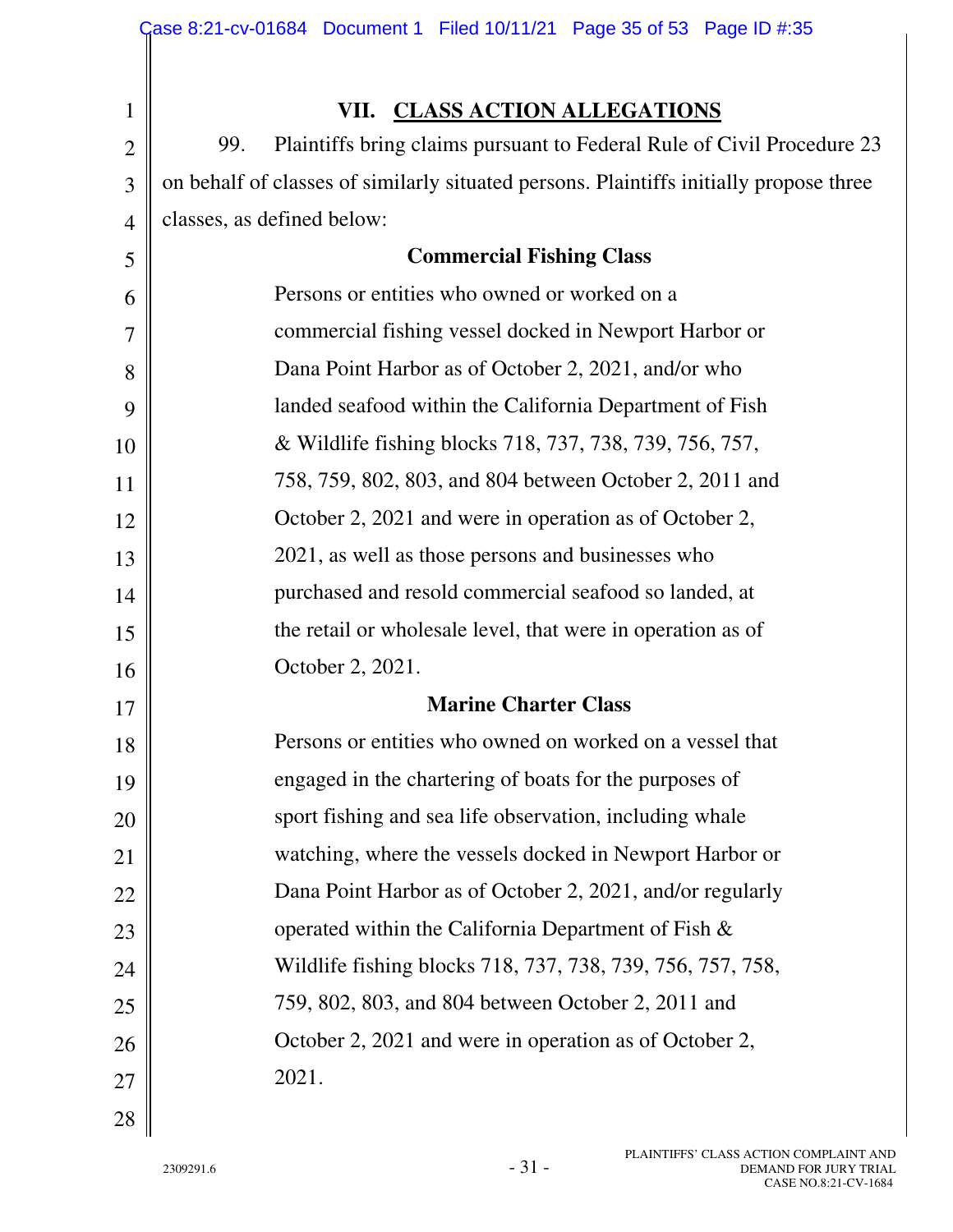|                | Case 8:21-cv-01684 Document 1 Filed 10/11/21 Page 36 of 53 Page ID #:36                |
|----------------|----------------------------------------------------------------------------------------|
| $\mathbf{1}$   | <b>Real Property Class</b>                                                             |
| $\overline{2}$ | Owners or lessees of residential beachfront properties on                              |
| 3              | a beach or residential properties with a private easement                              |
| 4              | to a beach (collectively "Included Properties") located                                |
| 5              | between Seaport Street in Huntington Beach, California,                                |
| 6              | and the San Juan Creek in Dana Point, California.                                      |
| $\overline{7}$ | 100. Plaintiffs Blue Pacific Fisheries, Ivar Southern and Linda Southern,              |
| 8              | San Pedro Bait, and Donald C. Brockman and Heidi M. Jacques, individually and          |
| 9              | as trustees of the Donald C. Brockman Trust and the Heidi M. Brockman Trust            |
| 10             | respectively, are members of and seek to represent the Commercial Fishing Class.       |
| 11             | 101. Plaintiffs Davey's Locker, Newport Landing Sportfishing, and San                  |
| 12             | Pedro Bait are members of and seek to represent the Marine Charter Class.              |
| 13             | 102. Plaintiff Gregory Hexberg, individual and as trustee of The Gregory C.            |
| 14             | and Deborah L. Hexberg Family Trust, is a member of and seeks to represent the         |
| 15             | Real Property Class.                                                                   |
| 16             | 103. Plaintiffs reserve the right to propose additional or more refined                |
| 17             | classes of Plaintiffs in connection with their Motion for Class Certification, and as  |
| 18             | determined by the Court in its discretion.                                             |
| 19             | 104. The Classes plainly satisfy the requirements of Rule 23(a) and Rule               |
| 20             | 23(b) and there are no interclass conflicts.                                           |
| 21             | 105. Ascertainability: The number and identity of class members can be                 |
| 22             | easily ascertained. Because the oil spill was a distinct catastrophic event, the class |
| 23             | members—who consist of fishers and fish buyers, beachfront property owners and         |
| 24             | lessees, and marine charter boat owners and workers who suffered economic              |
| 25             | harm—will not have difficulty discerning these injuries, or their cause. In October    |
| 26             | 2021, as a result of Defendants' oil spill, oil from Defendants' pipeline washed up    |
| 27             | on Class members' property, damaged their nets and equipment, affected their           |
| 28             | catch, forced their businesses to shut down, and affected customer demand, and         |
|                | PLAINTIFFS' CLASS ACTION COMPLAINT AND<br>$-32-$<br>2309291.6<br>DEMAND FOR JURY TRIAL |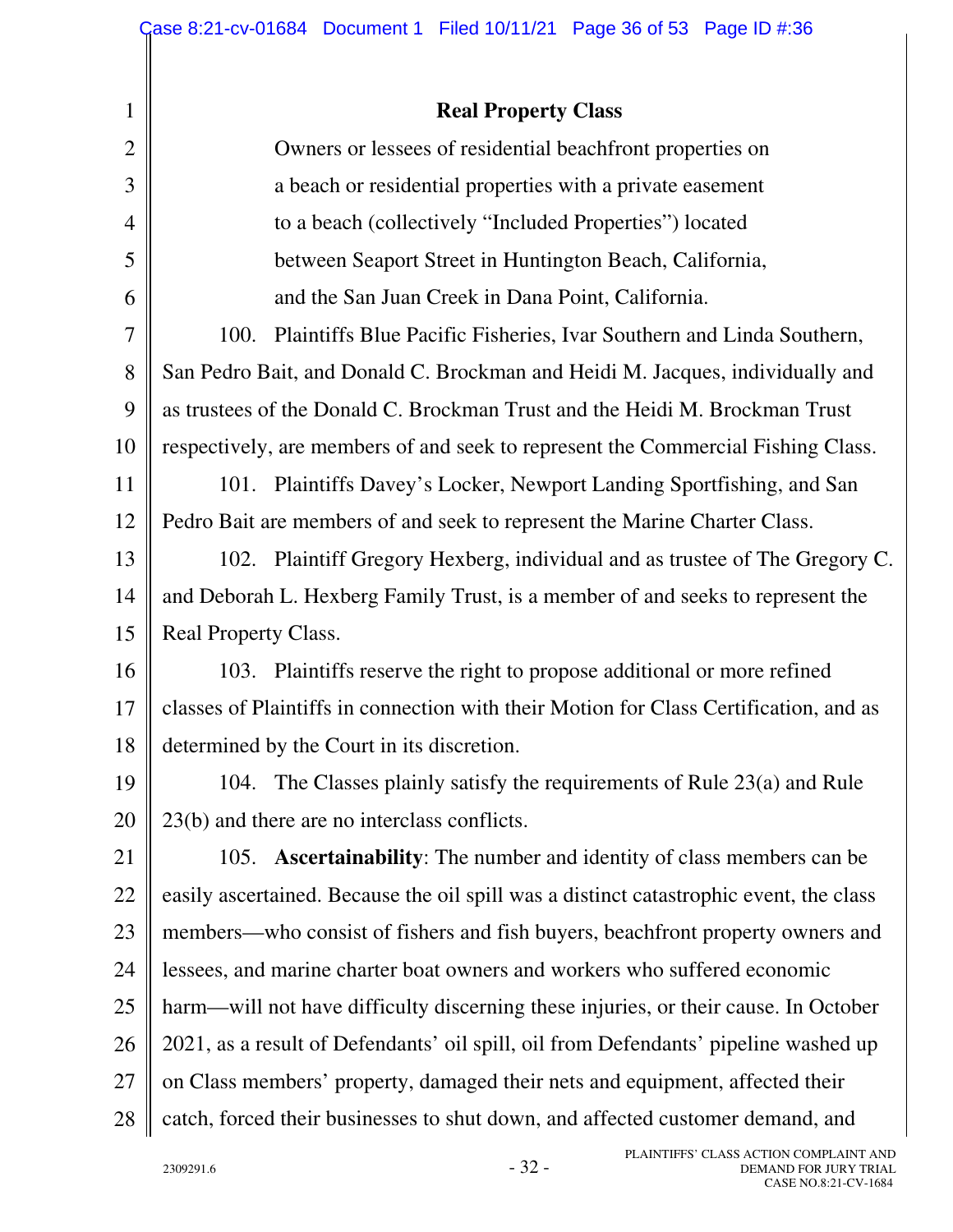1 2 3 4 5 continues to do so. Those who can no longer work as a result of the spill are aware of that fact. Similarly those whose properties or business were affected by the spill and its lingering effects are aware of these facts and the resulting costs. Finally, those in the fishing industry are well aware of any current or continuing changes to the availability, quality, or demand for their products.

6 7 8 106. **Numerosity**: The members of the Classes are so numerous that joinder of all members is impractical. The proposed Classes likely contain hundreds if not thousands of members.

9 10 107. **Commonality**: There are common questions of law and fact that predominate over any questions affecting only individual members of the Classes.

11 12 108. For Plaintiffs and the Classes, the common legal and factual questions include, but are not limited to, the following:

13 14 a. Whether Defendants acted negligently, recklessly, wantonly, and/or unlawfully to cause the spill;

15 16 17 18 b. Whether Defendants installed and maintained adequate safety measures and systems on the pipeline that ran from the Elly offshore oil platform to the Port of Long Beach and in its systems of command and control to prevent and/or mitigate the spill;

19 20 c. Whether Defendants conducted adequate supervision that could have prevented the spill or reduced its scale;

21 22 23 d. Whether Defendants knowingly, intentionally, or negligently concealed, suppressed, or omitted material facts concerning the safety of the pipeline from the public;

24 25 26 27 e. Whether Defendants knowingly, intentionally, or negligently concealed, suppressed, omitted, or delayed relaying material facts regarding the spill to local, state, and federal agencies, thereby slowing the response, and/or increasing the damages to Plaintiffs and members of the Classes;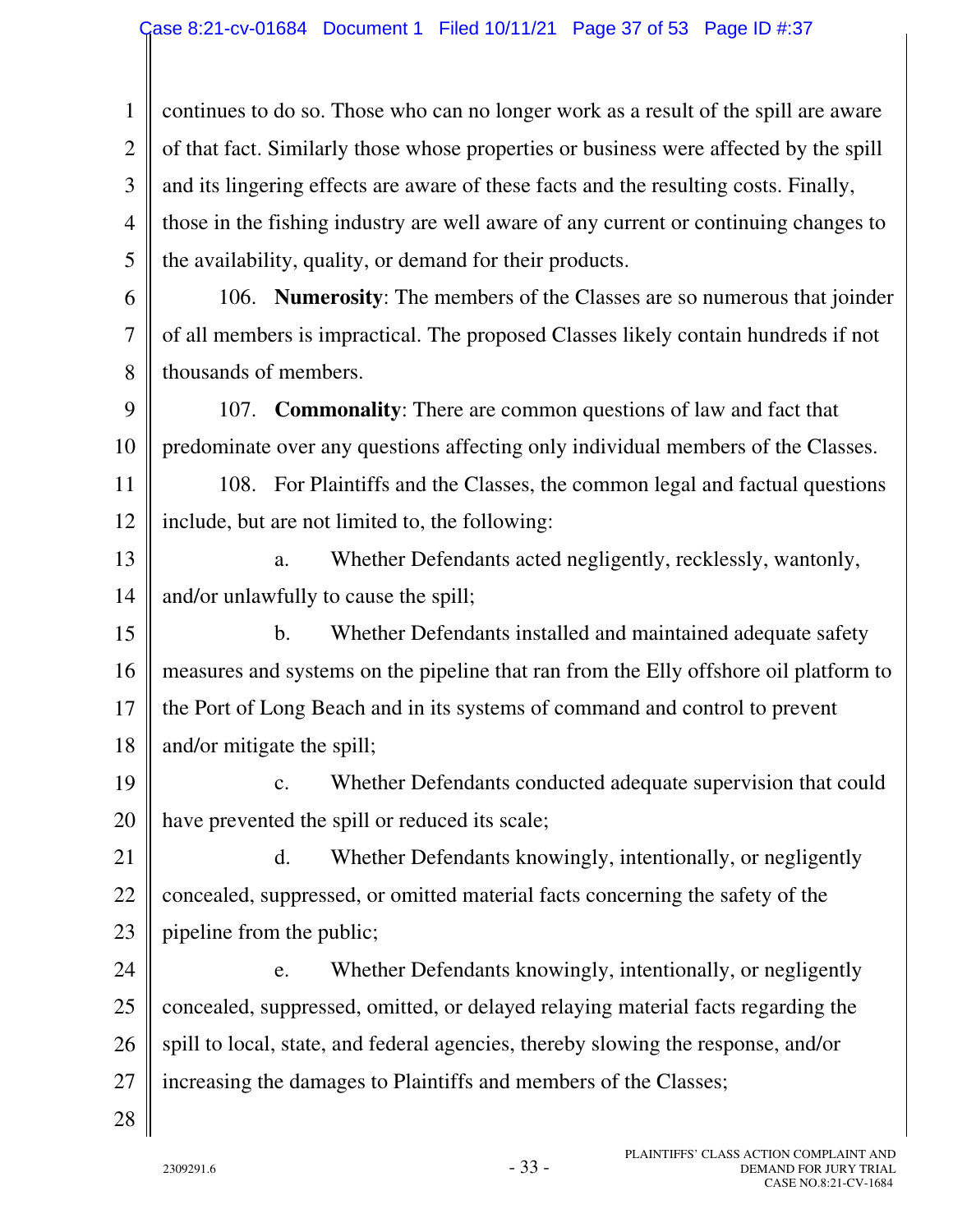- 1 2 f. Whether Plaintiffs and the Classes suffered injury by virtue of Defendants' negligence, recklessness, and carelessness; and
- 3 4 g. Whether Defendants are strictly liable to Plaintiffs and the Classes, by virtue of state and/or federal laws.
- 5 6 7 8 9 10 109. **Typicality**: The representative Plaintiffs' claims are typical of the claims of the members of the Classes. Plaintiffs and all the members of the Classes have been injured by the same wrongful acts and omissions of Defendants. Plaintiffs' claims arise from the same practices and course of conduct that give rise to the claims of the members of the Classes, and are based on the same legal theories.
- 11 12 13 14 15 110. **Adequacy of Representation**: Plaintiffs are representatives who will fully and adequately assert and protect the interests of the Classes, and have retained class counsel who are experienced and qualified in prosecuting class actions. Neither Plaintiffs nor their attorneys have any interests contrary to or in conflict with the Classes.

16 17 18 19 20 21 22 23 24 25 26 27 111. **Rule 23(b)(3)**: In addition to satisfying the prerequisites of Rule 23(a), Plaintiffs satisfy the requirements for maintaining a class action under Rule 23(b)(3). Common questions of law and fact predominate over any questions affecting only individual members of the Classes, and a class action is superior to individual litigation. The amount of damages available to most individual plaintiffs is insufficient to make litigation addressing Defendants' conduct economically feasible in the absence of the class action procedure. Individualized litigation also presents the potential for inconsistent or contradictory judgments, and increases the delay and expense to all parties and the court system presented by the legal and factual issues of the case. By contrast, the class action device presents far fewer case management difficulties and provides the benefits of a single adjudication, economy of scale, and comprehensive supervision by a single court.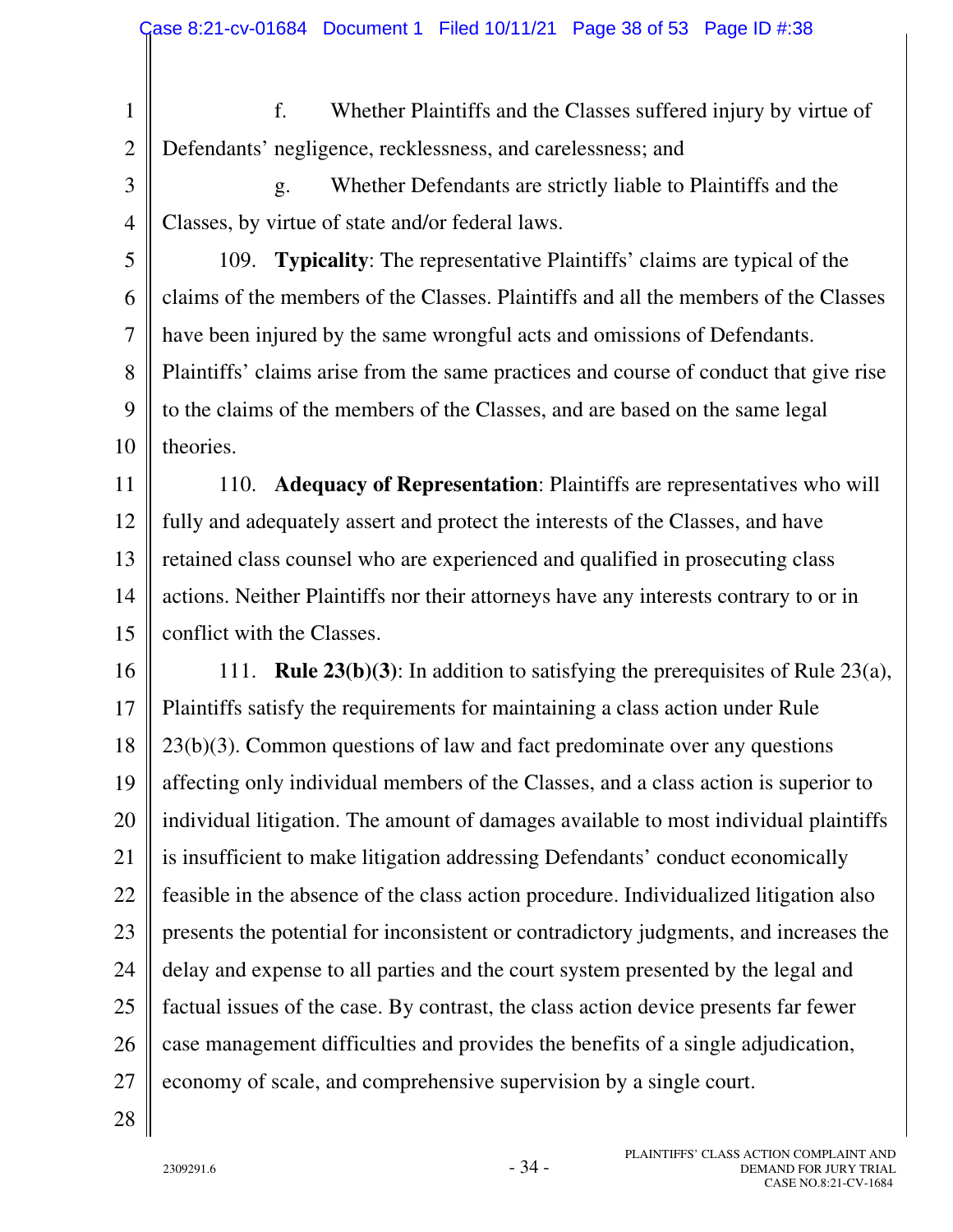| $\mathbf{1}$   | 112. <b>Rule 23(c)(4):</b> Plaintiffs also satisfy the requirements for maintaining a                                             |  |
|----------------|-----------------------------------------------------------------------------------------------------------------------------------|--|
| $\overline{2}$ | class action under Rule $23(c)(4)$ . The claims of members of the Classes are                                                     |  |
| 3              | composed of particular issues that are common to all members of the Classes and                                                   |  |
| $\overline{4}$ | capable of class wide resolution that will significantly advance the litigation.                                                  |  |
| 5              | <b>VIII. CAUSES OF ACTION</b>                                                                                                     |  |
| 6              | <b>First Claim for Relief</b>                                                                                                     |  |
| 7              | Strict Liability under Lempert-Keene-Seastrand Oil Spill<br>Prevention and Response Act,<br>Government Code Section 8670, et seq. |  |
| 8              | (On behalf of all Classes)                                                                                                        |  |
| 9              |                                                                                                                                   |  |
| 10             | 113. Plaintiffs incorporate by reference each and every prior and subsequent                                                      |  |
| 11             | allegation of this Complaint as if fully restated here.                                                                           |  |
| 12             | 114. The Lempert-Keene-Seastrand Oil Spill Prevention and Response Act                                                            |  |
| 13             | ("the Act") provides that "[a]ny responsible party, as defined in Section 8670.3,                                                 |  |
| 14             | shall be absolutely liable without regard to fault for any damages incurred by any                                                |  |
| 15             | injured party which arise out of, or are caused by, the discharge or leaking of oil                                               |  |
| 16             | into or onto marine waters." Cal. Gov't Code Section 8670.56.5(a).                                                                |  |
| 17             | 115. The Pacific Ocean and the waters off the Southern California Coast are                                                       |  |
| 18             | "marine waters" as defined in Section 8670.03(i).                                                                                 |  |
| 19             | 116. Defendants are "responsible part [ies]," which includes "the owner or                                                        |  |
| 20             | transporter of oil or a person or entity accepting responsibility for the oil."                                                   |  |
| 21             | 117. The oil transported through the pipeline is "oil" within the meaning of                                                      |  |
| 22             | the Act, which defines "oil" as "any kind of petroleum, liquid hydrocarbon, or                                                    |  |
| 23             | petroleum products or any fraction or residues therefrom," including "crude oil."                                                 |  |
| 24             | 118. As the responsible party for the oil transported through Defendants'                                                         |  |
| 25             | pipeline, Defendants are absolutely liable under the Lempert-Keene-Seastrand Act.                                                 |  |
| 26             | 119. On or about October 1, 2021, Defendants discharged or leaked crude                                                           |  |
| 27             | oil into the Pacific Ocean, and are therefore absolutely liable without regard to fault                                           |  |
| 28             |                                                                                                                                   |  |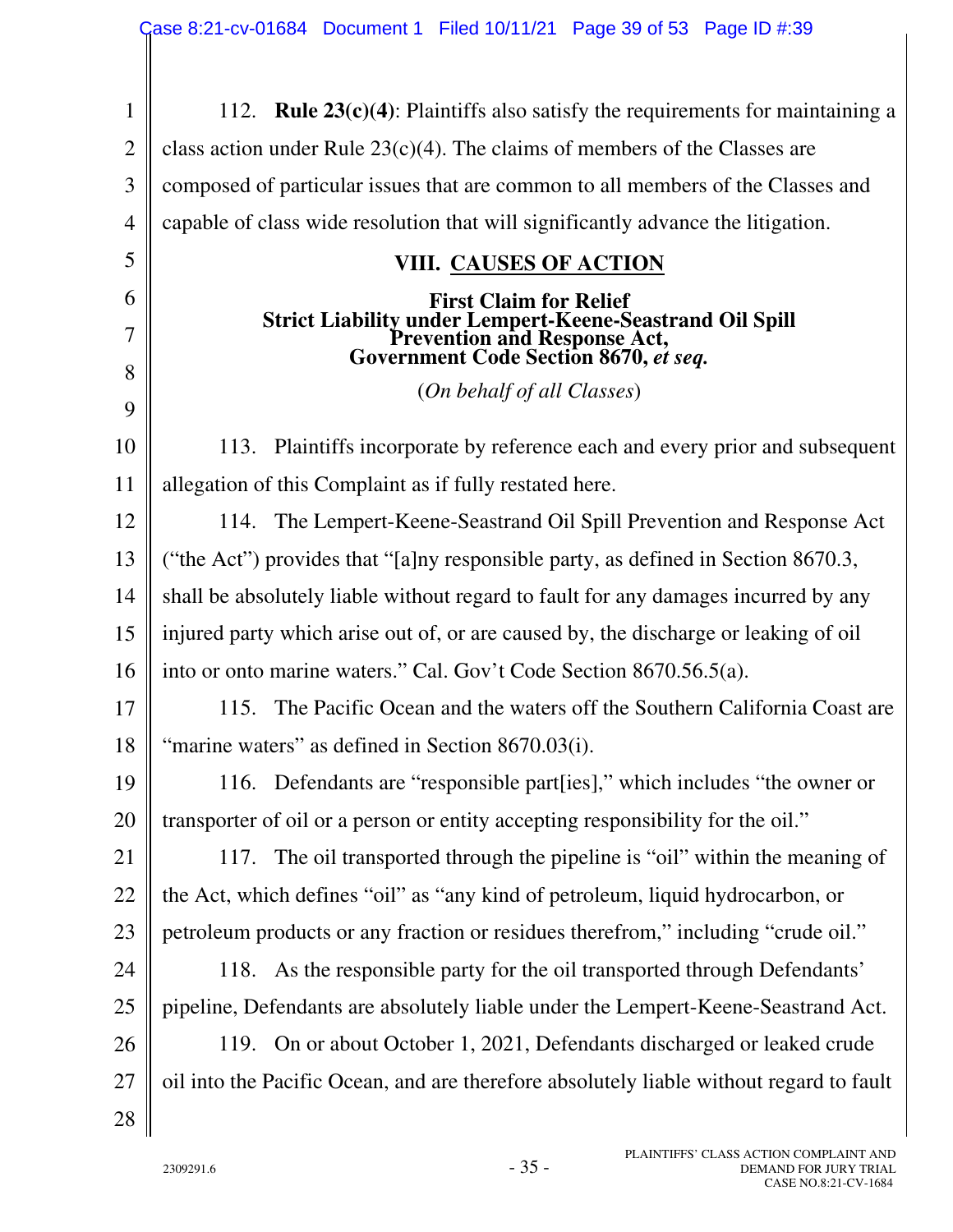1 2 for all damages that Plaintiffs and the Classes sustained or will sustain. That discharge was not permitted by state or federal law.

3

4 5 6 7 8 9 10 11 120. The Act entitles a plaintiff to recover a wide variety of damages, including, but not limited to, loss of subsistence use of natural resources; injury to, or economic losses resulting from destruction of or injury to, real or personal property, which shall be recoverable by any claimant who has an ownership or leasehold interest in property; loss of taxes, royalties, rents, or net profit shares caused by the injury, destruction, loss, or impairment of use of real property, personal property, or natural resources; and loss of profits or impairment of earning capacity due to the injury, destruction, or loss of real property, personal property, or natural resources. *See generally* Cal. Gov't Code Section 8670.56.5(h).

12 13 14 15 16 17 18 19 121. The contamination illegally caused by the discharge of crude oil into or upon area beaches and the Pacific Ocean injured, and the shutdown of local oil and gas operations, caused to be lost, and/or impaired the use of property or natural resources on which Plaintiffs and the Classes depend for their livelihood, including, but not limited to, local beaches and marine waters; populations of fish, lobster, squid and shellfish; and marine ecosystems. It also caused injury to and destruction of real or personal property, as well as impairment of earning capacity of Plaintiffs and the Classes.

20 21 22 23 24 25 26 122. Because Plaintiffs rely on natural resources for subsistence use, have ownership or leasehold interests in real or personal property damaged by Defendants' oil spill, derive at least 25 percent of their annual or seasonal earnings from activities that utilize property or natural resources damaged by Defendants' oil spill, and their livelihoods and earning capacity depend directly on the ability to extract the natural resources, Defendants are liable to Plaintiffs and the Classes under the Act.

- 27
- 28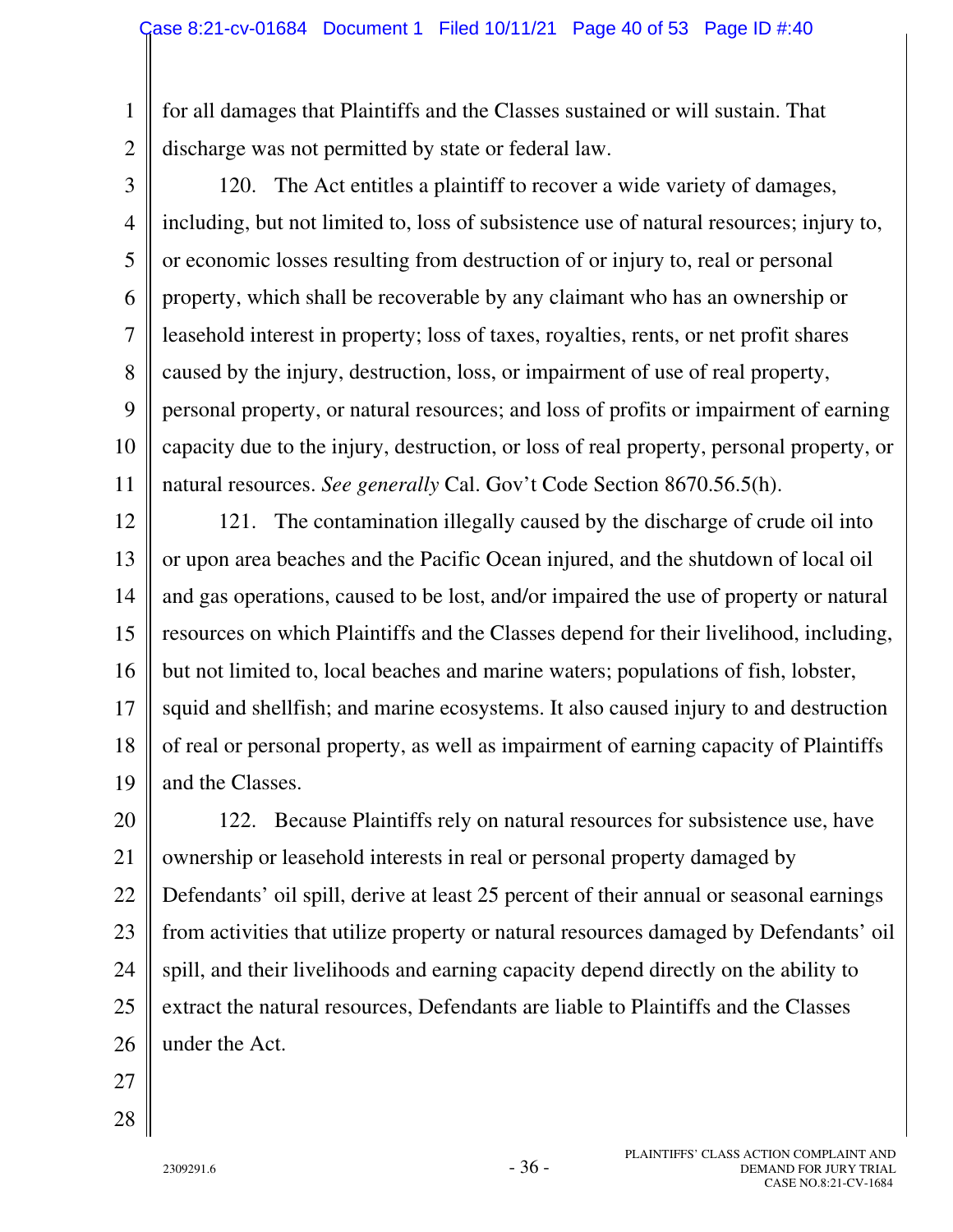| $\mathbf{1}$   | 123. The injury, destruction, loss, and/or impairment of usability of these             |
|----------------|-----------------------------------------------------------------------------------------|
| $\overline{2}$ | natural resources has caused Plaintiffs and the Classes to lose profits, and will cause |
| 3              | future losses of profits and/or impair their earning capacities.                        |
| $\overline{4}$ | 124. The long-lasting effects of contamination related to the discharge of              |
| 5              | toxic crude oil into the Pacific Ocean and coastal areas, resources which Plaintiffs    |
| 6              | and the Classes rely on, requires that Plaintiffs and the Classes continue future       |
| $\overline{7}$ | monitoring and testing activities in order to ensure that such marine life is not       |
| 8              | contaminated and is safe and fit for human consumption, that the toxic oil from the     |
| 9              | spill does not further contaminate and degrade Plaintiffs' property, and that their     |
| 10             | earning capacity is not impaired.                                                       |
| 11             | <b>Second Claim for Relief</b>                                                          |
| 12             | <b>Strict Liability for Ultrahazardous Activities</b><br>(On behalf of all Classes)     |
| 13             |                                                                                         |
| 14             | 125. Plaintiffs incorporate by reference each and every prior and subsequent            |
| 15             | allegation of this Complaint as if fully restated here.                                 |
| 16             | 126. At all times herein, Amplify Energy Corporation, Beta Operating                    |
| 17             | Company, LLC, and San Pedro Bay Pipeline Company were the owners and                    |
| 18             | operators of the pipeline.                                                              |
| 19             | 127. At all times relevant to this action, Defendants had supervision,                  |
| 20             | custody, and control of the pipeline.                                                   |
| 21             | 128. At all times herein, Defendants were under a continuing duty to protect            |
| 22             | Plaintiffs and the Classes from the harm caused by the pipeline.                        |
| 23             | 129. Defendants were engaged in ultrahazardous activities by transporting               |
| 24             | flammable, hazardous, and toxic oil through the pipeline.                               |
| 25             | Plaintiffs and the Classes have suffered harm from the discharge of<br>130.             |
| 26             | toxic oil from the pipeline and immediate, direct and negative impact of the            |
| 27             | shutdown of local oil and gas facilities.                                               |
| 28             |                                                                                         |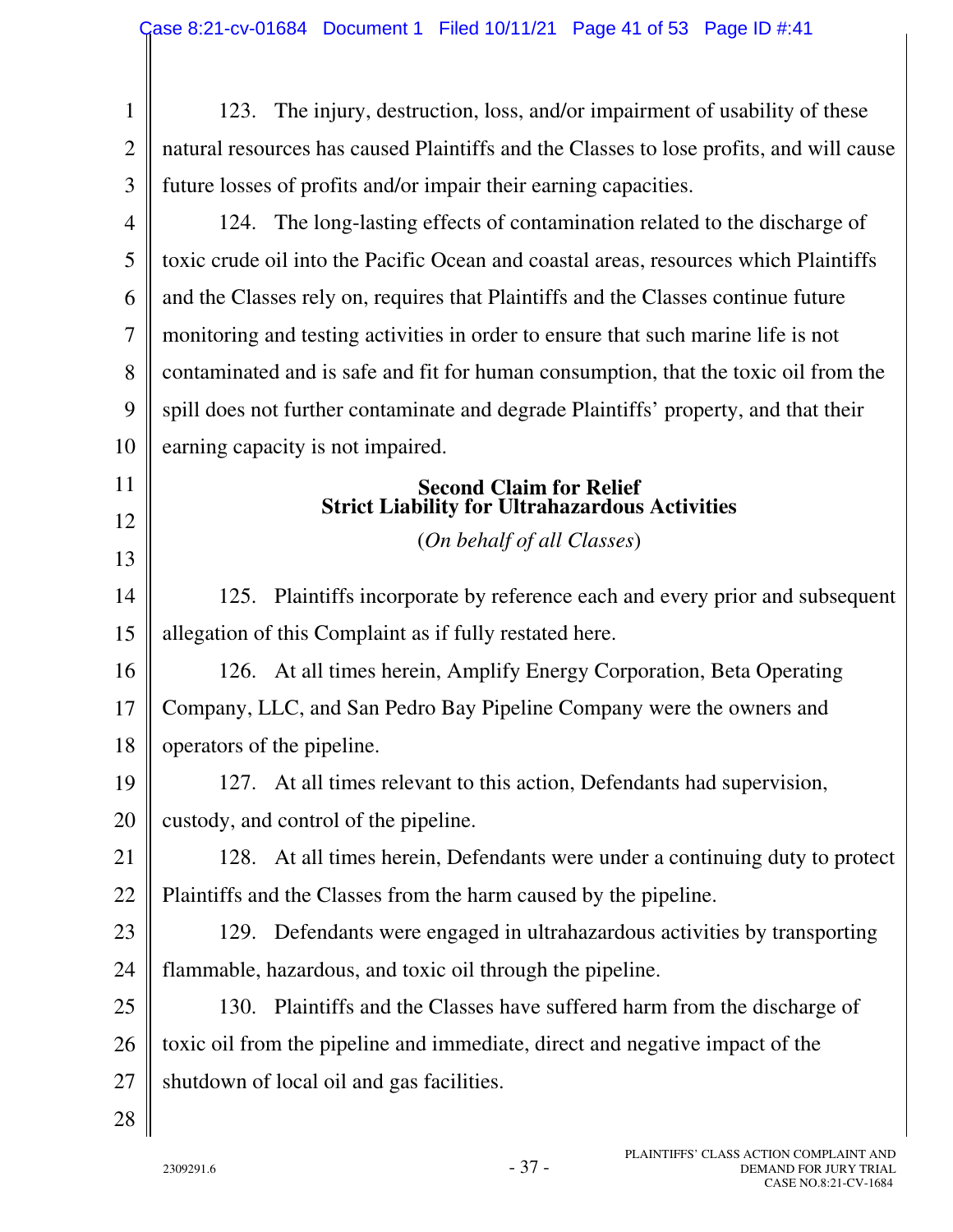| $\mathbf{1}$   | The injuries sustained by Plaintiffs and the Classes as a result of the oil<br>131. |
|----------------|-------------------------------------------------------------------------------------|
| $\overline{2}$ | spill were the direct and proximate result of Defendants' activities.               |
| 3              | The harm to Plaintiffs and the Classes was and is the kind of harm that<br>132.     |
| $\overline{4}$ | would be reasonably anticipated as a result of the risks created by Defendants      |
| 5              | transporting flammable, hazardous, and toxic oil in a pipeline on which local oil   |
| 6              | and gas facilities and their workers depend, and not properly maintaining the       |
| $\overline{7}$ | pipeline in close proximity to the Pacific Ocean.                                   |
| 8              | 133. Defendants' operation of the pipeline and its failure was a substantial        |
| 9              | factor in causing the harms suffered by Plaintiffs and the Classes.                 |
| 10             | Plaintiffs and members of the Classes are entitled to recover actual<br>134.        |
| 11             | damages.                                                                            |
| 12             | The acts and omissions of Defendants were conducted with malice,<br>135.            |
| 13             | fraud, and/or oppression as set out in this Complaint.                              |
| 14             | <b>Third Claim for Relief</b>                                                       |
| 15             | Violation of the Oil Pollution Act of 1990, 33 U.S.C. § 2701 et seq.                |
| 16             | (On behalf of all Classes)                                                          |
| 17             | Plaintiffs incorporate by reference each and every prior and subsequent<br>136.     |
| 18             | allegation of this Complaint as if fully restated here.                             |
| 19             | 137. At, all times herein, Plaintiffs incorporate by reference each and every       |
| 20             | prior and subsequent allegation of this Complaint as if fully restated here.        |
| 21             | The Federal Oil Pollution Act provides that "each responsible party"<br>138.        |
| 22             | fora facility from which oil is dischargedinto or upon the navigable waters or      |
| 23             | adjoining shorelines is liable for the removal costs and damages that result from   |
| 24             | such incident." 33 U.S.C. § 2702(a).                                                |
|                |                                                                                     |
| 25             | 139. Recoverable damages include "injury to, or economic losses resulting           |
| 26             | from destruction of, real or personal property" and "the loss of profits or         |
| 27             | impairment of earning capacity due to the injury, destruction, or loss of real      |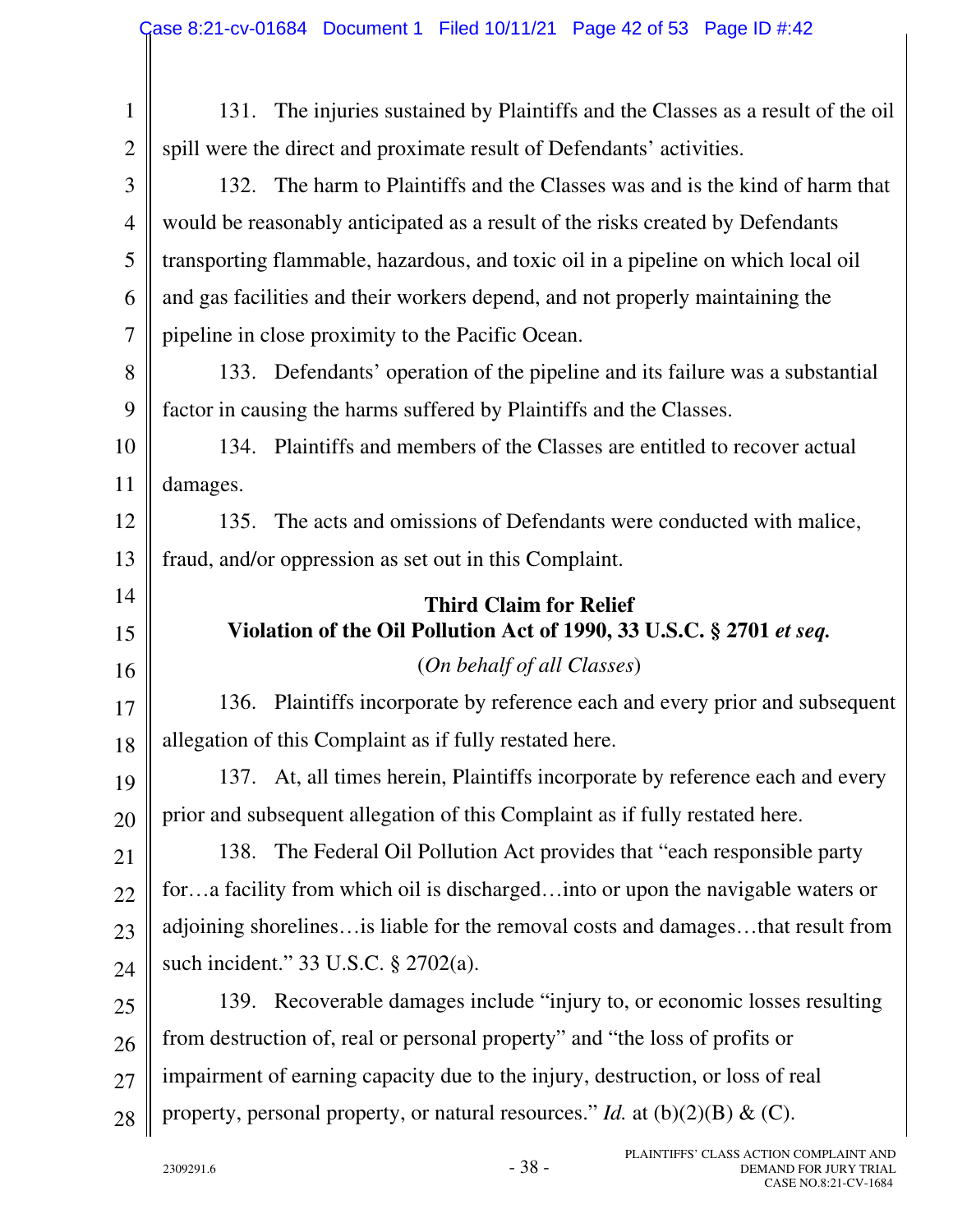| $\mathbf{1}$   | The Act defines "facility" as including a "pipeline" used for<br>140.                 |  |
|----------------|---------------------------------------------------------------------------------------|--|
| $\overline{2}$ | transporting oil. 33 U.S.C. $\S 2701(7)$ .                                            |  |
| 3              | 141. In the case of a discharge of oil from a pipeline, the "responsible"             |  |
| 4              | party" is "any person owning or operating the pipeline." <i>Id.</i> at $(32)(E)$ .    |  |
| 5              | 142. Defendants are the owners and operators of the at-issue pipeline, and is         |  |
| 6              | thus the "responsible party."                                                         |  |
| $\overline{7}$ | 143. Defendants' pipeline is a "facility" as it is a pipeline that transports oil.    |  |
| 8              | 144. Plaintiffs and members of the Classes have suffered and will continue            |  |
| 9              | to suffer injury, economic losses, loss of profits, and impairment of their earning   |  |
| 10             | capacity as a result of the discharge of oil from Defendants' pipeline.               |  |
| 11             | 145. Defendants are responsible for compensating Plaintiffs and members               |  |
| 12             | of the Classes for their current and future injuries, remove the oil from the         |  |
| 13             | environment, and restore the natural resources harmed and/or destroyed as a result    |  |
| 14             | of Defendants' oil spill.                                                             |  |
|                |                                                                                       |  |
| 15             | <b>Fourth Claim for Relief</b>                                                        |  |
| 16             | <b>Negligence</b>                                                                     |  |
| 17             | (On behalf of all Classes)                                                            |  |
| 18             | Plaintiffs incorporate by reference each and every prior and subsequent<br>146.       |  |
| 19             | allegation of this Complaint as if fully restated here.                               |  |
| 20             | 147. Defendants owed a duty to Plaintiffs and the Classes to exercise                 |  |
| 21             | reasonable and ordinary care. That duty arose generally as well as from, among        |  |
|                | other things, federal, state, and local laws, ordinances and regulations that require |  |
|                | Defendants to operate a pipeline in a manner that does not damage public health       |  |
| 22<br>23<br>24 | and safety. These laws include, but are not limited to, the Lempert-Keene Act,        |  |
| 25             | Government Code Section 8670, et seq., the Oil Pollution Act, 33 U.S.C. § 2701, et    |  |
| 26             | seq., the Porter-Cologne Act, Water Code Sections 13000, et seq., Cal. Fish &         |  |
| 27             | Game Code Section 5650, et seq., the Federal Clean Water Act, 33 U.S.C. § 1251 et     |  |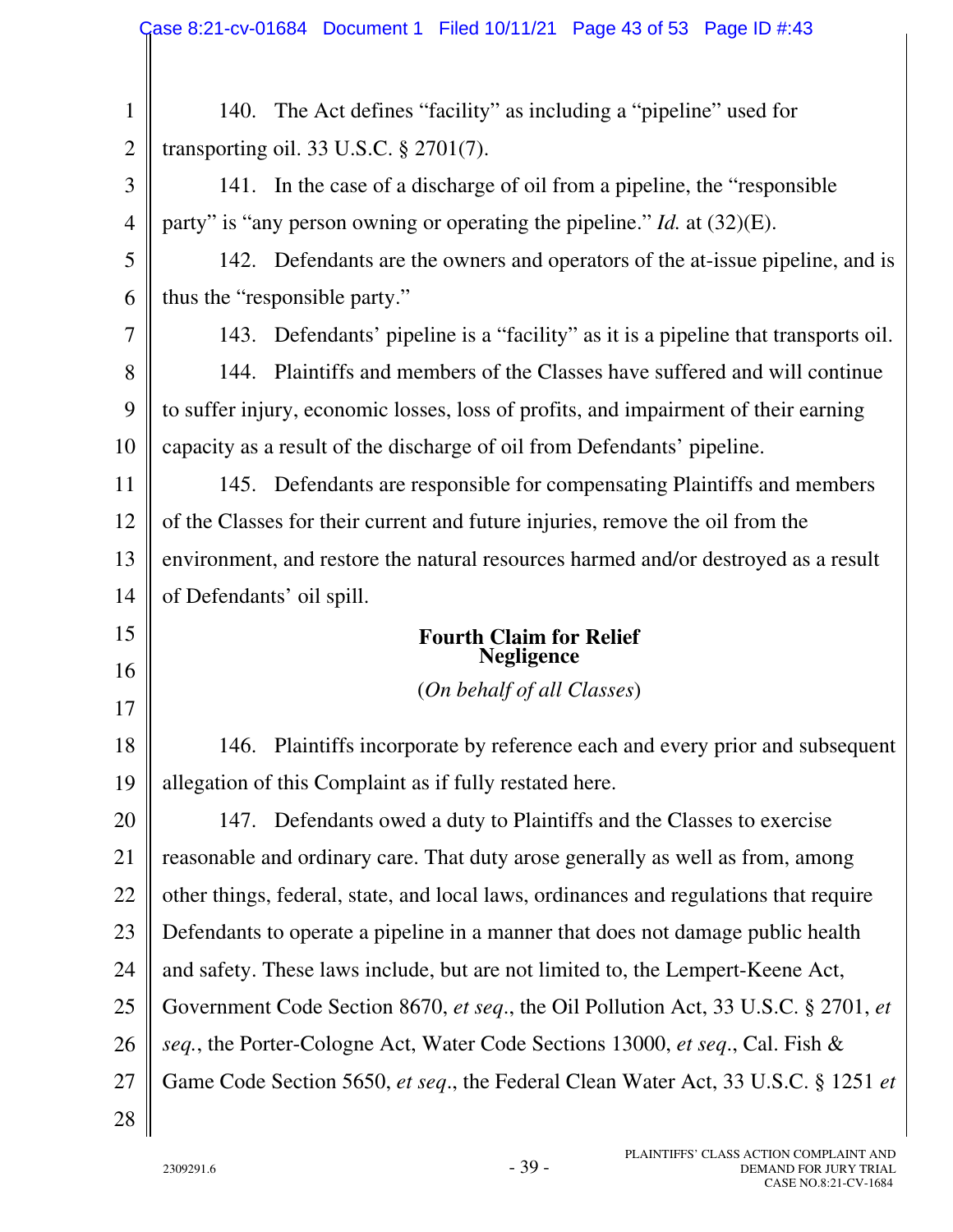1 2 *seq*., applicable county codes, and state and federal spill response and notification laws.

3 4 5 6 7 8 148. Defendants also owed the Commercial Fishing Class and the Marine Charter Class a duty of care because Defendants diminished the quantities of available sea life and Defendants could reasonably have foreseen that negligently conducting their drilling and extraction operations, including negligently responding to the spill, may diminish aquatic life and injure these individuals and businesses that depend on the health of the marine environment near the platforms.

9 10 11 12 13 14 15 16 17 18 19 20 21 149. Defendants' contractual transactions to safely operate the pipeline system were also intended to directly benefit the Commercial Fishing Class and Marine Charter Class, because the members of these Classes—known to Defendants because they worked in the direct vicinity of the pipeline system would be able to operate their businesses and make a profit. It is foreseeable that Defendants' failure to safely operate the pipeline and mitigate the impacts of the spill would harm these Classes. Plaintiffs suffered injury as a result of Defendants' failures to safely operate the pipeline system, because Defendants' actions have fouled the ocean. Additionally, Defendants' failures were closely connected to the harms Plaintiffs have suffered and will continue to suffer, Defendants' gross misconduct causing an oil spill is morally blameworthy, and policy reasons favor imposing a duty on Defendants in order to deter future misconduct by Defendants and other pipeline operators.

22 23 24 25 26 150. Defendants breached their duty to Plaintiffs and the Classes by, among other things, failing to install reasonable safety equipment to prevent a spill, failing to detect and repair corrosion, failing to have adequate safety measures in place to detect the spill expeditiously, and failing to promptly respond to and contain the spill.

27 28 151. Defendants, in the exercise of reasonable care, should have known that the pipeline could rupture or otherwise fail, that its safety measures were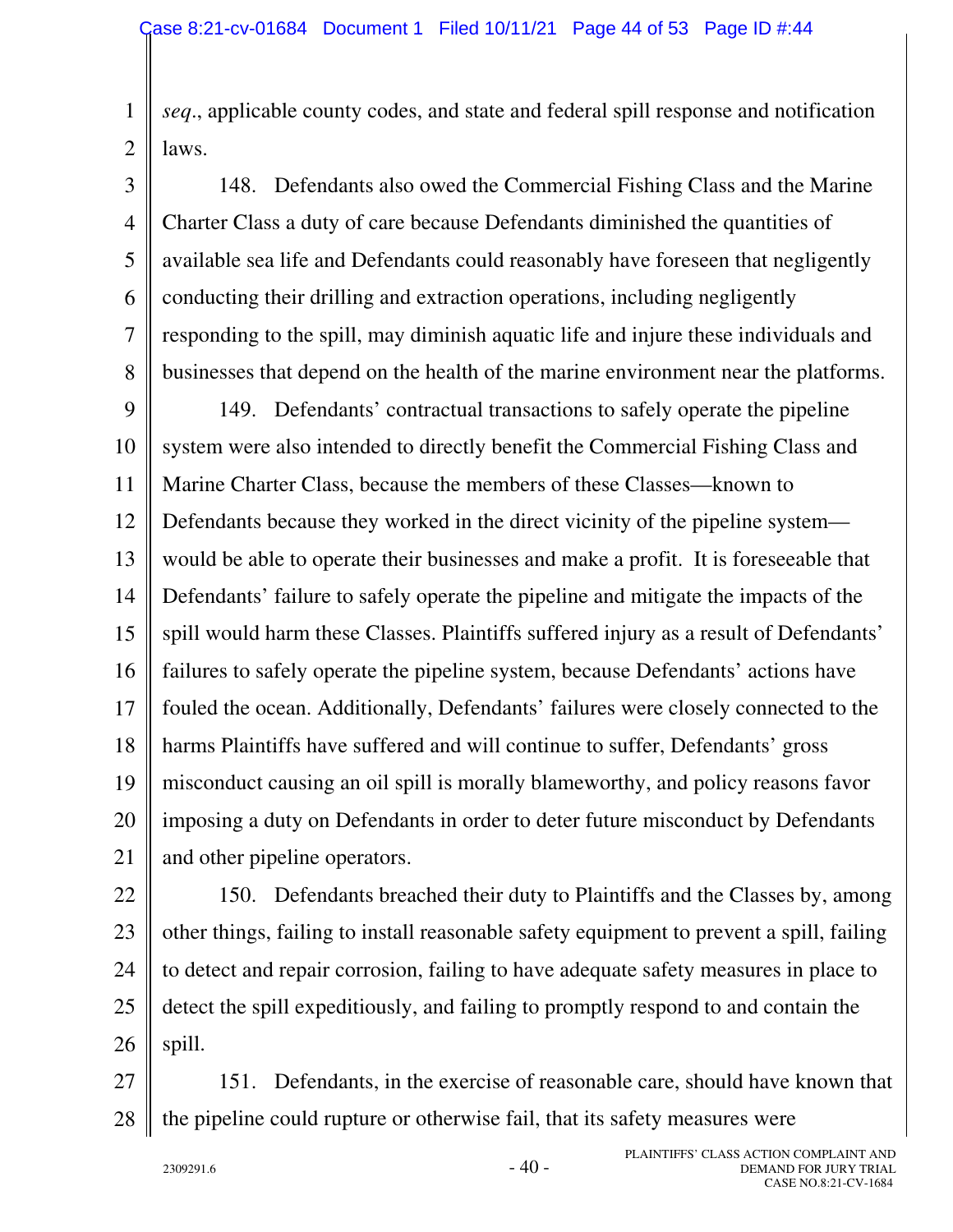1 2 insufficient to detect and contain a spill, and that it could spill significant amounts of oil.

3 4 5 6 152. In addition, Defendants' violations of the above-cited statutes, ordinances, and/or regulations resulted in precisely the harm to Plaintiffs that the laws listed above were designed to prevent, and Plaintiffs and the Classes are members of the class of persons for whose protection those laws were adopted.

153. At all times herein mentioned, Defendants negligently, wantonly, carelessly and/or recklessly maintained and operated the pipeline.

9 10 11 12 13 14 154. As a direct and proximate result of Defendants' negligence, Plaintiffs and the Classes have sustained damages. Those damages may be short-term and long-term. As a direct and legal cause of the Defendants' wrongful acts and omissions herein above set forth, Plaintiffs and the Classes have suffered and will continue to suffer economic harm, injury to earning capacity, loss of use of their real property, the wrongful occupation of their real property, and other losses.

15 16 17 18 19 20 21 22 23 24 25 155. The short-term damages include loss of profits due to fishing, harbor, and beach closures caused by the spill, and increased costs associated with traveling to different fisheries and maintaining boats and equipment that cannot be used. The closures have excluded fishers and charter workers and entities from near shore fishing grounds. The short-term damages also include lost profits due to cancellations from customers who, but for Defendants' oil spill, would have used services offered by businesses in Orange County, or simply visited Orange County and the businesses there. The short-term damages additionally include loss of use and enjoyment of beachfront and oceanfront real property because of oil polluting the beaches and waters, as well as potential lost rental income and profits from vacationers and tourists visiting Orange County.

26 27 28 156. The long-term damages include future lost profits due to the harm caused to the fisheries themselves. For example, the oil is likely to depress (or even eradicate in some areas) populations of crab, lobster, and other crustaceans by

7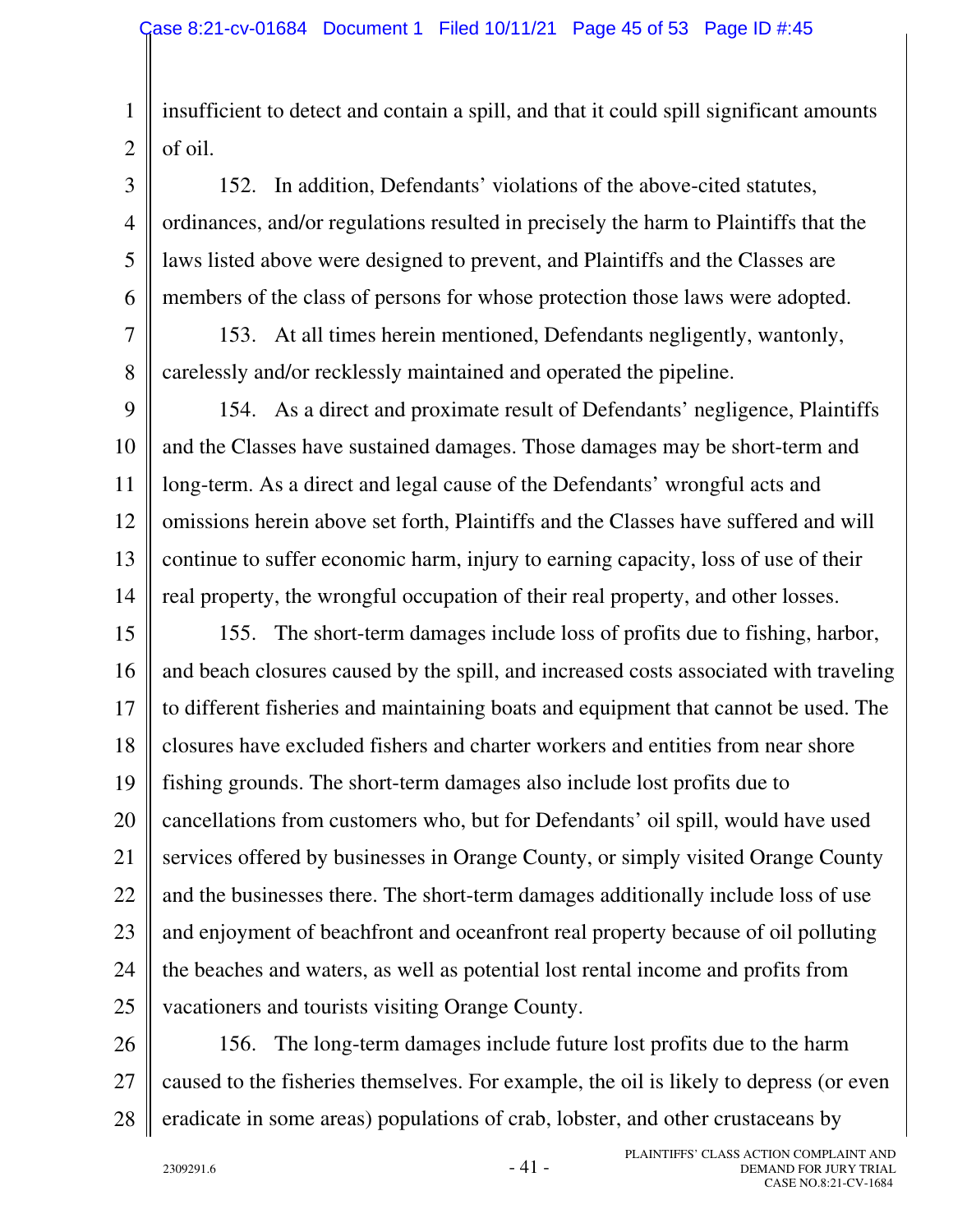1  $\mathcal{L}$ 3 4 5 6 7 directly killing numbers of those species or hindering their breeding and feeding. Similarly, oil that sinks below the surface will poison fish and potentially smother their eggs, limiting their future numbers. The oil spill has and will continue to drive down the price of local fish and shellfish, as consumers and fish processors become wary of producing locally caught species. Defendants' oil spill caused physical injury to property in which Plaintiffs have a direct ownership interest or an interest by virtue of their right to harvest fish and shellfish.

8 9 10 157. The oil spill's long term damages may also diminish the values of oceanfront and beachfront real properties along the coast that have been polluted by Defendants' oil.

11 12 13 14 158. Similarly, the image of the Southern California Coast as a pristine place and as a perfect place to vacation has been tarnished. Images of oil-soaked wildlife and fouled beaches will dissuade people from visiting the region and the many businesses that depend on tourism and other visitors.

15 16 159. The acts and omissions of Defendants, and each of them, were conducted with malice, fraud, and/or oppression as described in this Complaint.

#### **Fifth Claim for Relief Public Nuisance**

(*On behalf of all Classes*)

20 21 160. Plaintiffs incorporate by reference each and every prior and subsequent allegation of this Complaint as if fully restated here.

22 23 24 25 161. Defendants have created a condition that is harmful to health and interferes with the comfortable enjoyment of life and property by discharging as much as 131,000 gallons of crude oil into the Pacific Ocean and onto the California coastline.

26 27 162. That nuisance affects a substantial number of individuals similarly situated to the Plaintiffs, such as citizens of and visitors to Orange County, real

28

17

18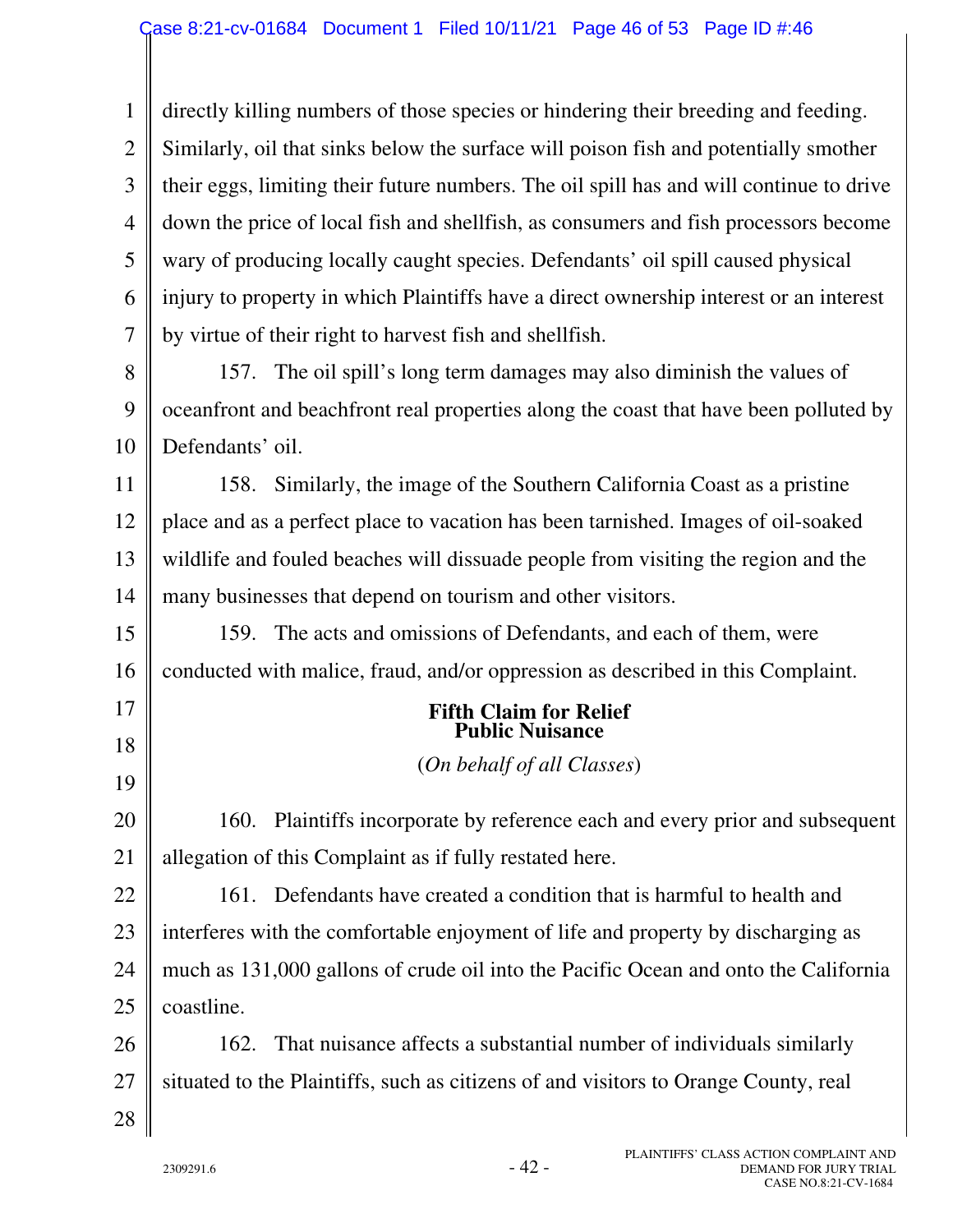1  $\mathcal{L}$ property owners, and businesses that rely on the safe and healthy environment in the County.

3 4 5 6 163. Defendants' oil spill is a condition that would reasonably annoy and disturb an ordinary person, as shown by, for example, the health impacts warned of by the county, the community outrage in response to the spill, and the nationwide interest in the spill's impacts on the Southern California Coast.

7 8 9 10 164. The seriousness and gravity of that harm outweighs the social utility of Defendants' conduct. There is little or no social utility associated with releasing tens of thousands of gallons of oil into the unique ecological setting of Orange County.

11 12 13 165. Plaintiffs and the Classes suffered harm and injury to their economic livelihood, which they did not consent to and which is different from the type of harm suffered by the general public.

14 15 16 166. The above acts and omissions also created a public nuisance *vis-à-vis*  Plaintiffs and the Classes, interfering with the property rights of Plaintiffs and the Classes and rights incidental to those property rights.

17 18 19 20 21 167. The acts and omissions of Defendants described herein were also in violation of various California state laws including but not limited to the Lempert-Keene Act, Government Code Section 8670, *et seq*., the Oil Pollution Act, 33 U.S.C. § 2701, *et seq.*, the Porter-Cologne Act, Water Code Sections 13000, *et seq*., and Cal. Fish & Game Code Section 5650, *et seq*.

22 23 24 25 168. Defendants' violations of those statutes directly and proximately caused, and will cause, injury to the Plaintiffs and the Classes of a type which the statutes are intended to prevent. Plaintiffs and the Classes are of the class of persons for whose protection these statutes were enacted.

26 27 28 169. As a direct and legal cause of Defendants' wrongful acts and/or omissions herein above set forth, Plaintiffs and the Classes have suffered and will suffer economic harm, injury, and losses.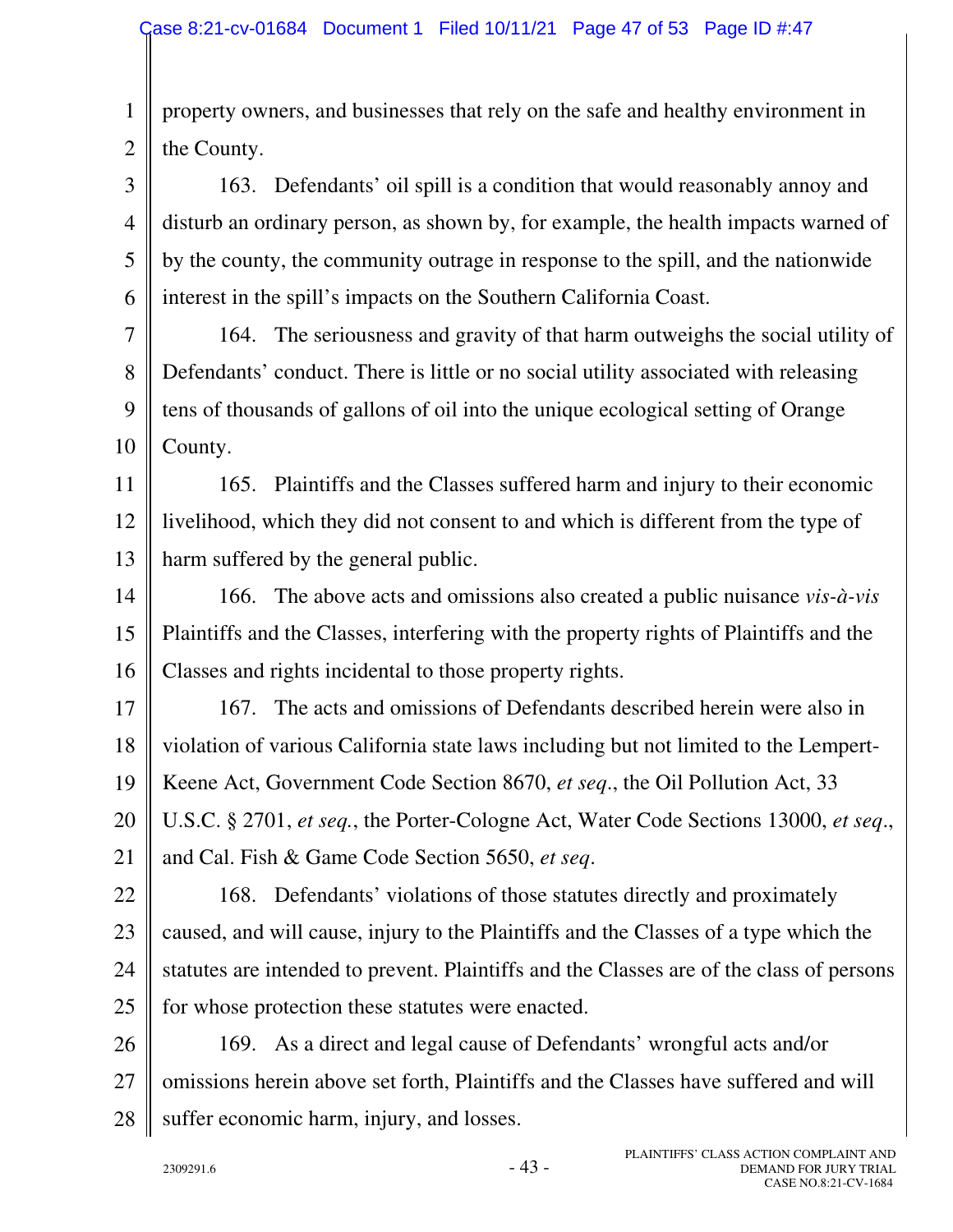| $\mathbf{1}$   | To remedy the harm caused by Defendants' nuisance, Plaintiffs will<br>170.          |
|----------------|-------------------------------------------------------------------------------------|
| $\overline{2}$ | seek public injunctive relief, including, but not limited to, an order requiring    |
| 3              | Defendants to do the following: restore fisheries impacted by the spill; repair     |
| 4              | reputational damage done to Orange County's seafood industry; restore the area's    |
| 5              | real properties and beaches impacted by the spill; repair short and long term       |
| 6              | damages to coastal properties; repair reputational damage done to coastal property  |
| 7              | values; and prevent Defendants from operating the pipeline without adequate safety  |
| 8              | mechanisms and ongoing monitoring, to ensure that no future spill occurs.           |
| 9              | 171. In maintaining the nuisance, which is ongoing, Defendants are acting           |
| 10             | with full knowledge of the consequences and damage being caused, and the acts       |
| 11             | and omissions of Defendants were done with malice, fraud, and/or oppression as      |
| 12             | described in this Complaint.                                                        |
| 13             | <b>Sixth Claim for Relief</b>                                                       |
| 14             | <b>Negligent Interference With Prospective Economic Advantage</b>                   |
| 15             | (On behalf of Commercial Fisher<br>and Marine Charter Classes)                      |
| 16             | Plaintiffs incorporate by reference each and every prior and subsequent<br>172.     |
| 17             | allegation of this Complaint as if fully restated here.                             |
| 18             | 173. Plaintiffs and the Classes have existing or prospective economic               |
| 19             | relationships with citizens of Orange County, visitors to Orange County, and other  |
| 20             | individuals and organizations doing business in and related to Orange County.       |
| 21             | 174. These relationships have a reasonably probable likelihood of resulting         |
| 22             | in future economic benefits or advantages to Plaintiffs and the Classes.            |
| 23             | 175. Defendants knew or should have known of these existing and                     |
| 24             | prospective economic relationships.                                                 |
| 25             | 176. Defendants owed a duty to Plaintiffs and the Classes to avoid negligent        |
| 26             | or reckless conduct that would interfere with and adversely affect the existing and |
| 27             | prospective economic relationships of Plaintiffs and the Classes.                   |
| 28             |                                                                                     |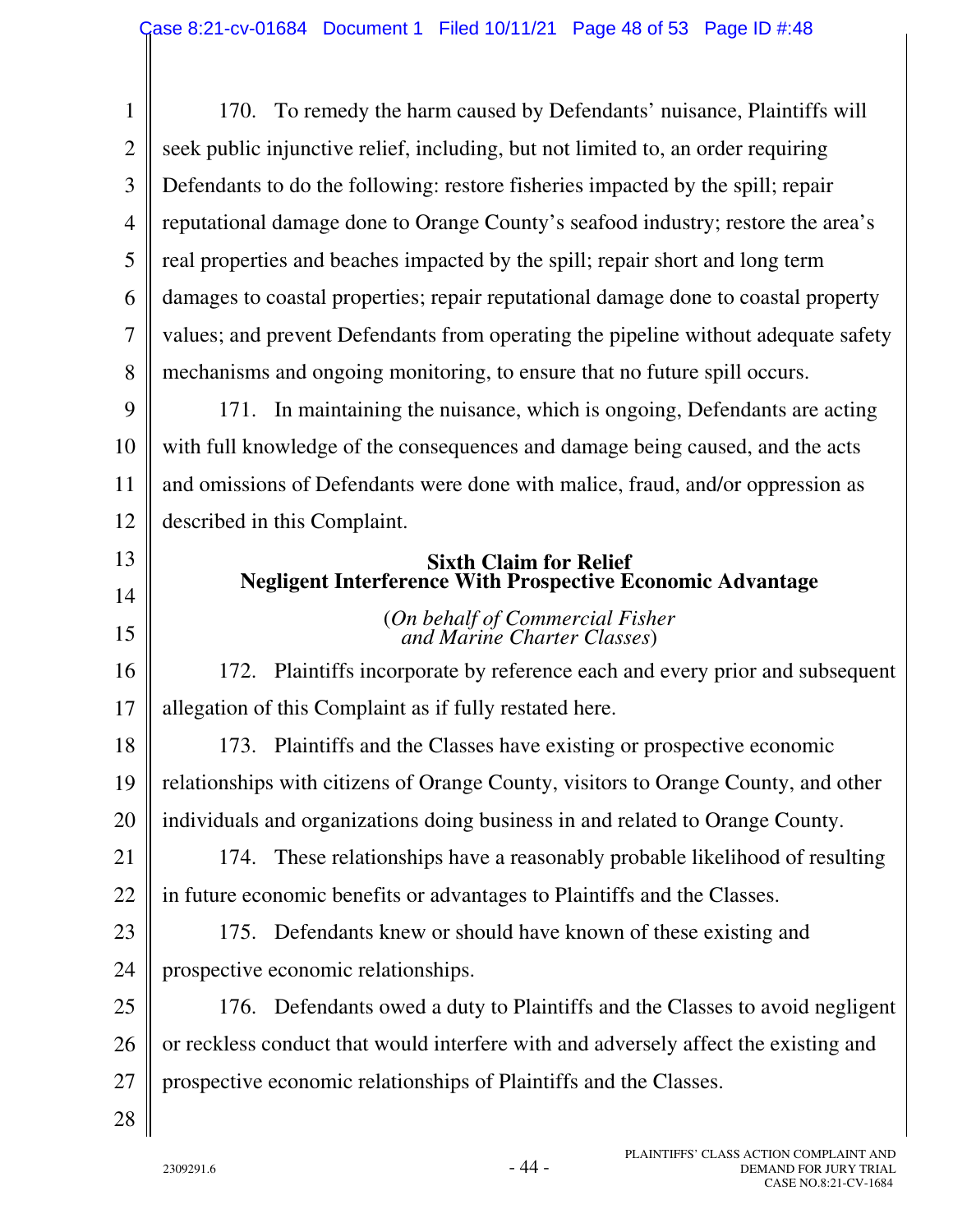1 2 3 4 177. Defendants breached that duty to Plaintiffs and the Classes by, among other things, failing to install and/or maintain reasonable safety equipment to prevent such an oil spill, failing properly to maintain the pipeline in a safe condition, and failing to promptly respond to and contain the spill.

5 6 7 178. Defendants knew or should have known that, if they failed to act with reasonable care, the existing and prospective economic relationships of Plaintiffs and the Classes would be interfered with and disrupted.

8 9 179. Defendants were negligent and failed to act with reasonable care as set forth above.

10 11 12 13 180. Defendants engaged in wrongful acts and/or omissions as set forth above, including but not limited to their violations of federal, state, and local laws that require Defendants to operate their pipeline in a manner that does not damage public health and safety.

14 15 16 181. As a direct and proximate result of Defendants wrongful acts and/or omissions, Defendants negligently and recklessly interfered with and disrupted the existing and prospective economic relationships of Plaintiffs and the Classes.

17 18 19 182. As a direct and proximate result of Defendants' wrongful acts and/or omissions, Plaintiffs and the Classes have suffered and will suffer economic harm, injury, and losses as set forth above.

#### **Seventh Claim for Relief Trespass**

(*On behalf of Real Property Cdlass*)

23 24 25 26 183. Plaintiffs who have a real property interest in waterfront property bring this on behalf of themselves and all other similarly situated land owners or lessees. They incorporate by reference each and every prior and subsequent allegation of this Complaint as if fully restated here.

27 28 184. Defendants discharged a polluting matter beyond the boundary of Plaintiffs' and Class Members' real property in such a manner that it was

20

21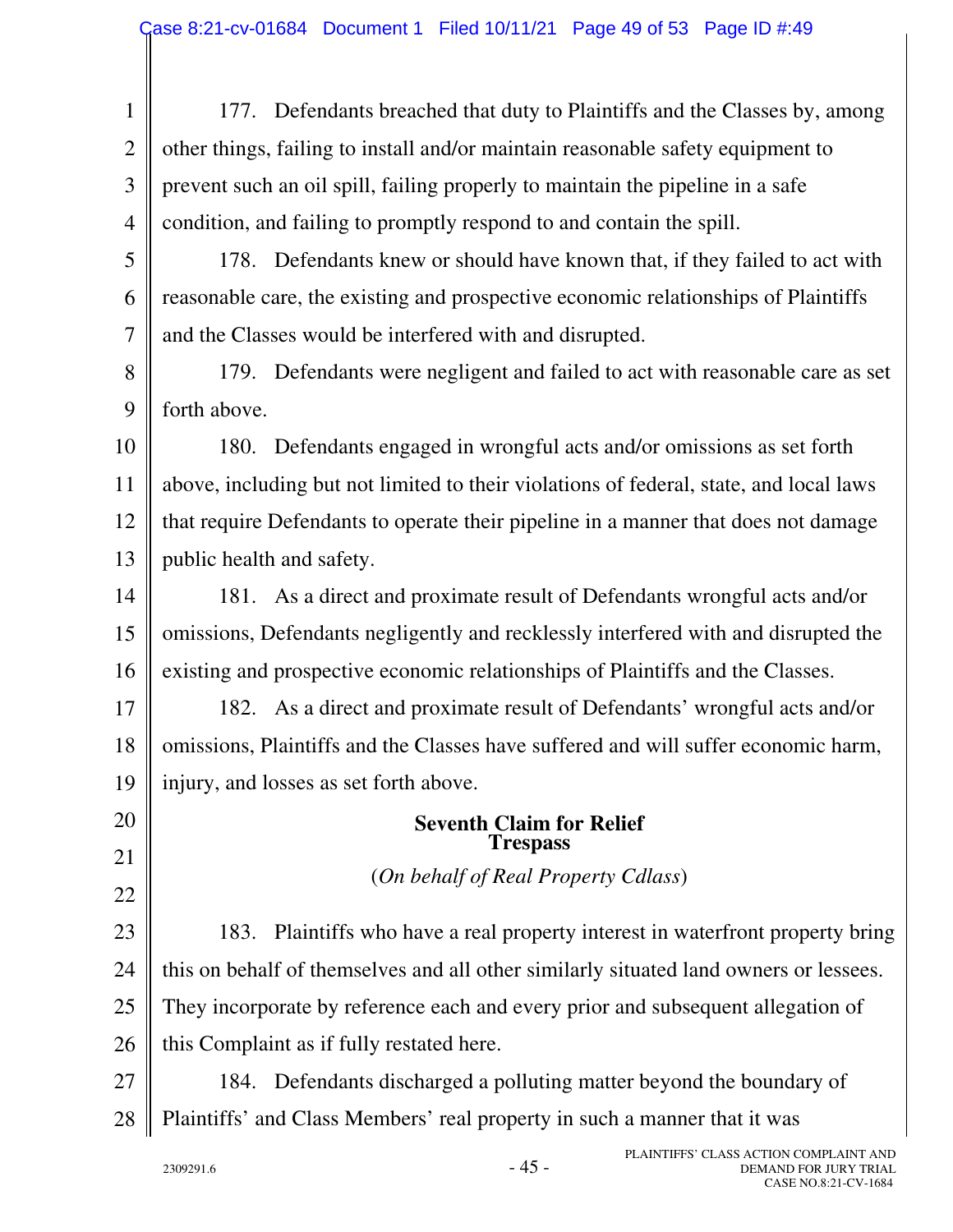1 2 reasonably foreseeable that the pollutant would, in due course, invade Plaintiffs' and Class Members' real property and cause harm.

3 4 5 185. By discharging polluting matter, Defendants entered, invaded, and intruded on the real properties of Plaintiffs and the Class Members without privilege, permission, invitation, or justification.

6 7 8 9 186. Defendants had a duty to use reasonable care not to enter, intrude on, or invade Plaintiffs' and Class Members' real properties. Defendants also owed a duty to Plaintiffs and members of the Class to exercise reasonable care in the manufacture, maintenance, and operation of the pipeline.

10 11 12 13 187. Defendants had a heightened duty of care to Plaintiffs and the Class because of the great danger associated with transporting oil so near to pristine coastal residential areas and nearby real properties along the Southern California Coast.

14 15 16 17 188. Defendants breached the duty they owed to Plaintiffs and members of the Class when they failed to exercise reasonable care in the manufacture, maintenance, and operation of the pipeline, which conduct resulted in entry, intrusion, or invasion on Plaintiffs' and Class Members' real properties.

18 19 20 189. Defendants knew or should have known that their conduct would foreseeably result in a disastrous oil spill, causing damage to the real properties and economic interests of persons in the area affected by the spill.

21 22 23 24 190. As a direct and proximate result of Defendants' trespass, Plaintiffs and Class Members have suffered legal injury and damages, in an amount to be proven at trial, including, but not limited to, property damage, diminution of value of real estate, loss of income and other economic loss.

25 26 191. Defendants' wanton or reckless conduct, as described herein, entitles Plaintiffs and Class Members to punitive damages.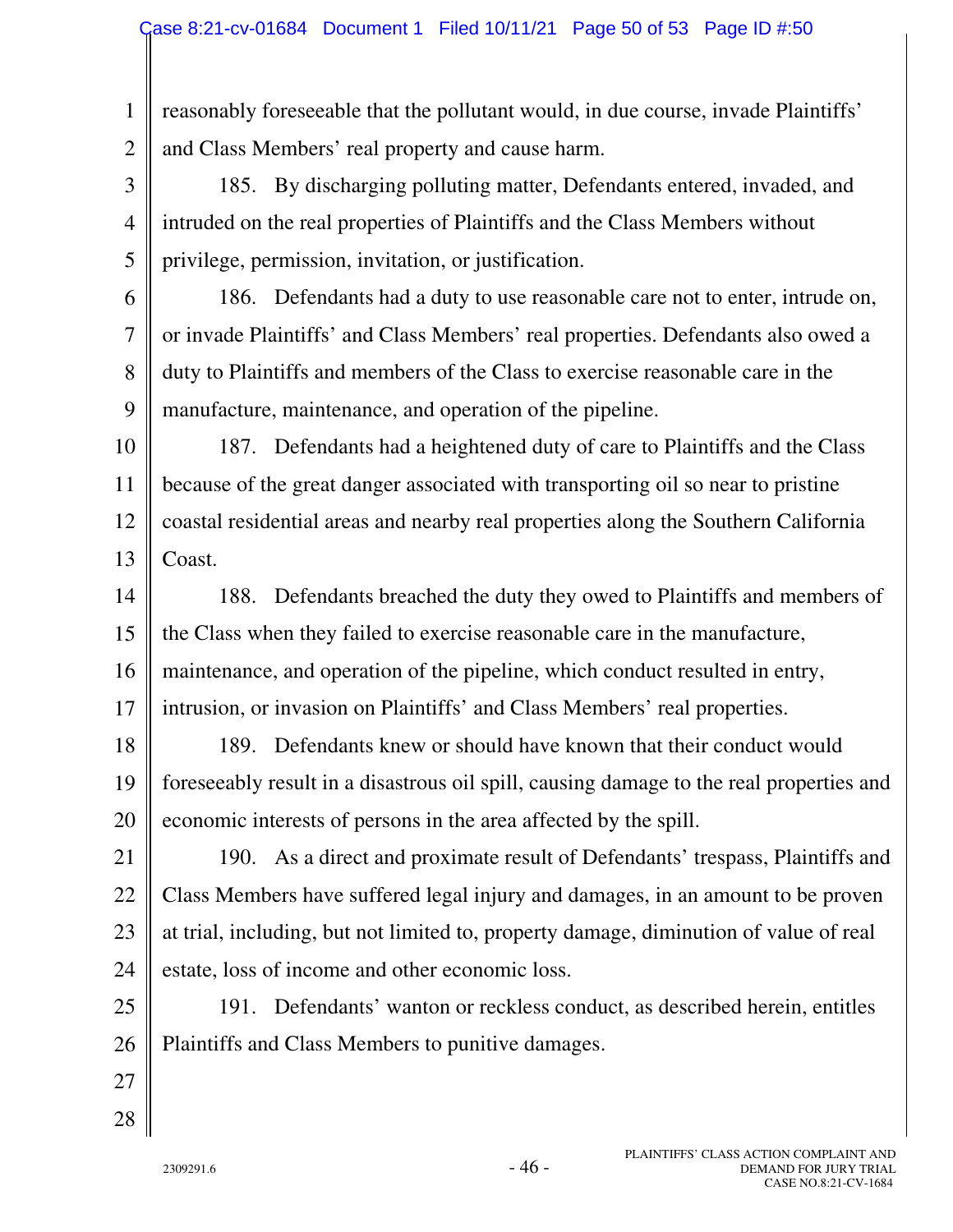**Eighth Claim for Relief Continuing Private Nuisance** 

(*On behalf of Real Property Class*)

3 4 5 6 7 8 9 192. Plaintiffs who have a real property interest in waterfront property bring this claim on behalf of themselves and all other similarly situated land owners or lessees. They incorporate by reference each and every prior and subsequent allegation of this Complaint as if fully restated here. 193. Defendants' actions and inactions caused, maintained, and/or permitted the contamination alleged in this action by their negligence, intentional or

10 otherwise, actionable acts, and/or omissions.

11 12 13 194. Defendants created the contamination at issue, which is harmful to both human health and the environment and interferes with Plaintiffs' comfortable use and enjoyment of the real property in which they have a possessory interest.

14 15 16 17 18 195. Defendants were, at all relevant times, in sufficient control of their pipeline to have known of the threatened release of oil and associated hydrocarbons and to have prevented the resulting contamination. Defendants knew or should have known that their operation of the failed pipeline would have, and did, cause the contamination described herein.

19 20 196. Despite knowledge and forewarning, Defendants failed to take reasonable steps to prevent the failure that resulted in the contamination at issue.

21 22 23 24 25 197. Defendants failed to take reasonable steps to abate the contamination at issue, which continues to spread to previously uncontaminated areas. The contamination is, however, abatable, and, therefore, it is continuing in nature. This also confirms that Defendants have knowingly maintained the nuisance, i.e. the contamination at issue.

26 27 198. Plaintiffs did not consent to the ongoing damage to the use and enjoyment of their property as a result of Defendants' actions and inactions.

28

1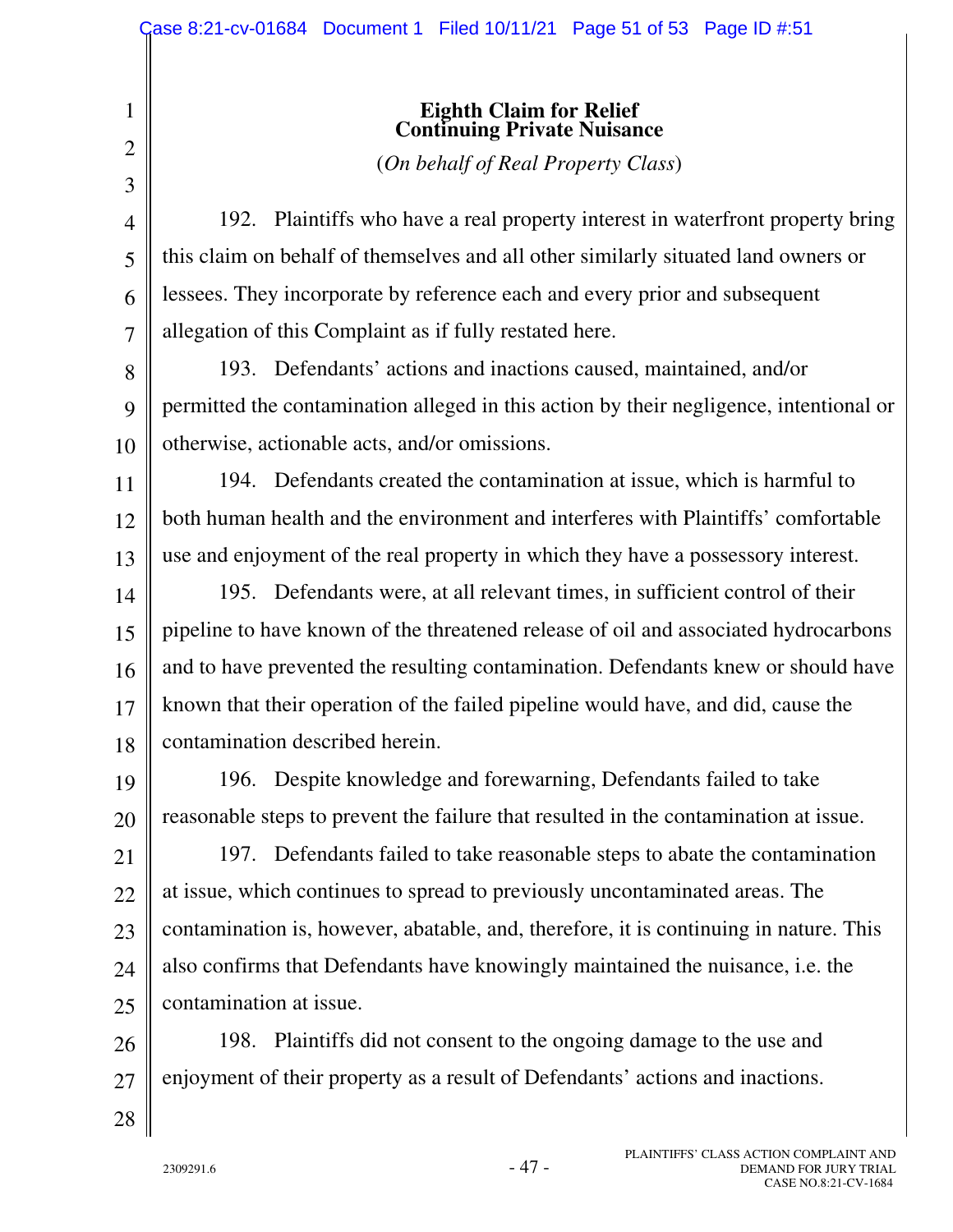| $\mathbf{1}$   |                    | 199. After having a reasonable opportunity to do so, Defendants failed to           |
|----------------|--------------------|-------------------------------------------------------------------------------------|
| $\overline{2}$ |                    | take reasonable measures to properly abate the contamination described herein.      |
| 3              |                    | 200. As a direct and proximate cause, Defendants' acts and omissions have           |
| $\overline{4}$ |                    | caused substantial actual damage and immediate and ongoing diminution of the        |
| 5              |                    | value of Plaintiffs' real property and the property of the Classes.                 |
| 6              |                    | 201. As a result, Plaintiffs have and will continue to suffer damages, both         |
| $\overline{7}$ |                    | economic and otherwise.                                                             |
| 8              |                    | 202. The contamination described herein constitutes a nuisance within the           |
| 9              |                    | meaning of Section 3479 of California Civil Code.                                   |
| 10             |                    | 203. Plaintiffs are informed and believe, and on that basis allege, that the        |
| 11             |                    | contamination is continuing and abatable.                                           |
| 12             |                    | 204. As a proximate result of the nuisance, Plaintiffs have and will continue       |
| 13             | to suffer damages. |                                                                                     |
| 14             |                    | <b>REQUEST FOR RELIEF</b><br>IX.                                                    |
| 15             |                    | Plaintiffs, individually and on behalf of all others similarly situated, request    |
| 16             |                    | judgment against Defendants as follows:                                             |
| 17             | A.                 | For an order certifying the Classes and appointing Plaintiffs as                    |
| 18             |                    | representatives of the Classes and appointing the lawyers and law firms             |
| 19             |                    | representing Plaintiffs as counsel for the Classes;                                 |
| 20             | C.                 | For all recoverable compensatory, statutory, and other damages.                     |
| 21             |                    | Including remediation costs, sustained by Plaintiffs and the Classes, including all |
| 22             |                    | relief allowed under applicable laws;                                               |
| 23             | D.                 | For costs;                                                                          |
| 24             | Ε.                 | For both pre-judgment and post-judgment interest on any amounts                     |
| $25\,$         | awarded;           |                                                                                     |
| 26             | F.                 | For treble damages insofar as they are allowed by applicable laws;                  |
| 27             | G.                 | For appropriate individual relief as requested above;                               |
| 28             | Η.                 | For payment of attorneys' fees and expert fees as may be allowable                  |
|                |                    | PLAINTIFFS' CLASS ACTION COMPLAINT AND                                              |